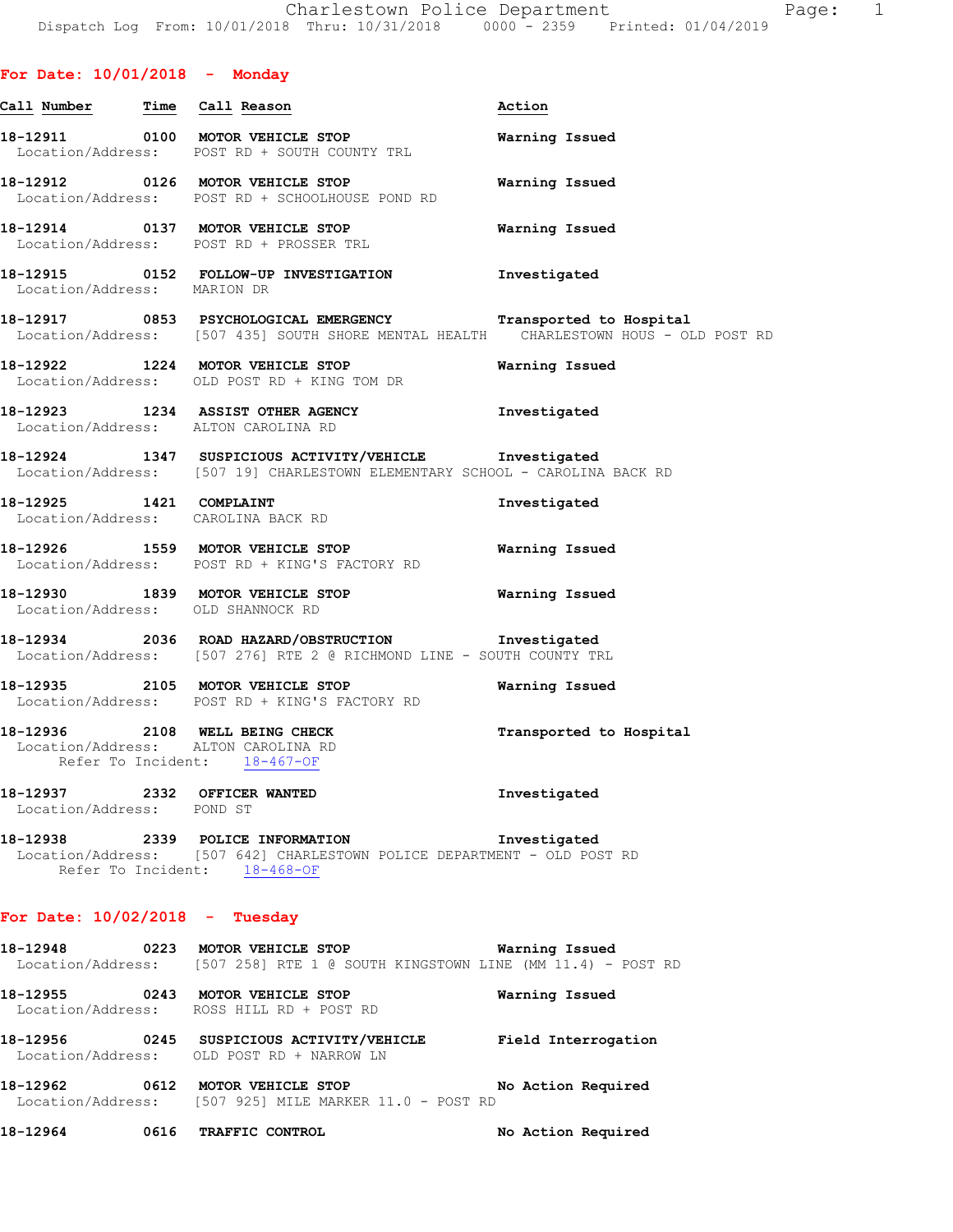|                                                                                          | Dispatch Log From: 10/01/2018 Thru: 10/31/2018 0000 - 2359 Printed: 01/04/2019                                                                                                                                                                                                                                                                                                                                                                                                                        | Charlestown Police Department | Page: 2 |
|------------------------------------------------------------------------------------------|-------------------------------------------------------------------------------------------------------------------------------------------------------------------------------------------------------------------------------------------------------------------------------------------------------------------------------------------------------------------------------------------------------------------------------------------------------------------------------------------------------|-------------------------------|---------|
| Location/Address: SHUMANKANUC HILL RD                                                    |                                                                                                                                                                                                                                                                                                                                                                                                                                                                                                       |                               |         |
| 18-12967 1118 VANDALISM<br>Location/Address: ATLANTIS DR<br>Refer To Incident: 18-469-OF |                                                                                                                                                                                                                                                                                                                                                                                                                                                                                                       | Investigated                  |         |
|                                                                                          | 18-12968 1224 ALARM, BURGLAR 18 Building Checked/Secured<br>Location/Address: [507 874] EAST QUAIL RUN                                                                                                                                                                                                                                                                                                                                                                                                |                               |         |
| 18-12971 1415 COMPLAINT<br>Location/Address: EDWARDS LN<br>Refer To Incident: 18-470-OF  |                                                                                                                                                                                                                                                                                                                                                                                                                                                                                                       | Investigated                  |         |
|                                                                                          | 18-12972 1536 TRAFFIC CONTROL<br>Location/Address: SHUMANKANUC HILL RD                                                                                                                                                                                                                                                                                                                                                                                                                                | Services Rendered             |         |
|                                                                                          | 18-12973 1550 MOTOR VEHICLE STOP Citation Issued<br>Location/Address: [507 278] RTE 2 @ RIPPY'S MARKET - SOUTH COUNTY TRL                                                                                                                                                                                                                                                                                                                                                                             |                               |         |
|                                                                                          | 18-12975 1614 MOTOR VEHICLE STOP 18 Warning Issued<br>Location/Address: [507 276] RTE 2 @ RICHMOND LINE - SOUTH COUNTY TRL                                                                                                                                                                                                                                                                                                                                                                            |                               |         |
|                                                                                          | 18-12976 1621 MOTOR VEHICLE STOP 6 Warning Issued<br>Location/Address: POST RD + SCHOOLHOUSE POND RD                                                                                                                                                                                                                                                                                                                                                                                                  |                               |         |
|                                                                                          | 18-12977 1626 MOTOR VEHICLE STOP <b>Warning Issued</b><br>Location/Address: [507 100] RTE 1 @ FIORES (MILE MARKER 8.0) - POST RD                                                                                                                                                                                                                                                                                                                                                                      |                               |         |
|                                                                                          | 18-12978 1640 MOTOR VEHICLE STOP 18 Warning Issued<br>Location/Address: SAND PLAIN RD + SOUTH COUNTY TRL                                                                                                                                                                                                                                                                                                                                                                                              |                               |         |
|                                                                                          | -<br>18-12979 1703 MOTOR VEHICLE STOP 1991 Warning Issued<br>Location/Address: KING'S FACTORY RD + SHUMANKANUC HILL RD                                                                                                                                                                                                                                                                                                                                                                                |                               |         |
|                                                                                          | 18-12980 1707 MOTOR VEHICLE STOP Warning Issued<br>Location/Address: [507 260] RTE 1 @ GENERAL STANTON - POST RD                                                                                                                                                                                                                                                                                                                                                                                      |                               |         |
|                                                                                          | 18-12982 1734 MOTOR VEHICLE STOP<br>Location/Address: POST RD + TAMANACO DR                                                                                                                                                                                                                                                                                                                                                                                                                           | Warning Issued                |         |
|                                                                                          | 18-12983 1749 POLICE INFORMATION 1nvestigated<br>Location/Address: [507 286] RTE 112 @ RICHMOND LINE - CAROLINA BACK RD                                                                                                                                                                                                                                                                                                                                                                               |                               |         |
|                                                                                          | 18-12984 1819 MOTOR VEHICLE STOP<br>Location/Address: POST RD + PROSSER TRL                                                                                                                                                                                                                                                                                                                                                                                                                           | Warning Issued                |         |
|                                                                                          | 18-12985 1854 WELL BEING CHECK<br>Location/Address: [507 228] PHIL & ANN'S SUNSET MOTEL - OLD POST RD                                                                                                                                                                                                                                                                                                                                                                                                 | Investigated                  |         |
| 18-12991 2109 ALARM, FIRE                                                                | Location/Address: [507 824] PIETILA RD                                                                                                                                                                                                                                                                                                                                                                                                                                                                | False Alarm                   |         |
| Age:<br>Age: 35<br>Charges:                                                              | 18-12992 2345 MOTOR VEHICLE COMPLAINT Arrest(s) Made<br>Location/Address: POST RD + S COUNTY TRL<br>Refer To Arrest: 18-243-AR<br>Arrest: FAYERWEATHER, JASON<br>Address: 72 VETERANS CIR NEWPORT, RI<br>- 38<br>Charges: DUI/DRUGS/ALCOHOL/1ST OFFENSE - B.A.C. UNKNOWN<br>Refusal to Submit to Chemical Test - 1st Violation<br>Refer To Arrest: 18-244-AR<br>Arrest: PATIENCE, MERCEDES V<br>Address: 101 COLONEL JOHN GARDNER NARRAGANSETT, RI<br>DISORDERLY CONDUCT<br>SIMPLE ASSAULT OR BATTERY |                               |         |

**For Date: 10/03/2018 - Wednesday**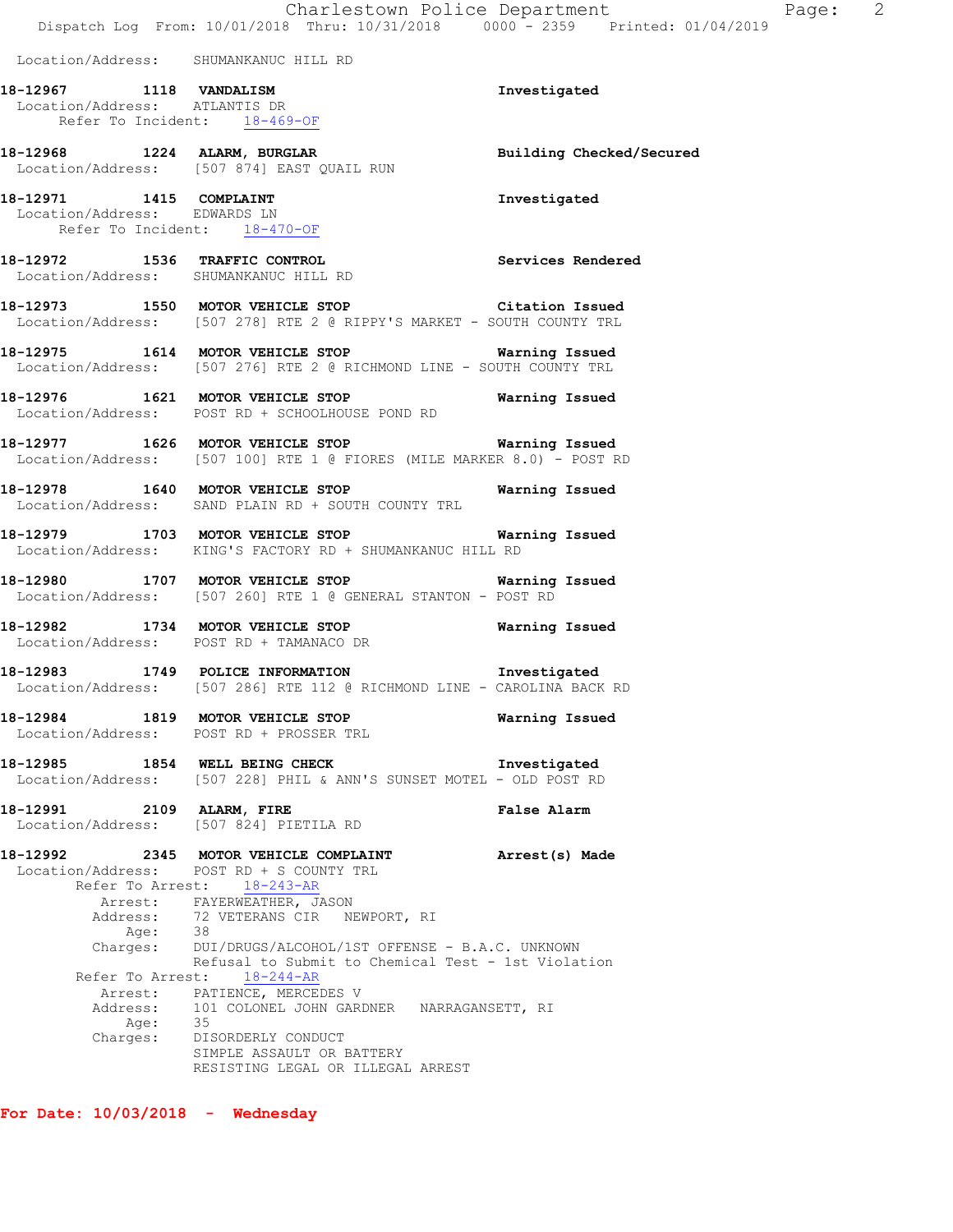**18-12998 0622 ROAD HAZARD/OBSTRUCTION Taken/Refered to Other A**  Location/Address: CAROLINA BACK RD + BUTTER LN

Location/Address: SHUMANKANUC HILL RD

**18-12999 0655 MOTOR VEHICLE STOP Warning Issued**  Location/Address: [507 374] SAINT MARYS CHURCH - CAROLINA BACK RD

**18-13000 0700 TRAFFIC CONTROL Warning Issued**  Location/Address: KING'S FACTORY RD + SHUMANKANUC HILL RD

**18-13001 0749 MOTOR VEHICLE STOP Warning Issued**  Location/Address: SHUMANKANUC HILL RD

- **18-13002 0924 ALARM, BURGLAR False Alarm**  Location/Address: DOWD DR
- **18-13003 0958 POLICE TRANSPORT No Action Required**  Location/Address: [507 642] CHARLESTOWN POLICE DEPARTMENT - OLD POST RD
- 18-13004 1000 POLICE TRANSPORT No Action Required Location/Address: [507 642] CHARLESTOWN POLICE DEPARTMENT - OLD POST RD

**18-13005 1014 WELL BEING CHECK Investigated**  Location/Address: CEDAR RD

**18-13006 1046 POLICE INFORMATION Services Rendered**  Location/Address: [507 19] CHARLESTOWN ELEMENTARY SCHOOL - CAROLINA BACK RD

**18-13007 1106 TRAFFIC CONTROL Services Rendered**  Location/Address: [507 889] STONEY HILL FARM - SHUMANKANUC HILL RD

**18-13008 1115 MOTOR VEHICLE STOP Warning Issued**  Vicinity of: [507 72] CUMBERLAND FARMS - OLD POST RD

**18-13009 1151 ANIMAL COMPLAINT No Action Required**  Location/Address: PROSSER TRL

**18-13014 1322 MOTOR VEHICLE STOP Warning Issued**  Location/Address: POST RD + PROSSER TRL

**18-13015 1326 MOTOR VEHICLE STOP Warning Issued**  Location/Address: SOUTH COUNTY TRL + HONEY LOCUST DR

**18-13016 1339 MOTOR VEHICLE STOP Citation Issued**  Location/Address: [507 66] WILLOWS RESORT - POST RD

**18-13017 1347 MOTOR VEHICLE STOP Warning Issued**  Location/Address: BURLINGAME EXIT - POST RD

**18-13018 1416 TRAFFIC CONTROL Warning Issued**  Location/Address: KING'S FACTORY RD + SHUMANKANUC HILL RD

**18-13019 1508 VANDALISM Report Taken**  Location/Address: [507 868] MICHAEL'S GARAGE - POST RD Refer To Incident: 18-472-OF

**18-13021 1546 TRAFFIC CONTROL Building Checked/Secured**  Location/Address: ROSS HILL RD

**18-13022 1607 MOTOR VEHICLE STOP Warning Issued**  Location/Address: [507 261] RTE 1 @ STATE GARAGE (MILE MARKER 9.6) - POST RD

**18-13024 1633 MOTOR VEHICLE STOP Warning Issued**  Location/Address: [507 100] RTE 1 @ FIORES (MILE MARKER 8.0) - POST RD

**18-13025 1818 POLICE INFORMATION No Action Required**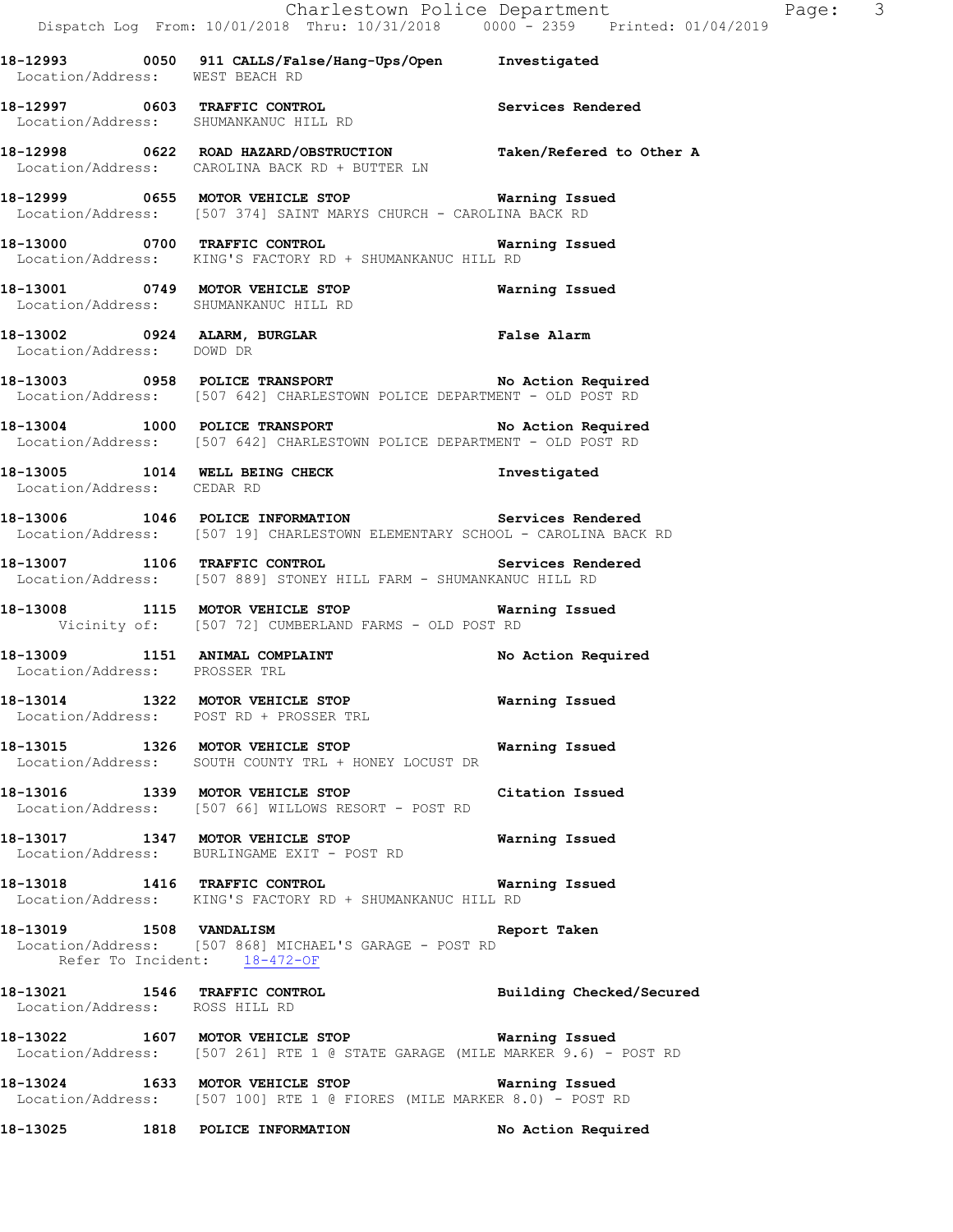Location/Address: [507 372] SOUTH SHORE MENTAL HEALTH - OLD POST RD

**18-13027 1909 ALARM, BURGLAR False Alarm**  Location/Address: CHEROKEE BND

## **For Date: 10/04/2018 - Thursday**

|                            | Location/Address: POST RD | 18-13032 0008 MOTOR VEHICLE STOP 6 Warning Issued                                                                                                                                                                                                                       |                       |
|----------------------------|---------------------------|-------------------------------------------------------------------------------------------------------------------------------------------------------------------------------------------------------------------------------------------------------------------------|-----------------------|
|                            |                           | 18-13038 0030 MOTOR VEHICLE STOP<br>Location/Address: FALCONE LN                                                                                                                                                                                                        | Citation Issued       |
|                            |                           | 18-13052 0611 MOTOR VEHICLE STOP <b>Warning Issued</b><br>Location/Address: POST RD + PROSSER TRL                                                                                                                                                                       |                       |
|                            |                           | Location/Address: SHUMANKANUC HILL RD + KING'S FACTORY RD                                                                                                                                                                                                               |                       |
|                            |                           | 18-13055 0711 MOTOR VEHICLE STOP Arrest(s) Made<br>Location/Address: SOUTH COUNTY TRL + EAST CHARLES ST<br>Refer To Arrest: 18-245-AR<br>Arrest: MCGUIRE, ANDREW S<br>Address: 31 BOILING SPRING AVE WESTERLY, RI<br>Age: 39<br>Charges: WARRANT OF ARREST ON AFFIDAVIT |                       |
|                            |                           | 18-13056 0754 SUSPICIOUS ACTIVITY/VEHICLE Could Not Locate<br>Location/Address: POST RD + PROSSER TRL                                                                                                                                                                   |                       |
|                            |                           | 18-13057 0832 MOTOR VEHICLE STOP Citation Issued<br>Location/Address: POST RD + SCHOOLHOUSE POND RD                                                                                                                                                                     |                       |
|                            |                           | 18-13061 0914 ASSIST OTHER AGENCY Services Rendered<br>Location/Address: [507 642] CHARLESTOWN POLICE DEPARTMENT - OLD POST RD                                                                                                                                          |                       |
|                            |                           | 18-13062 0927 MOTOR VEHICLE STOP 6 Warning Issued<br>Location/Address: [507 266] RTE 1 @ WILLOWS - POST RD                                                                                                                                                              |                       |
|                            |                           | 18-13065 1013 MOTOR VEHICLE STOP<br>Vicinity of: SHANNOCK RD                                                                                                                                                                                                            | <b>Warning Issued</b> |
|                            |                           | 18-13066 1018 MOTOR VEHICLE STOP Citation Issued<br>Location/Address: [507 269] RTE 1 @ DRIVING RANGE - POST RD                                                                                                                                                         |                       |
|                            |                           | 18-13068 1035 DISABLED MV<br>Location/Address: [507 263] RTE 1 @ TOURIST INFO (MILE MARKER 7.6) - POST RD                                                                                                                                                               | Services Rendered     |
| Location/Address: MAIZE DR |                           | 18-13070 1105 WELL BEING CHECK 1nvestigated                                                                                                                                                                                                                             |                       |
|                            |                           | 18-13071 1208 MOTOR VEHICLE STOP<br>Location/Address: [507 269] RTE 1 @ DRIVING RANGE - POST RD                                                                                                                                                                         | Warning Issued        |
|                            |                           | 18-13073 1308 TRAFFIC CONTROL<br>Location/Address: SHUMANKANUC HILL RD + KING'S FACTORY RD                                                                                                                                                                              | Services Rendered     |
|                            |                           | 18-13074 1422 TRAFFIC CONTROL<br>Location/Address: SHUMANKANUC HILL RD + KING'S FACTORY RD                                                                                                                                                                              | <b>Warning Issued</b> |
|                            |                           | 18-13075 1520 DISABLED MV<br>Location/Address: [507 37] CHARLESTOWN WINE AND SPIRITS - POST RD                                                                                                                                                                          | Services Rendered     |
|                            |                           | 18-13077 1528 DISTURBANCE/Music/Noise Investigated<br>Location/Address: [507 900] RUST RABBIT ANTIQUES - OLD POST RD                                                                                                                                                    |                       |
|                            |                           | 18-13079 1610 MOTOR VEHICLE STOP<br>Location/Address: POST RD + SCHOOLHOUSE POND RD                                                                                                                                                                                     | Warning Issued        |
|                            |                           | 18-13080 1618 MOTOR VEHICLE STOP                                                                                                                                                                                                                                        | Citation Issued       |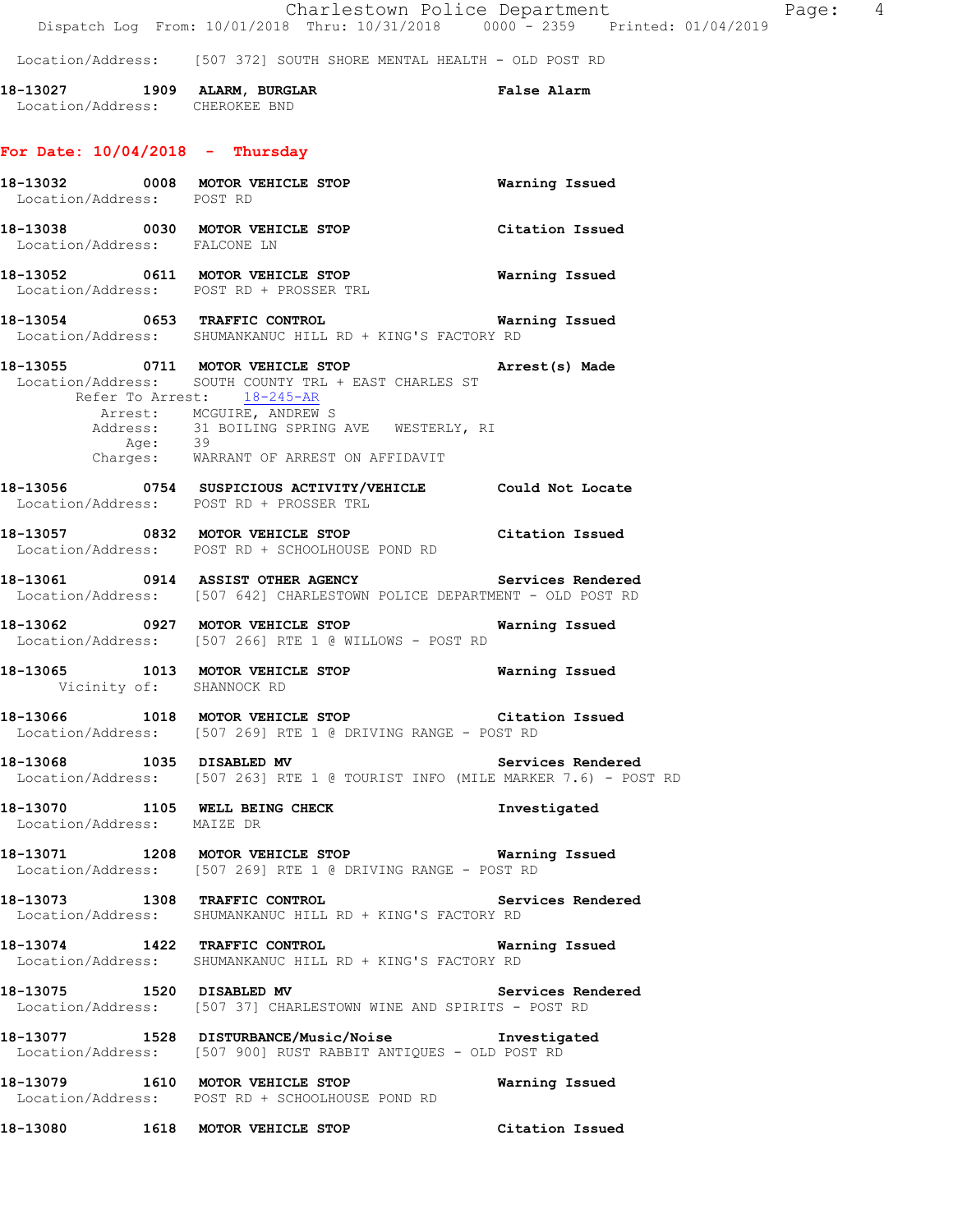Location/Address: [507 261] RTE 1 @ STATE GARAGE (MILE MARKER 9.6) - POST RD

- **18-13081 1649 MOTOR VEHICLE STOP Citation Issued**  Location/Address: SOUTH COUNTY TRL + MAPLE LAKE FARM RD
- **18-13082 1702 MOTOR VEHICLE STOP Citation Issued**  Location/Address: [507 276] RTE 2 @ RICHMOND LINE - SOUTH COUNTY TRL
- **18-13083 1716 MOTOR VEHICLE STOP Citation Issued**  Location/Address: [507 276] RTE 2 @ RICHMOND LINE - SOUTH COUNTY TRL
- **18-13086 1845 MOTOR VEHICLE STOP Warning Issued**  Location/Address: SHANNOCK RD + MAPLE LAKE FARM RD
- **18-13087 1853 TRAFFIC CONTROL Citation Issued**  Location/Address: SHANNOCK RD + WORDEN'S POND RD
- **18-13089 2012 MOTOR VEHICLE STOP Warning Issued**  Location/Address: SOUTH COUNTY TRL + NEW BISCUIT CITY RD
- **18-13091 2026 MOTOR VEHICLE STOP Warning Issued**  Location/Address: ALTON CAROLINA RD + HILLTOP DR
- **18-13092 2058 MOTOR VEHICLE STOP Warning Issued**  Vicinity of: ALTON CAROLINA RD
- **18-13095 2316 MVA Minor Investigated**  Location/Address: OLD POST RD Refer To Accident: 18-147-AC Refer To Arrest: 18-246-AR Arrest: PYTKA, EDWARD F Address: 180 ROSS HILL RD CHARLESTOWN, RI Age: 65 Charges: DUI/DRUGS/ALCOHOL/1ST OFFENSE - B.A.C. UNKNOWN
- **18-13096 2324 MVA W/Injury/Fluid/Hazard Transported to Hospital**  Location/Address: OLD POST RD + KLONDIKE RD

## **For Date: 10/05/2018 - Friday**

- **18-13099 0424 NOTIFICATION Services Rendered**  Location/Address: UNITED STATES POST OFFICE - OLD POST RD
- **18-13105 0725 MOTOR VEHICLE STOP Warning Issued**  Location/Address: FALCONE LN + OLD POST RD
- **18-13106 0743 MOTOR VEHICLE STOP Citation Issued**  Location/Address: [507 260] RTE 1 @ GENERAL STANTON - POST RD
- **18-13107 0806 TRAFFIC CONTROL Citation Issued**  Location/Address: [507 19] CHARLESTOWN ELEMENTARY SCHOOL - CAROLINA BACK RD
- **18-13108 0824 SUSPICIOUS ACTIVITY/VEHICLE Services Rendered**  Location/Address: [507 46] WASHINGTON TRUST COMPANY - OLD POST RD
- **18-13109 0907 ALARM, BURGLAR False Alarm**  Location/Address: [507 405] SOUTH COUNTY TRL
- **18-13110 0927 ASSIST OTHER TOWN DEPT Services Rendered**  Location/Address: ALLEN'S COVE RD
- **18-13111 1005 FOLLOW-UP INVESTIGATION Services Rendered**  Location/Address: [507 929] CHURCHWOODS HOUSING COMPLEX - OLD POST RD
- **18-13112 1113 MOTOR VEHICLE STOP No Action Required**  Location/Address: SOUTH COUNTY TRL + WIITALA DR
- **18-13113 1138 MOTOR VEHICLE STOP Warning Issued**  Location/Address: SOUTH COUNTY TRL + NEW BISCUIT CITY RD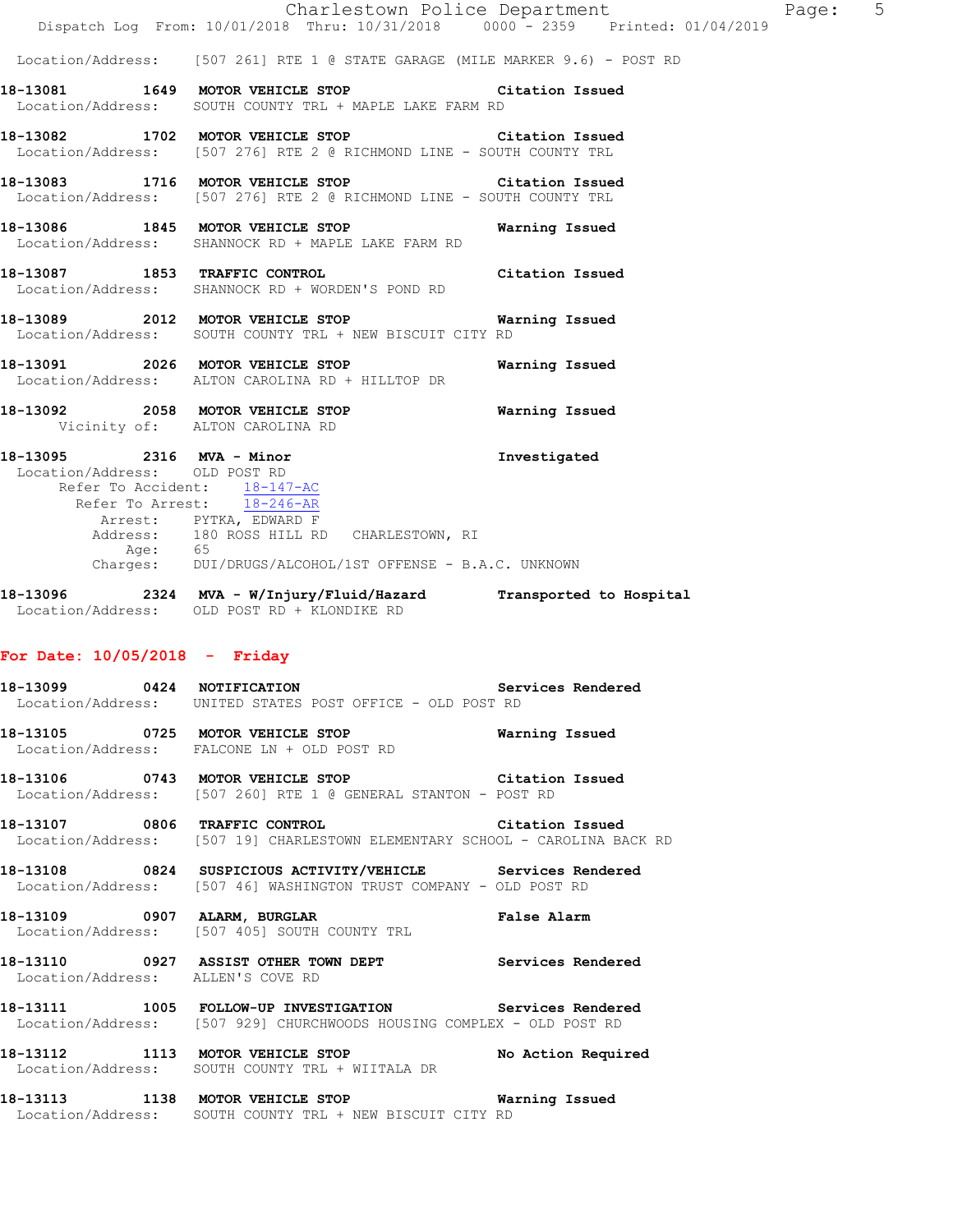|                                                            |                                                                                                                                                                                                                                                    | Charlestown Police Department The Rage: 6<br>Dispatch Log From: 10/01/2018 Thru: 10/31/2018 0000 - 2359 Printed: 01/04/2019 |  |
|------------------------------------------------------------|----------------------------------------------------------------------------------------------------------------------------------------------------------------------------------------------------------------------------------------------------|-----------------------------------------------------------------------------------------------------------------------------|--|
|                                                            |                                                                                                                                                                                                                                                    |                                                                                                                             |  |
|                                                            | 18-13115 1205 MOTOR VEHICLE STOP 6 Warning Issued<br>Location/Address: SOUTH COUNTY TRL + NEW BISCUIT CITY RD                                                                                                                                      |                                                                                                                             |  |
|                                                            | 18-13116 1217 MOTOR VEHICLE STOP Warning Issued<br>Location/Address: SOUTH COUNTY TRL + NEW BISCUIT CITY RD                                                                                                                                        |                                                                                                                             |  |
|                                                            | 18-13117 1238 MOTOR VEHICLE STOP Warning Issued<br>Location/Address: [507 911] MILE MARKER 5.8 - HOXSIE AVE                                                                                                                                        |                                                                                                                             |  |
|                                                            | 18-13118 1251 MOTOR VEHICLE STOP Citation Issued<br>Location/Address: [507 270] RTE 1 @ BURLINGAME (MILE MARKER 6.0) - POST RD                                                                                                                     |                                                                                                                             |  |
|                                                            | 18-13119 1301 MOTOR VEHICLE STOP 6 Warning Issued<br>Vicinity of: [507 248] HENRY'S FRUIT STAND - OLD POST RD                                                                                                                                      |                                                                                                                             |  |
|                                                            | 18-13120 1310 MOTOR VEHICLE STOP 6 Warning Issued<br>Location/Address: SOUTH COUNTY TRL + NEW BISCUIT CITY RD                                                                                                                                      |                                                                                                                             |  |
| Location/Address: BISCUIT CITY RD                          | 18-13121 1342 MOTOR VEHICLE STOP Citation Issued                                                                                                                                                                                                   |                                                                                                                             |  |
| Location/Address: BOTKA DR<br>Refer To Incident: 18-473-OF | 18-13122 1347 OFFICER WANTED                                                                                                                                                                                                                       | Report Taken                                                                                                                |  |
|                                                            | 18-13125 1538 TOWN COUNCIL DOCKET DELIVERY Services Rendered<br>Location/Address: [507 1] CHARLESTOWN TOWN HALL - SOUTH COUNTY TRL                                                                                                                 |                                                                                                                             |  |
|                                                            | 18-13129 1639 OFFICER WANTED Investigated Location/Address: JACOB PERRY DR                                                                                                                                                                         |                                                                                                                             |  |
| Refer To Arrest: 18-247-AR<br>Age: 54                      | 18-13130 1652 MOTOR VEHICLE STOP (Arrest(s) Made<br>Location/Address: COLUMBIA HEIGHTS RD + SHANNOCK RD<br>Arrest: RICHMOND, HAROLD C<br>Address: 115 BISCUIT CITY RD CHARLESTOWN, RI<br>Charges: DRIVING-DENIAL, SUS/REV-LICENSE-FOR CERTAIN VIOL |                                                                                                                             |  |
|                                                            | 18-13131 1717 ALARM, FIRE<br>Location/Address: LAURI DR                                                                                                                                                                                            | <b>False Alarm</b>                                                                                                          |  |
|                                                            | 18-13132 1739 ALARM, BURGLAR<br>Location/Address: [507 515] TRAYMORE ST                                                                                                                                                                            | Building Checked/Secured                                                                                                    |  |
| 18-13133 1815 ALARM, FIRE<br>Location/Address: LAURI DR    |                                                                                                                                                                                                                                                    | <b>False Alarm</b>                                                                                                          |  |
|                                                            | 18-13134 1901 MOTOR VEHICLE STOP <b>Warning Issued</b><br>Location/Address: [507 271] RTE 1 @ MICHAEL'S - POST RD                                                                                                                                  |                                                                                                                             |  |
|                                                            | 18-13135 1908 MOTOR VEHICLE STOP 6 Warning Issued<br>Location/Address: SOUTH COUNTY TRL + WHIPPLE DR                                                                                                                                               |                                                                                                                             |  |
|                                                            | 18-13136 1926 MOTOR VEHICLE STOP <b>Warning Issued</b><br>Location/Address: [507 100] RTE 1 @ FIORES (MILE MARKER 8.0) - POST RD                                                                                                                   |                                                                                                                             |  |
| Location/Address: LAURI DR<br>Refer To Incident: 18-474-OF | 18-13137 2001 ATTEMPTED SUICIDE                                                                                                                                                                                                                    | Transported to Hospital                                                                                                     |  |
| Location/Address: WILLOW RD                                | 18-13139 2046 SUSPICIOUS ACTIVITY/VEHICLE Investigated                                                                                                                                                                                             |                                                                                                                             |  |
|                                                            | 18-13140 2052 MOTOR VEHICLE STOP Warning Issued<br>Vicinity of: [507 69] CHARLESTOWN AMBULANCE-RESCUE SERVICE - OLD POST RD                                                                                                                        |                                                                                                                             |  |
|                                                            | 18-13141 2108 MOTOR VEHICLE STOP No Action Required<br>Location/Address: [507 258] RTE 1 @ SOUTH KINGSTOWN LINE (MM 11.4) - POST RD                                                                                                                |                                                                                                                             |  |
|                                                            | 18-13143 2214 SUSPICIOUS ACTIVITY/VEHICLE Building Checked/Secured                                                                                                                                                                                 |                                                                                                                             |  |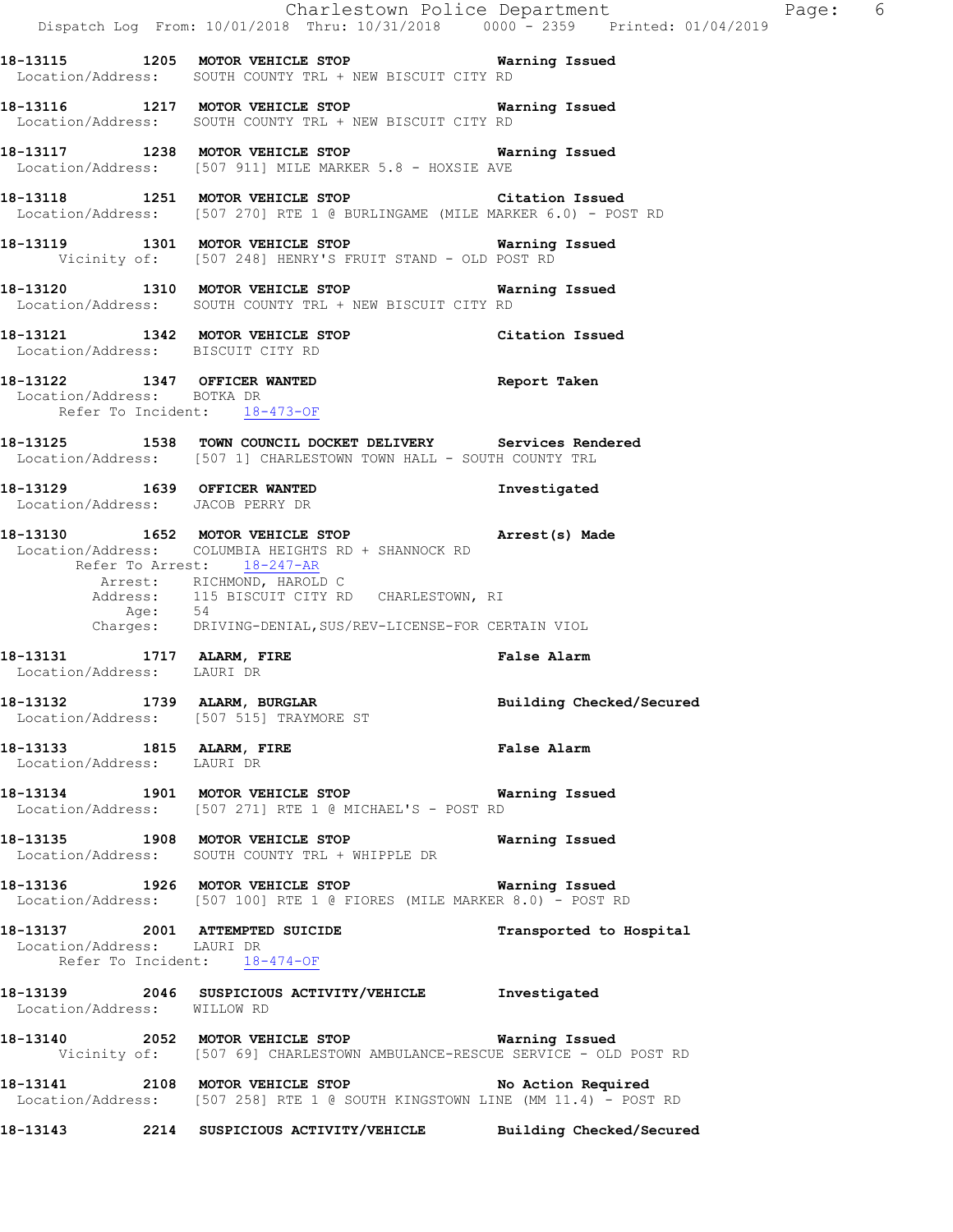|                                                               | Dispatch Log From: 10/01/2018 Thru: 10/31/2018 0000 - 2359 Printed: 01/04/2019                                                               | Charlestown Police Department<br>$\overline{7}$<br>Page:                                   |
|---------------------------------------------------------------|----------------------------------------------------------------------------------------------------------------------------------------------|--------------------------------------------------------------------------------------------|
| Location/Address: WEST NIANTIC ST                             |                                                                                                                                              |                                                                                            |
| Location/Address: OLD SHANNOCK RD                             | 18-13145 2322 OFFICER WANTED 18-13145                                                                                                        |                                                                                            |
| For Date: $10/06/2018$ - Saturday                             |                                                                                                                                              |                                                                                            |
|                                                               | 18-13161 0640 ALARM, BURGLAR 18-13161 Investigated<br>Location/Address: [507 64] RATHSKELLER RESTAURANT - OLD COACH RD                       |                                                                                            |
|                                                               | 18-13162 0825 MOTOR VEHICLE STOP Warning Issued<br>Location/Address: SOUTH COUNTY TRL + NEW BISCUIT CITY RD                                  |                                                                                            |
|                                                               | 18-13164 0947 MOTOR VEHICLE STOP <b>Warning Issued</b><br>Location/Address: SOUTH COUNTY TRL + NEW BISCUIT CITY RD                           |                                                                                            |
|                                                               | 18-13165 1031 MOTOR VEHICLE STOP 6 Warning Issued<br>Location/Address: [507 221] SHERMAN'S AUTO BODY INC - SOUTH COUNTY TRL                  |                                                                                            |
|                                                               | 18-13166 1047 MOTOR VEHICLE STOP <b>WATER</b> Warning Issued<br>Location/Address: [507 261] RTE 1 @ STATE GARAGE (MILE MARKER 9.6) - POST RD |                                                                                            |
|                                                               | 18-13170 1328 SUSPICIOUS ACTIVITY/VEHICLE Could Not Locate<br>Location/Address: [507 378] PETER DEEGAN STUDIO - OLD POST RD                  |                                                                                            |
| 18-13171 1413 DISABLED MV<br>Location/Address: POST RD        |                                                                                                                                              | No Action Required                                                                         |
|                                                               | 18-13173 1624 MOTOR VEHICLE STOP 6 Warning Issued<br>Location/Address: SOUTH COUNTY TRL + BOTKA DR                                           |                                                                                            |
|                                                               | 18-13174 1638 MOTOR VEHICLE STOP <b>Warning Issued</b><br>Location/Address: [507 657] COUNTRY FOOD MART, LLC - SOUTH COUNTY TRL              |                                                                                            |
|                                                               | 18-13175 1811 MOTOR VEHICLE STOP 6 Warning Issued<br>Location/Address: [507 261] RTE 1 @ STATE GARAGE (MILE MARKER 9.6) - POST RD            |                                                                                            |
| Location/Address: [507 629] NARROW LN                         | 18-13176 1853 FIRE, OTHER                                                                                                                    | Investigated                                                                               |
| Location/Address: BISCUIT CITY RD                             | 18-13177 1924 FIREWORKS/Possession/Use/Other Unfounded                                                                                       |                                                                                            |
|                                                               | 18-13178 2054 MOTOR VEHICLE COMPLAINT Could Not Locate<br>Location/Address: POST RD + SOUTH COUNTY TRL                                       |                                                                                            |
| 18-13179 2110 WELL BEING CHECK<br>Location/Address: AUBURN DR |                                                                                                                                              | Investigated                                                                               |
|                                                               | 18-13180 2223 MOTOR VEHICLE STOP<br>Location/Address: POST RD + KING'S FACTORY RD                                                            | Warning Issued                                                                             |
|                                                               | Location/Address: [507 410] DUNKIN DONUTS - OLD POST RD                                                                                      |                                                                                            |
|                                                               | 18-13182 2248 WELL BEING CHECK 1nvestigated                                                                                                  | Location/Address: [507 21] BURLINGAME STATE PARK - CAMPING AREA - BURLINGAME STATE PARK RD |
| For Date: $10/07/2018$ - Sunday                               |                                                                                                                                              |                                                                                            |

**18-13185 0016 OFFICER WANTED Investigated**  Location/Address: ALDER RD Refer To Incident: 18-475-OF

**18-13187 0135 NOTIFICATION No Action Required**  Location/Address: [507 21] BURLINGAME STATE PARK - CAMPING AREA - BURLINGAME STATE PARK RD

| 18–13190          | 0234 MOTOR VEHICLE STOP       | No Action Required |  |
|-------------------|-------------------------------|--------------------|--|
| Location/Address: | POST RD + SCHOOLHOUSE POND RD |                    |  |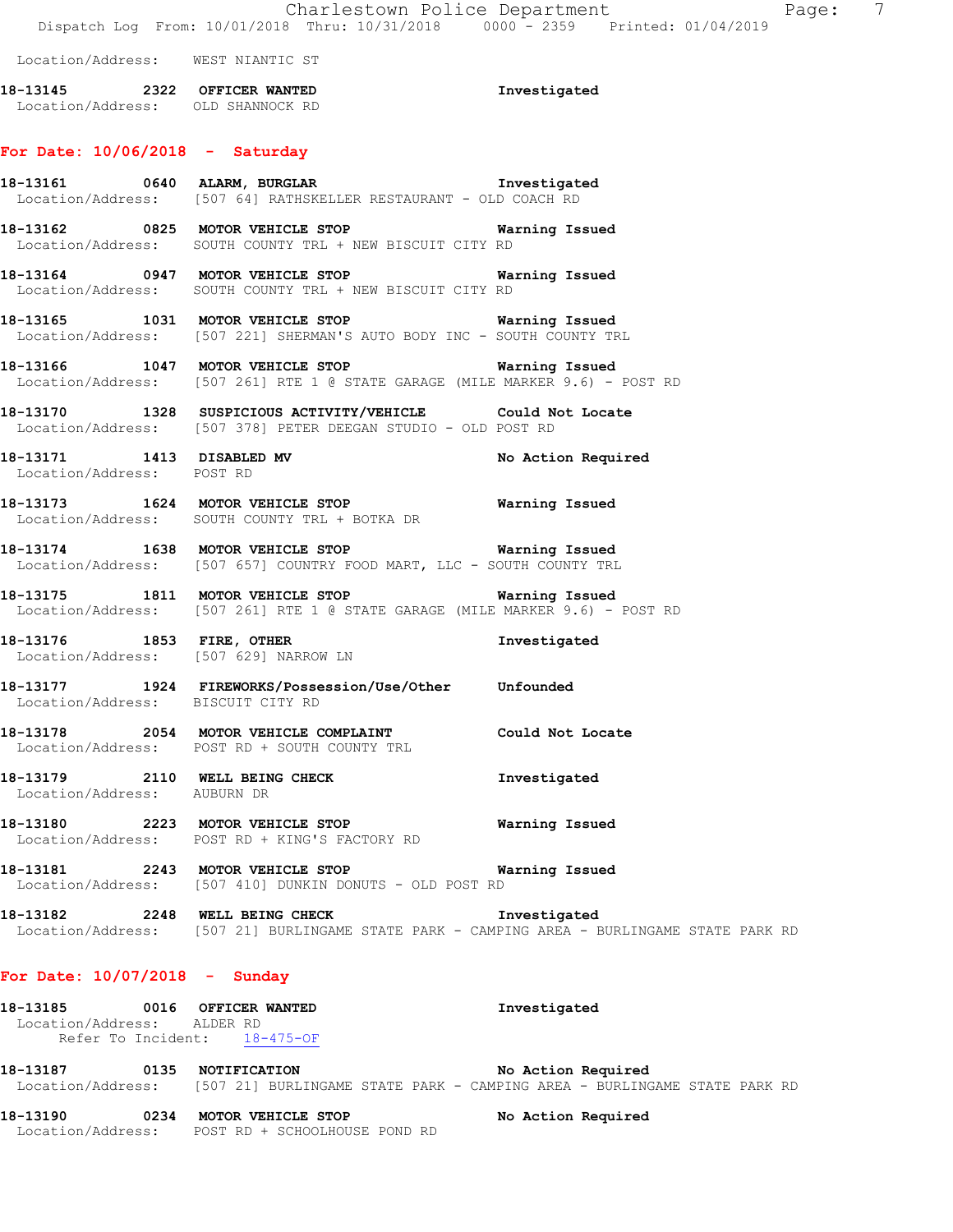| Location/Address: RAM ISLAND RD                            |                                                                                                                         |  |
|------------------------------------------------------------|-------------------------------------------------------------------------------------------------------------------------|--|
| Location/Address: ALDER RD                                 | 18-13192 0517 FOLLOW-UP INVESTIGATION Investigated                                                                      |  |
| Location/Address: SHADY HARBOR DR                          | 18-13193 0636 ALARM, BURGLAR <b>Example 18 and Solution Checked/Secured</b>                                             |  |
| Location/Address: ALDER RD<br>Refer To Incident: 18-476-OF | 18-13195 0820 FOLLOW-UP INVESTIGATION Transported to Hospital                                                           |  |
|                                                            | 18-13200 1637 MOTOR VEHICLE STOP <b>Warning Issued</b><br>Location/Address: SOUTH COUNTY TRL + LAURI DR                 |  |
|                                                            | 18-13201 1706 MOTOR VEHICLE COMPLAINT Could Not Locate<br>Location/Address: [507 275] RTE 1 @ WESTERLY LINE - POST RD   |  |
|                                                            | 18-13202 1717 MOTOR VEHICLE STOP Citation Issued<br>Vicinity of: [507 37] CHARLESTOWN WINE AND SPIRITS - OLD POST RD    |  |
|                                                            | 18-13203 1738 ASSIST OTHER POLICE DEPT Could Not Locate<br>Vicinity of: [507 45] RIPPY'S LIQUOR MART - SOUTH COUNTY TRL |  |
| Location/Address: POST RD                                  | 18-13204 1806 ASSIST OTHER POLICE DEPT Could Not Locate                                                                 |  |
|                                                            | 18-13206 2019 MOTOR VEHICLE STOP No Action Required<br>Location/Address: [507 360] COUNTRY FOOD MART - SOUTH COUNTY TRL |  |
|                                                            | 18-13207 2026 POLICE TRANSPORT Services Rendered<br>Location/Address: [507 275] RTE 1 @ WESTERLY LINE - POST RD         |  |
|                                                            | 18-13208 2130 MOTOR VEHICLE STOP 6 Warning Issued<br>Location/Address: OLD SHANNOCK RD + SAND PLAIN RD                  |  |

**18-13209 2202 MOTOR VEHICLE STOP Warning Issued**  Location/Address: [507 28] SIMPLE PEASURES - SOUTH COUNTY TRL

## **For Date: 10/08/2018 - Monday**

- **18-13212 0111 FOUND/LOST PROPERTY Services Rendered**  Location/Address: [507 72] CUMBERLAND FARMS - OLD POST RD Refer To Incident: 18-478-OF
- **18-13217 0837 ASSIST CITIZEN No Action Required**  Location/Address: ASHAWAY COLONY LN
- **18-13219 1124 COMPLAINT No Action Required**  Location/Address: STILL WATER RD
- **18-13220 1215 MOTOR VEHICLE STOP Warning Issued**  Location/Address: [507 258] RTE 1 @ SOUTH KINGSTOWN LINE (MM 11.4) - POST RD
- **18-13221 1244 ASSIST CITIZEN Services Rendered**  Location/Address: [507 663] CAROLINA CONSULTANTS - CAROLINA BACK RD
- **18-13222 1429 ALARM, FIRE Investigated**  Location/Address: HUNTER'S HARBOR RD
- **18-13223 1434 Boating Assistance Investigated**  Location/Address: ARCHES RD
- **18-13225 1531 MOTOR VEHICLE STOP Arrest(s) Made**  Location/Address: SOUTH COUNTY TRL + HONEY LOCUST DR Refer To Arrest: 18-248-AR Arrest: PANDORA, LAUREN A Address: 197 OLD COACH RD CHARLESTOWN, RI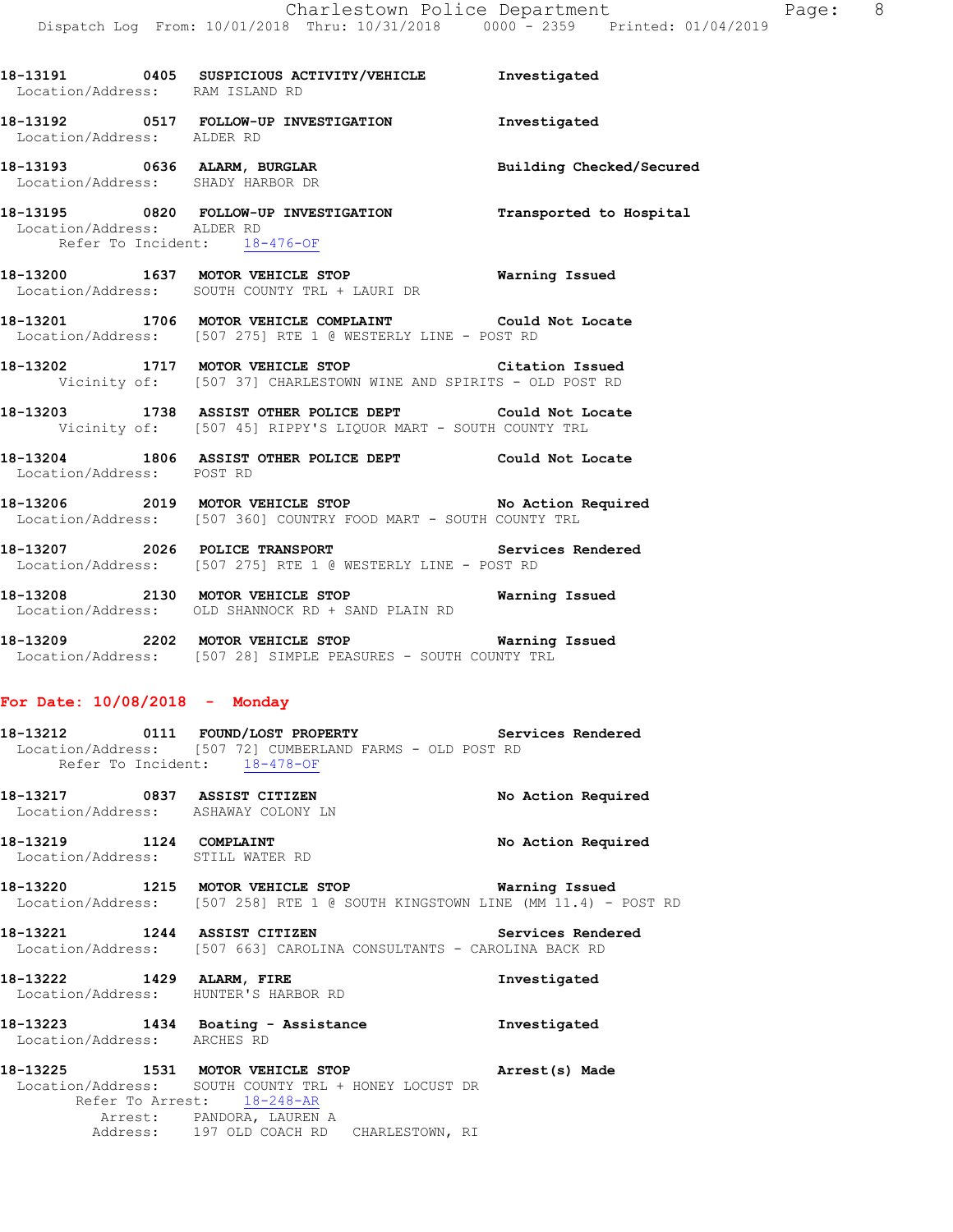| Age: 25<br>Charges: Driving after denial, suspension or revocation of license - 3rd + Offense<br>Warning Issued<br>18-13227 1618 POLICE INFORMATION Services Rendered<br>Location/Address: [507 642] CHARLESTOWN POLICE DEPARTMENT - OLD POST RD<br>18-13228 1620 FOLLOW-UP INVESTIGATION Services Rendered<br>Location/Address: PASQUISETT TRL<br>18-13230 1646 PSYCHOLOGICAL EMERGENCY Transported to Hospital<br>Location/Address: [507 435] SOUTH SHORE MENTAL HEALTH CHARLESTOWN HOUS - OLD POST RD<br>Refer To Incident: 18-479-OF<br>18-13231 1657 FOLLOW-UP INVESTIGATION Services Rendered<br>Location/Address: PASQUISETT TRL<br>18-13232 1711 WELL BEING CHECK<br>Investigated<br>Location/Address: LAURI DR<br>Refer To Incident: 18-480-OF<br>18-13233 1754 MOTOR VEHICLE STOP Citation Issued<br>Location/Address: SCAPA FLOW RD<br>Warning Issued<br>18-13239 1936 SUSPICIOUS ACTIVITY/VEHICLE Investigated<br>Location/Address: [507 854] WINDSWEPT INN - PROSSER TRL<br>18-13240 1942 MOTOR VEHICLE STOP<br>Warning Issued<br>Location/Address: SOUTH COUNTY TRL + SHERMAN AVE<br>18-13241 2035 MOTOR VEHICLE STOP 6 Warning Issued<br>Location/Address: [507 269] RTE 1 @ DRIVING RANGE - POST RD<br>18-13245 2214 MOTOR VEHICLE STOP <b>Warning Issued</b><br>Location/Address: SOUTH COUNTY TRL + NEW BISCUIT CITY RD<br>18-13250 0017 ALARM, BURGLAR 1999 1999 Palse Alarm<br>Location/Address: [507 524] HONEY LOCUST DR<br>18-13258 0042 ALARM, FIRE <b>Example 2018</b> False Alarm<br>Location/Address: [507 201] KENYON INDUSTRIES - SHERMAN AVE<br>Warning Issued<br>Location/Address: POST RD + SCHOOLHOUSE POND RD<br>18-13269 0421 TRAFFIC CONTROL No Action Required<br>Location/Address: [507 62] OCEAN VIEW MOTEL - POST RD<br>18-13272 0653 TRAFFIC CONTROL No Action Required<br>Location/Address: KING'S FACTORY RD + SHUMANKANUC HILL RD<br>18-13273 0658 TRAFFIC CONTROL CONTROL Citation Issued<br>Location/Address: SHUMANKANUC HILL RD + KING'S FACTORY RD<br>False Alarm<br>Location/Address: [507 640] GRAY'S POINT RD<br>Location/Address: [507 19] CHARLESTOWN ELEMENTARY SCHOOL - CAROLINA BACK RD | Dispatch Log From: 10/01/2018 Thru: 10/31/2018 0000 - 2359 Printed: 01/04/2019 | Charlestown Police Department<br>Page: 9 |  |
|--------------------------------------------------------------------------------------------------------------------------------------------------------------------------------------------------------------------------------------------------------------------------------------------------------------------------------------------------------------------------------------------------------------------------------------------------------------------------------------------------------------------------------------------------------------------------------------------------------------------------------------------------------------------------------------------------------------------------------------------------------------------------------------------------------------------------------------------------------------------------------------------------------------------------------------------------------------------------------------------------------------------------------------------------------------------------------------------------------------------------------------------------------------------------------------------------------------------------------------------------------------------------------------------------------------------------------------------------------------------------------------------------------------------------------------------------------------------------------------------------------------------------------------------------------------------------------------------------------------------------------------------------------------------------------------------------------------------------------------------------------------------------------------------------------------------------------------------------------------------------------------------------------------------------------------------------------------------------------------------------------------------------------------------------------------------------------------------------------------------------------------------------|--------------------------------------------------------------------------------|------------------------------------------|--|
| 18-13226 1609 MOTOR VEHICLE STOP<br>Location/Address: SOUTH COUNTY TRL + CAROLINA BACK RD<br>18-13234 1858 MOTOR VEHICLE STOP<br>Location/Address: [507 266] RTE 1 @ WILLOWS - POST RD<br>For Date: $10/09/2018$ - Tuesday<br>18-13262 0132 MOTOR VEHICLE STOP<br>18-13271 0542 ROAD HAZARD/OBSTRUCTION Services Rendered<br>Location/Address: CAROLINA BACK RD + BUTTER LN<br>18-13274 0755 ALARM, BURGLAR<br>18-13275 0820 TRAFFIC CONTROL Services Rendered                                                                                                                                                                                                                                                                                                                                                                                                                                                                                                                                                                                                                                                                                                                                                                                                                                                                                                                                                                                                                                                                                                                                                                                                                                                                                                                                                                                                                                                                                                                                                                                                                                                                                   |                                                                                |                                          |  |
|                                                                                                                                                                                                                                                                                                                                                                                                                                                                                                                                                                                                                                                                                                                                                                                                                                                                                                                                                                                                                                                                                                                                                                                                                                                                                                                                                                                                                                                                                                                                                                                                                                                                                                                                                                                                                                                                                                                                                                                                                                                                                                                                                  |                                                                                |                                          |  |
|                                                                                                                                                                                                                                                                                                                                                                                                                                                                                                                                                                                                                                                                                                                                                                                                                                                                                                                                                                                                                                                                                                                                                                                                                                                                                                                                                                                                                                                                                                                                                                                                                                                                                                                                                                                                                                                                                                                                                                                                                                                                                                                                                  |                                                                                |                                          |  |
|                                                                                                                                                                                                                                                                                                                                                                                                                                                                                                                                                                                                                                                                                                                                                                                                                                                                                                                                                                                                                                                                                                                                                                                                                                                                                                                                                                                                                                                                                                                                                                                                                                                                                                                                                                                                                                                                                                                                                                                                                                                                                                                                                  |                                                                                |                                          |  |
|                                                                                                                                                                                                                                                                                                                                                                                                                                                                                                                                                                                                                                                                                                                                                                                                                                                                                                                                                                                                                                                                                                                                                                                                                                                                                                                                                                                                                                                                                                                                                                                                                                                                                                                                                                                                                                                                                                                                                                                                                                                                                                                                                  |                                                                                |                                          |  |
|                                                                                                                                                                                                                                                                                                                                                                                                                                                                                                                                                                                                                                                                                                                                                                                                                                                                                                                                                                                                                                                                                                                                                                                                                                                                                                                                                                                                                                                                                                                                                                                                                                                                                                                                                                                                                                                                                                                                                                                                                                                                                                                                                  |                                                                                |                                          |  |
|                                                                                                                                                                                                                                                                                                                                                                                                                                                                                                                                                                                                                                                                                                                                                                                                                                                                                                                                                                                                                                                                                                                                                                                                                                                                                                                                                                                                                                                                                                                                                                                                                                                                                                                                                                                                                                                                                                                                                                                                                                                                                                                                                  |                                                                                |                                          |  |
|                                                                                                                                                                                                                                                                                                                                                                                                                                                                                                                                                                                                                                                                                                                                                                                                                                                                                                                                                                                                                                                                                                                                                                                                                                                                                                                                                                                                                                                                                                                                                                                                                                                                                                                                                                                                                                                                                                                                                                                                                                                                                                                                                  |                                                                                |                                          |  |
|                                                                                                                                                                                                                                                                                                                                                                                                                                                                                                                                                                                                                                                                                                                                                                                                                                                                                                                                                                                                                                                                                                                                                                                                                                                                                                                                                                                                                                                                                                                                                                                                                                                                                                                                                                                                                                                                                                                                                                                                                                                                                                                                                  |                                                                                |                                          |  |
|                                                                                                                                                                                                                                                                                                                                                                                                                                                                                                                                                                                                                                                                                                                                                                                                                                                                                                                                                                                                                                                                                                                                                                                                                                                                                                                                                                                                                                                                                                                                                                                                                                                                                                                                                                                                                                                                                                                                                                                                                                                                                                                                                  |                                                                                |                                          |  |
|                                                                                                                                                                                                                                                                                                                                                                                                                                                                                                                                                                                                                                                                                                                                                                                                                                                                                                                                                                                                                                                                                                                                                                                                                                                                                                                                                                                                                                                                                                                                                                                                                                                                                                                                                                                                                                                                                                                                                                                                                                                                                                                                                  |                                                                                |                                          |  |
|                                                                                                                                                                                                                                                                                                                                                                                                                                                                                                                                                                                                                                                                                                                                                                                                                                                                                                                                                                                                                                                                                                                                                                                                                                                                                                                                                                                                                                                                                                                                                                                                                                                                                                                                                                                                                                                                                                                                                                                                                                                                                                                                                  |                                                                                |                                          |  |
|                                                                                                                                                                                                                                                                                                                                                                                                                                                                                                                                                                                                                                                                                                                                                                                                                                                                                                                                                                                                                                                                                                                                                                                                                                                                                                                                                                                                                                                                                                                                                                                                                                                                                                                                                                                                                                                                                                                                                                                                                                                                                                                                                  |                                                                                |                                          |  |
|                                                                                                                                                                                                                                                                                                                                                                                                                                                                                                                                                                                                                                                                                                                                                                                                                                                                                                                                                                                                                                                                                                                                                                                                                                                                                                                                                                                                                                                                                                                                                                                                                                                                                                                                                                                                                                                                                                                                                                                                                                                                                                                                                  |                                                                                |                                          |  |
|                                                                                                                                                                                                                                                                                                                                                                                                                                                                                                                                                                                                                                                                                                                                                                                                                                                                                                                                                                                                                                                                                                                                                                                                                                                                                                                                                                                                                                                                                                                                                                                                                                                                                                                                                                                                                                                                                                                                                                                                                                                                                                                                                  |                                                                                |                                          |  |
|                                                                                                                                                                                                                                                                                                                                                                                                                                                                                                                                                                                                                                                                                                                                                                                                                                                                                                                                                                                                                                                                                                                                                                                                                                                                                                                                                                                                                                                                                                                                                                                                                                                                                                                                                                                                                                                                                                                                                                                                                                                                                                                                                  |                                                                                |                                          |  |
|                                                                                                                                                                                                                                                                                                                                                                                                                                                                                                                                                                                                                                                                                                                                                                                                                                                                                                                                                                                                                                                                                                                                                                                                                                                                                                                                                                                                                                                                                                                                                                                                                                                                                                                                                                                                                                                                                                                                                                                                                                                                                                                                                  |                                                                                |                                          |  |
|                                                                                                                                                                                                                                                                                                                                                                                                                                                                                                                                                                                                                                                                                                                                                                                                                                                                                                                                                                                                                                                                                                                                                                                                                                                                                                                                                                                                                                                                                                                                                                                                                                                                                                                                                                                                                                                                                                                                                                                                                                                                                                                                                  |                                                                                |                                          |  |
|                                                                                                                                                                                                                                                                                                                                                                                                                                                                                                                                                                                                                                                                                                                                                                                                                                                                                                                                                                                                                                                                                                                                                                                                                                                                                                                                                                                                                                                                                                                                                                                                                                                                                                                                                                                                                                                                                                                                                                                                                                                                                                                                                  |                                                                                |                                          |  |
|                                                                                                                                                                                                                                                                                                                                                                                                                                                                                                                                                                                                                                                                                                                                                                                                                                                                                                                                                                                                                                                                                                                                                                                                                                                                                                                                                                                                                                                                                                                                                                                                                                                                                                                                                                                                                                                                                                                                                                                                                                                                                                                                                  |                                                                                |                                          |  |
|                                                                                                                                                                                                                                                                                                                                                                                                                                                                                                                                                                                                                                                                                                                                                                                                                                                                                                                                                                                                                                                                                                                                                                                                                                                                                                                                                                                                                                                                                                                                                                                                                                                                                                                                                                                                                                                                                                                                                                                                                                                                                                                                                  |                                                                                |                                          |  |
|                                                                                                                                                                                                                                                                                                                                                                                                                                                                                                                                                                                                                                                                                                                                                                                                                                                                                                                                                                                                                                                                                                                                                                                                                                                                                                                                                                                                                                                                                                                                                                                                                                                                                                                                                                                                                                                                                                                                                                                                                                                                                                                                                  |                                                                                |                                          |  |
|                                                                                                                                                                                                                                                                                                                                                                                                                                                                                                                                                                                                                                                                                                                                                                                                                                                                                                                                                                                                                                                                                                                                                                                                                                                                                                                                                                                                                                                                                                                                                                                                                                                                                                                                                                                                                                                                                                                                                                                                                                                                                                                                                  |                                                                                |                                          |  |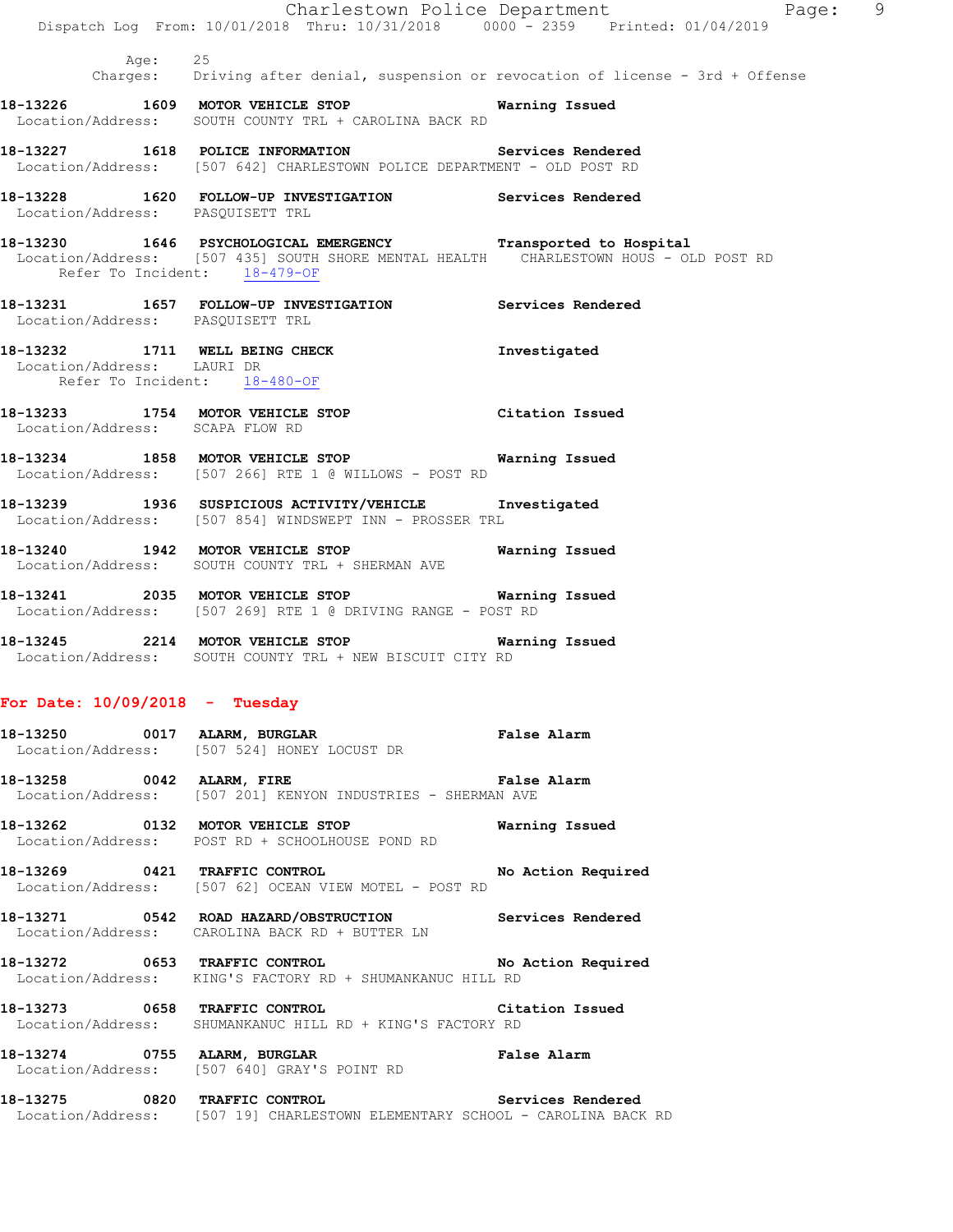**18-13277 0912 MOTOR VEHICLE STOP Warning Issued**  Location/Address: POST RD + BEND RD **18-13278 0916 MOTOR VEHICLE STOP Warning Issued**  Location/Address: SOUTH COUNTY TRL + NEW BISCUIT CITY RD **18-13279 0923 MOTOR VEHICLE STOP Arrest(s) Made**  Location/Address: [507 276] RTE 2 @ RICHMOND LINE - SOUTH COUNTY TRL Refer To Arrest: 18-249-AR Arrest: OREILLY, LEONARD T 2 HONEYSUCKLE RD WARWICK, RI Affect<br>Address: 2 m Charges: DRIVING-DENIAL,SUS/REV-LICENSE-FOR CERTAIN VIOL **18-13280 0924 MOTOR VEHICLE STOP Warning Issued**  Location/Address: [507 266] RTE 1 @ WILLOWS - POST RD **18-13282 1007 OFFICER WANTED Unfounded**  Location/Address: POST RD + NARROW LN **18-13283 1053 ASSIST OTHER POLICE DEPT Services Rendered**  Location/Address: [507 258] RTE 1 @ SOUTH KINGSTOWN LINE (MM 11.4) - POST RD **18-13284 1124 POLICE INFORMATION Services Rendered**  Location/Address: [507 642] CHARLESTOWN POLICE DEPARTMENT - OLD POST RD **18-13285 1148 FOLLOW-UP INVESTIGATION Services Rendered**  Location/Address: BOTKA DR 18-13286 1248 ANIMAL COMPLAINT **18-13286** Services Rendered Location/Address: [507 655] BORDER HILL MOBILE HOME PARK - DOGWOOD DR **18-13287 1311 MOTOR VEHICLE STOP Citation Issued**  Location/Address: [507 88] EAST WEST MARKET - POST RD **18-13288 1402 TRAFFIC CONTROL Warning Issued**  Location/Address: SHUMANKANUC HILL RD + KING'S FACTORY RD **18-13290 1521 SUSPICIOUS ACTIVITY/VEHICLE Investigated**  Location/Address: JACOB PERRY DR **18-13291 1533 MOTOR VEHICLE STOP Warning Issued**  Location/Address: [507 260] RTE 1 @ GENERAL STANTON - POST RD **18-13292 1555 MOTOR VEHICLE STOP Warning Issued**  Location/Address: SOUTH COUNTY TRL + WHIPPLE DR **18-13293 1603 MOTOR VEHICLE STOP Citation Issued**  Vicinity of: [507 853] QUONNY BAIT AND TACKLE - OLD POST RD **18-13294 1612 MOTOR VEHICLE STOP Warning Issued**  Location/Address: [507 276] RTE 2 @ RICHMOND LINE - SOUTH COUNTY TRL **18-13295 1631 MOTOR VEHICLE STOP Warning Issued**  Location/Address: [507 260] RTE 1 @ GENERAL STANTON - POST RD **18-13296 1637 MOTOR VEHICLE STOP Citation Issued**  Location/Address: [507 275] RTE 1 @ WESTERLY LINE - POST RD **18-13298 1642 MOTOR VEHICLE STOP Citation Issued**  Location/Address: [507 266] RTE 1 @ WILLOWS - POST RD **18-13299 1652 MOTOR VEHICLE STOP Arrest(s) Made**  Location/Address: [507 914] MILE MARKER 6.8 - WILDFLOWER RD Refer To Summons: 18-250-AR Summons: MCCARTHY, JOHN A<br>Address: 15 SEABREEZE TER 15 SEABREEZE TER SOUTH KINGSTOWN, RI

Age: 66<br>Charges: Dri Driving with Expired License - 1st Offense

**18-13300 1653 MOTOR VEHICLE STOP Warning Issued**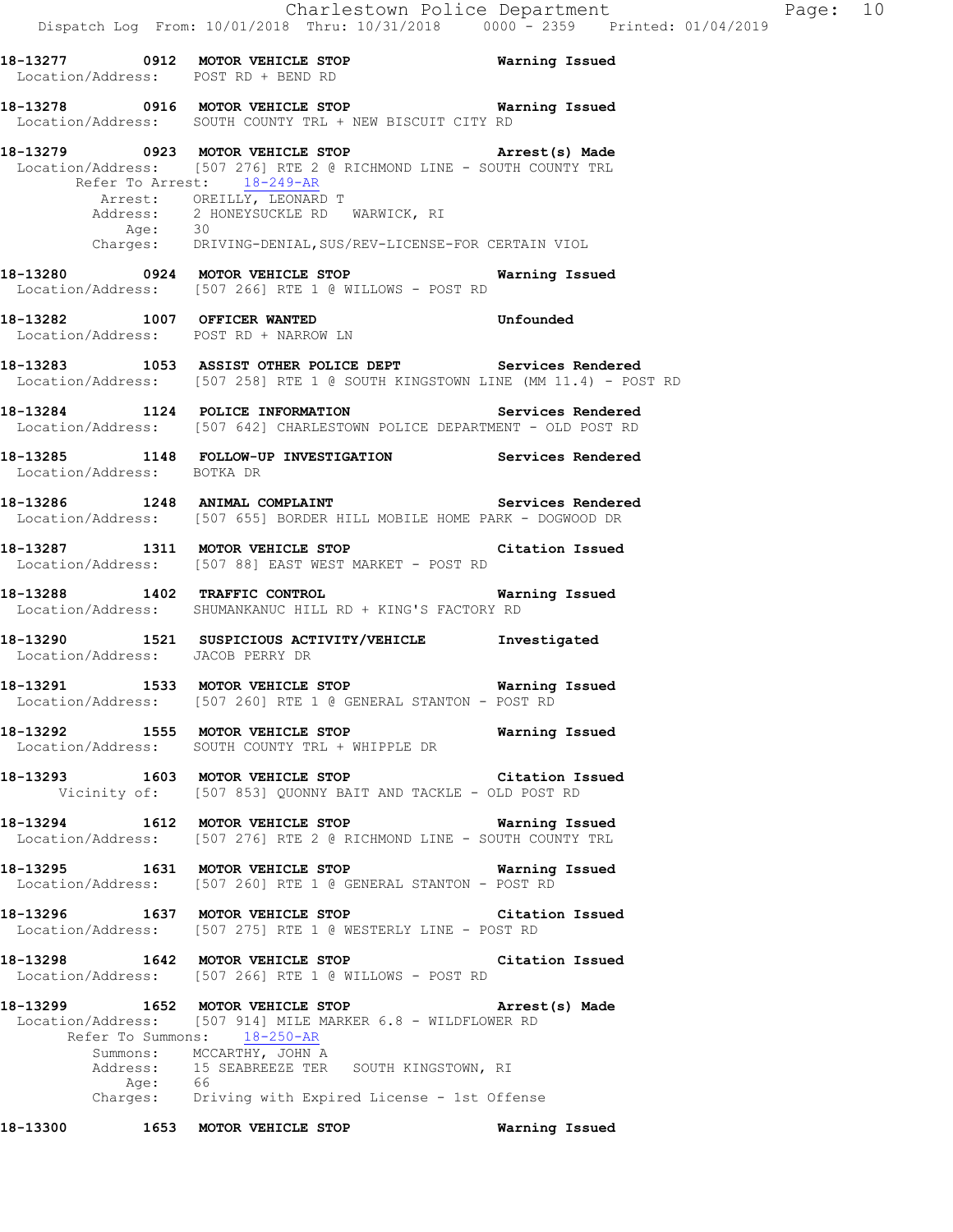Location/Address: [507 270] RTE 1 @ BURLINGAME (MILE MARKER 6.0) - POST RD

**18-13301 1706 MOTOR VEHICLE STOP Warning Issued**  Location/Address: [507 100] RTE 1 @ FIORES (MILE MARKER 8.0) - POST RD

**18-13302 1712 POLICE INFORMATION Investigated**  Location/Address: [507 303] RTE 1 @ SOUTH SHORE MENTAL HEALTH (MM 9.0) - POST RD

# **For Date: 10/10/2018 - Wednesday**

- **18-13317 0105 MOTOR VEHICLE STOP Warning Issued**  Location/Address: POST RD + KING'S FACTORY RD
- **18-13319 0118 MOTOR VEHICLE STOP Warning Issued**  Location/Address: POST RD + TAMANACO DR
- **18-13327 0344 ALARM, FIRE False Alarm**  Location/Address: [507 201] KENYON INDUSTRIES - SHERMAN AVE
- **18-13328 0641 OFFICER WANTED Unfounded**  Location/Address: SOUTH ARNOLDA RD
- **18-13329 0652 TRAFFIC CONTROL Warning Issued**  Location/Address: SHUMANKANUC HILL RD + KING'S FACTORY RD
- **18-13330 0659 MOTOR VEHICLE STOP Warning Issued**  Location/Address: KING'S FACTORY RD + SHUMANKANUC HILL RD
- **18-13331 0700 MOTOR VEHICLE STOP Warning Issued**  Location/Address: [507 252] POST RD + GENERAL STANTON LN
- **18-13332 0707 MOTOR VEHICLE STOP Citation Issued**  Location/Address: [507 258] RTE 1 @ SOUTH KINGSTOWN LINE (MM 11.4) - POST RD
- **18-13333 0709 TRAFFIC CONTROL No Action Required**  Location/Address: SHUMANKANUC HILL RD + KING'S FACTORY RD
- **18-13334 0722 MOTOR VEHICLE STOP Warning Issued**  Location/Address: [507 260] RTE 1 @ GENERAL STANTON - POST RD
- **18-13335 0734 MOTOR VEHICLE STOP Warning Issued**  Location/Address: POST RD + SCHOOLHOUSE POND RD
- **18-13336 0748 DISABLED MV Services Rendered**  Location/Address: SHUMANKANUC HILL RD
- **18-13338 0838 MOTOR VEHICLE STOP Warning Issued**  Location/Address: KING'S FACTORY RD + SHUMANKANUC HILL RD
- **18-13339 0852 MOTOR VEHICLE STOP Warning Issued**  Location/Address: KING'S FACTORY RD
- **18-13340 0918 ALARM, BURGLAR Investigated**  Location/Address: DUDLEY LN
- **18-13341 0921 ALARM, BURGLAR False Alarm**  Location/Address: TOCKWOTTEN COVE RD
- **18-13342 0953 ANIMAL COMPLAINT Services Rendered**  Location/Address: OLD POST RD
- **18-13344 1018 ASSIST CITIZEN Services Rendered**  Location/Address: [507 642] CHARLESTOWN POLICE DEPARTMENT - OLD POST RD Refer To Incident: 18-481-OF
- **18-13346 1054 MOTOR VEHICLE STOP Warning Issued**  Location/Address: [507 276] RTE 2 @ RICHMOND LINE - SOUTH COUNTY TRL
- **18-13347 1100 MOTOR VEHICLE STOP Warning Issued**  Location/Address: SOUTH COUNTY TRL + MAPLE LAKE FARM RD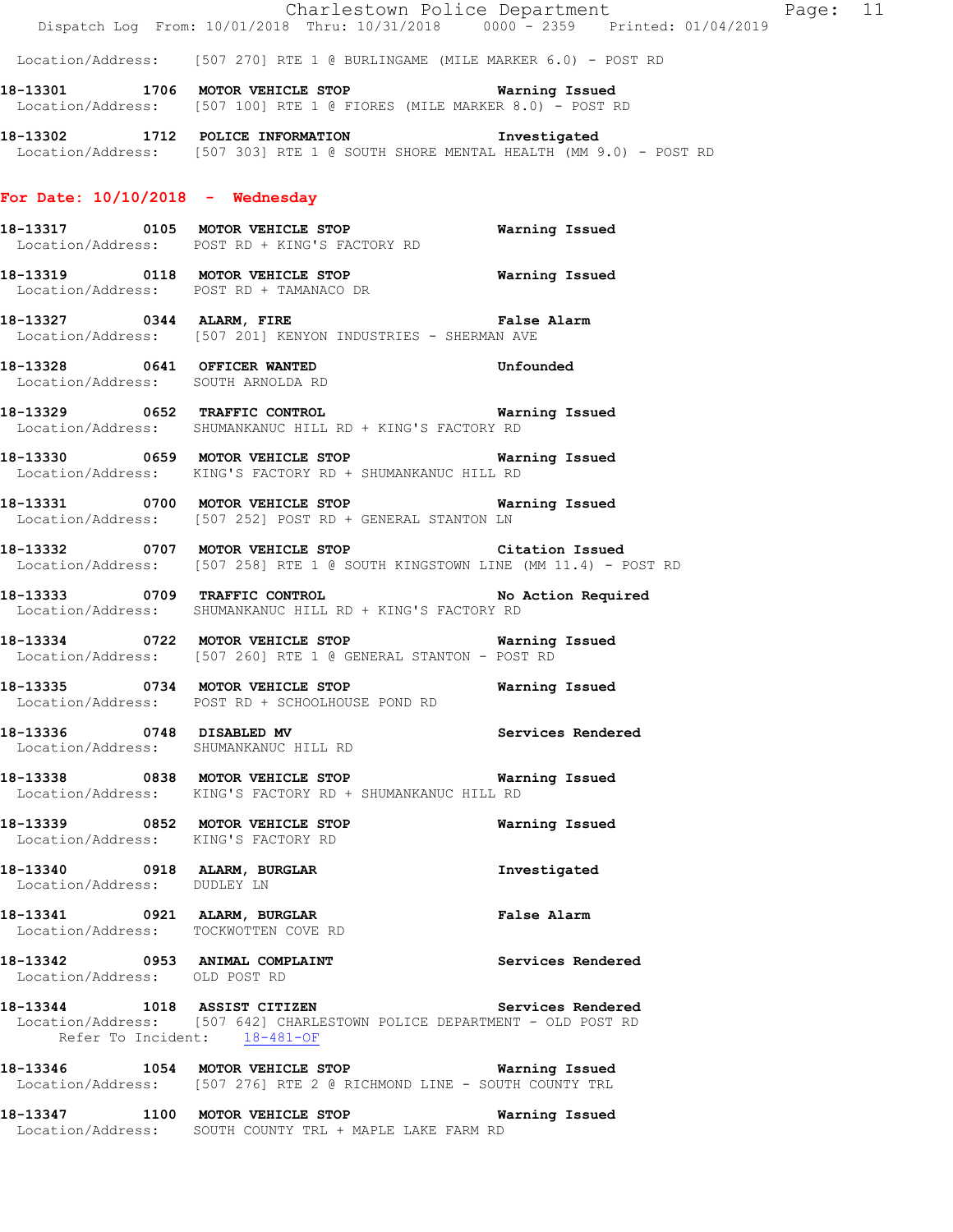**18-13348 1114 MOTOR VEHICLE STOP Warning Issued**  Location/Address: KRYSTAL PENGUIN - POST RD

**18-13349 1115 MOTOR VEHICLE STOP Warning Issued**  Location/Address: SOUTH COUNTY TRL + NEW BISCUIT CITY RD

**18-13350 1123 MOTOR VEHICLE STOP Warning Issued**  Location/Address: SOUTH COUNTY TRL + MAPLE LAKE FARM RD

**18-13351 1131 MOTOR VEHICLE STOP Warning Issued**  Location/Address: SOUTH COUNTY TRL + NEW BISCUIT CITY RD

**18-13352 1137 MOTOR VEHICLE STOP Warning Issued**  Location/Address: SOUTH COUNTY TRL + NEW BISCUIT CITY RD

**18-13353 1142 MOTOR VEHICLE STOP Warning Issued**  Location/Address: SOUTH COUNTY TRL + NEW BISCUIT CITY RD

**18-13354 1148 SUSPICIOUS ACTIVITY/VEHICLE No Action Required**  Location/Address: [507 25] BURLINGAME - MANAGEMENT AREA - BUCKEYE BROOK RD

**18-13355 1153 POLICE INFORMATION Taken/Refered to Other A**  Location/Address: SOUTH COUNTY TRL + MAPLE LAKE FARM RD

**18-13356 1203 MOTOR VEHICLE STOP No Action Required**  Location/Address: [507 266] RTE 1 @ WILLOWS - POST RD

**18-13357 1208 MOTOR VEHICLE STOP Warning Issued**  Location/Address: [507 88] EAST WEST MARKET - POST RD

**18-13358 1224 MOTOR VEHICLE STOP Citation Issued**  Location/Address: [507 918] MILE MARKER 8.0 - POST RD

**18-13359 1252 MOTOR VEHICLE STOP Warning Issued**  Location/Address: [507 284] RTE 91 @ RICHMOND LINE - ALTON CAROLINA RD

**18-13360 1303 EMBEZZELMENT/FRAUD/FORGERY Services Rendered**  Location/Address: [507 583] FORT NINIGRET RD<br>Refer To Incident: 18-482-OF Refer To Incident:

**18-13361 1311 MOTOR VEHICLE STOP Warning Issued**  Vicinity of: ALTON CAROLINA RD

**18-13362 1323 MOTOR VEHICLE STOP Citation Issued**  Location/Address: KETTLE POND EXIT - POST RD

**18-13364 1347 MOTOR VEHICLE STOP Warning Issued**  Location/Address: POST RD + GENERAL STANTON LN

**18-13366 1404 TRAFFIC CONTROL Warning Issued**  Location/Address: KING'S FACTORY RD + NARRAGANSETT TRL

**18-13367 1418 MOTOR VEHICLE STOP Warning Issued**  Location/Address: SOUTH COUNTY TRL + EAST CHARLES ST

**18-13368 1428 OFFICER WANTED Peace Restored**  Location/Address: [507 19] CHARLESTOWN ELEMENTARY SCHOOL - CAROLINA BACK RD

**18-13369 1431 MOTOR VEHICLE STOP Warning Issued**  Location/Address: KING'S FACTORY RD + NARRAGANSETT TRL

**18-13370 1558 MOTOR VEHICLE STOP Warning Issued**  Location/Address: [507 270] RTE 1 @ BURLINGAME (MILE MARKER 6.0) - POST RD

**18-13371 1605 MOTOR VEHICLE STOP Warning Issued**  Location/Address: [507 274] RTE 1 @ HENRY'S FRUIT STAND - POST RD

**18-13372 1606 MOTOR VEHICLE STOP Warning Issued**  Vicinity of: [507 29] ARROWHEAD DENTAL - SOUTH COUNTY TRL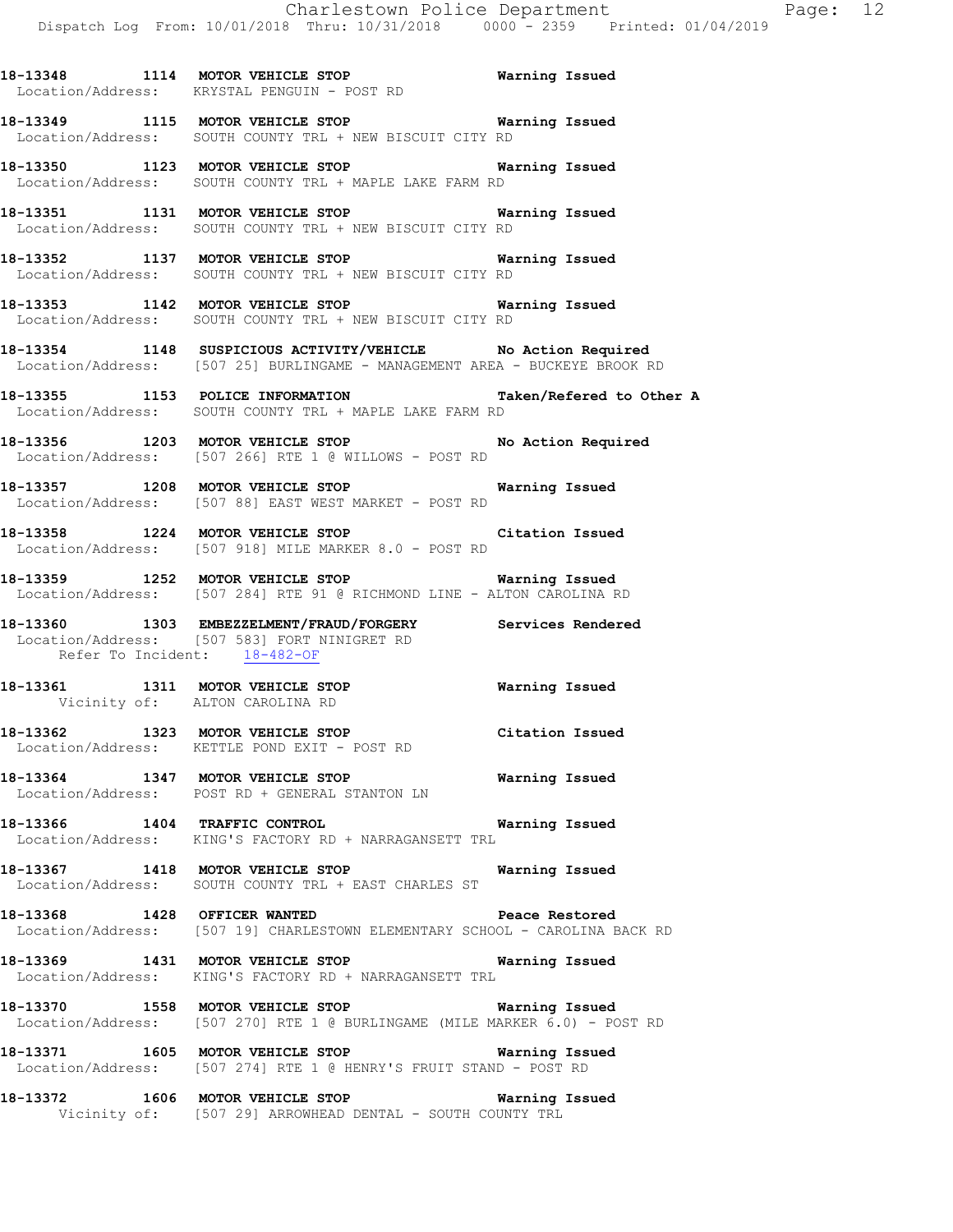**18-13374 1712 MOTOR VEHICLE STOP Warning Issued**  Location/Address: BAXTER ST

**18-13376 1727 DISABLED MV Services Rendered**  Vicinity of: [507 18] CHARLESTOWN CHAMBER OF COMMERCE - OLD POST RD

**18-13379 1908 MOTOR VEHICLE STOP Warning Issued**  Location/Address: [507 923] MILE MARKER 10.2 - FALCONE LN

**18-13383 2054 DISABLED MV Services Rendered**  Location/Address: [507 261] RTE 1 @ STATE GARAGE (MILE MARKER 9.6) - POST RD

**18-13385 2112 ALARM, BURGLAR Building Checked/Secured**  Location/Address: [507 604] BESTWAY GAS STATION - POST RD

**18-13386 2114 MOTOR VEHICLE STOP Warning Issued**  Location/Address: SOUTH COUNTY TRL + BOTKA DR

**18-13388 2335 POLICE INFORMATION Services Rendered**  Location/Address: [507 642] CHARLESTOWN POLICE DEPARTMENT - OLD POST RD

#### **For Date: 10/11/2018 - Thursday**

**18-13389 0214 SUSPICIOUS ACTIVITY/VEHICLE Investigated**  Location/Address: [507 252] GENERAL STANTON INN - OLD POST RD

**18-13410 0516 ALARM, FIRE False Alarm**  Location/Address: [507 201] KENYON INDUSTRIES - SHERMAN AVE

**18-13411 0705 MOTOR VEHICLE STOP Citation Issued**  Location/Address: KING'S FACTORY RD + PROSSER TRL

**18-13412 0708 MOTOR VEHICLE COMPLAINT Taken/Refered to Other A**  Location/Address: KING'S FACTORY RD + NARRAGANSETT TRL

**18-13413 0716 MOTOR VEHICLE STOP Warning Issued**  Location/Address: KING'S FACTORY RD + NARRAGANSETT TRL

**18-13414 0725 MOTOR VEHICLE STOP No Action Required**  Location/Address: [507 261] RTE 1 @ STATE GARAGE (MILE MARKER 9.6) - POST RD

**18-13415 0726 MOTOR VEHICLE STOP Warning Issued**  Location/Address: KING'S FACTORY RD + SHUMANKANUC HILL RD

**18-13416 0740 MOTOR VEHICLE STOP Warning Issued**  Location/Address: KING'S FACTORY RD + SHUMANKANUC HILL RD

**18-13417 0746 MOTOR VEHICLE STOP Warning Issued**  Location/Address: [507 28] SIMPLE PEASURES - SOUTH COUNTY TRL

**18-13420 0813 TRAFFIC CONTROL Warning Issued**  Location/Address: [507 19] CHARLESTOWN ELEMENTARY SCHOOL - CAROLINA BACK RD

**18-13422 0903 MOTOR VEHICLE STOP Warning Issued**  Location/Address: MATUNUCK SCHOOLHOUSE RD + CEDAR RD

**18-13423 0912 MOTOR VEHICLE STOP Citation Issued**  Location/Address: FALCONE LN + OLD POST RD

**18-13424 0926 MOTOR VEHICLE STOP Citation Issued**  Location/Address: NARROW LN + MOHAWK TRL

**18-13425 0930 MOTOR VEHICLE STOP Warning Issued**  Location/Address: NARROW LN + AUBURN DR

**18-13426 0934 MOTOR VEHICLE STOP Citation Issued**  Vicinity of: NARROW LN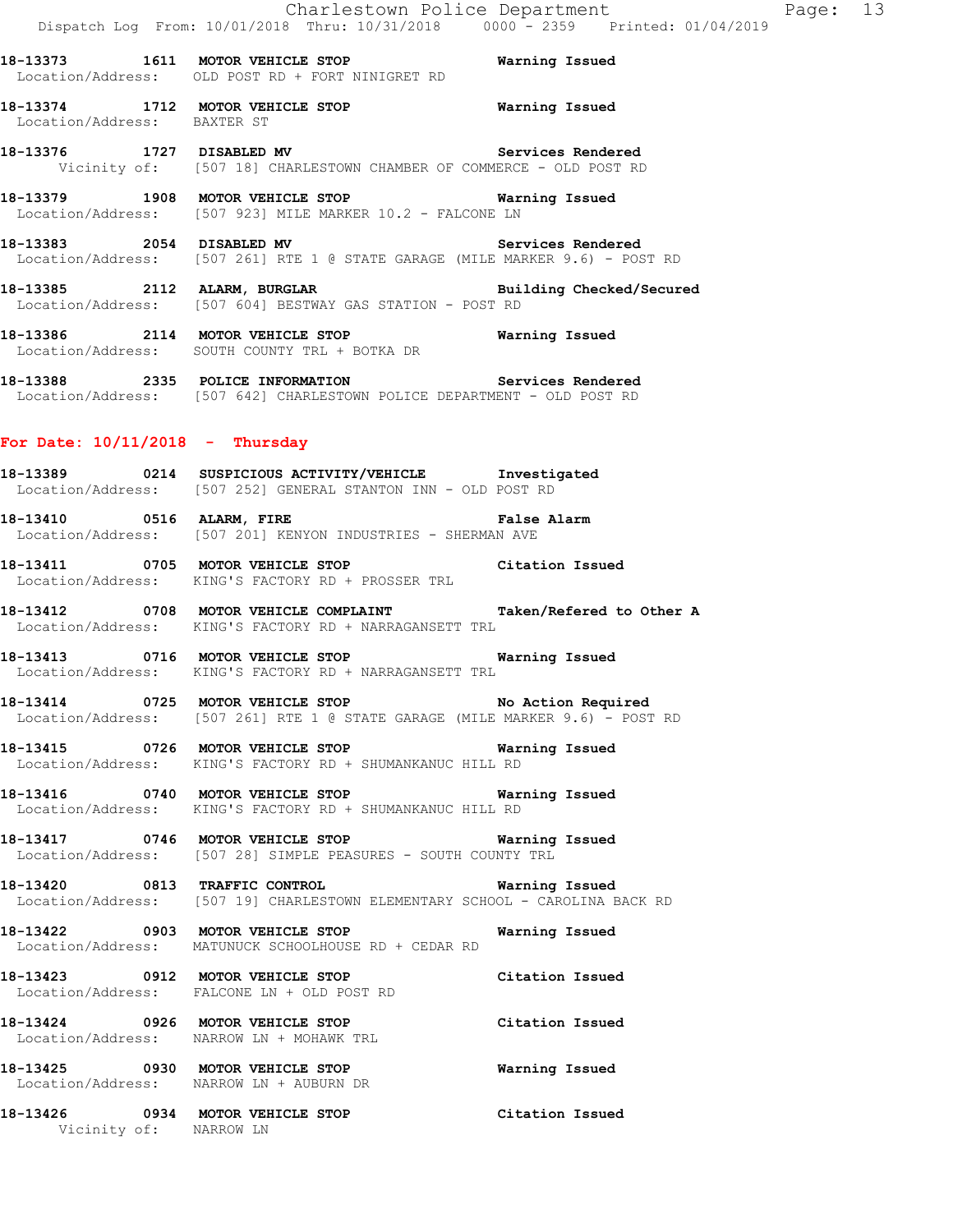Refer To Incident: 18-483-OF

**18-13428 0953 MOTOR VEHICLE STOP Warning Issued**  Location/Address: SOUTH COUNTY TRL + BOTKA DR

**18-13429 0958 MOTOR VEHICLE STOP Warning Issued**  Location/Address: SOUTH COUNTY TRL + NEW BISCUIT CITY RD

**18-13430 1007 MOTOR VEHICLE STOP Citation Issued**  Location/Address: [507 276] RTE 2 @ RICHMOND LINE - SOUTH COUNTY TRL

**18-13431 1016 POLICE INFORMATION Could Not Locate**  Location/Address: [507 854] WINDSWEPT INN - PROSSER TRL

**18-13432 1019 MOTOR VEHICLE STOP Warning Issued**  Location/Address: SOUTH COUNTY TRL + NEW BISCUIT CITY RD

**18-13433 1024 MOTOR VEHICLE STOP Warning Issued**  Location/Address: SOUTH COUNTY TRL + NEW BISCUIT CITY RD

**18-13434 1030 MOTOR VEHICLE STOP Warning Issued**  Location/Address: SOUTH COUNTY TRL + NEW BISCUIT CITY RD

**18-13435 1037 MOTOR VEHICLE STOP Warning Issued**  Location/Address: SOUTH COUNTY TRL + NEW BISCUIT CITY RD

**18-13436 1048 MOTOR VEHICLE STOP Warning Issued**  Location/Address: SOUTH COUNTY TRL + NEW BISCUIT CITY RD

**18-13437 1053 MOTOR VEHICLE STOP No Action Required**  Vicinity of: [507 221] SHERMAN'S AUTO BODY INC - SOUTH COUNTY TRL

**18-13438 1055 MOTOR VEHICLE STOP Warning Issued**  Location/Address: SOUTH COUNTY TRL + MAPLE LAKE FARM RD

**18-13439 1102 MOTOR VEHICLE STOP Warning Issued**  Location/Address: SOUTH COUNTY TRL + NEW BISCUIT CITY RD

**18-13440 1111 MOTOR VEHICLE STOP Warning Issued**  Location/Address: SOUTH COUNTY TRL + NEW BISCUIT CITY RD

**18-13441 1118 MOTOR VEHICLE STOP Warning Issued**  Location/Address: SOUTH COUNTY TRL + WHIPPLE DR

**18-13442 1123 POLICE INFORMATION Services Rendered**  Location/Address: [507 19] CHARLESTOWN ELEMENTARY SCHOOL - CAROLINA BACK RD

**18-13443 1134 POLICE INFORMATION No Action Required**  Location/Address: OLD POST RD

**18-13444 1208 MOTOR VEHICLE STOP Warning Issued**  Vicinity of: OLD POST RD

**18-13447 1544 ROAD HAZARD/OBSTRUCTION Removed Hazard**  Vicinity of: SOUTH COUNTY TRL

18-13448 1553 MVA - Minor **18-13448** Services Rendered Vicinity of: [507 72] CUMBERLAND FARMS - OLD POST RD

**18-13449 1628 MOTOR VEHICLE STOP No Action Required**  Location/Address: [507 924] MILE MARKER 10.8 - NARROW LN

**18-13450 1640 911 CALLS/False/Hang-Ups/Open Investigated**  Location/Address: WEST BEACH RD

**18-13451 1642 FIRE, OTHER Unfounded**  Location/Address: SOUTH COUNTY TRL + LAURI DR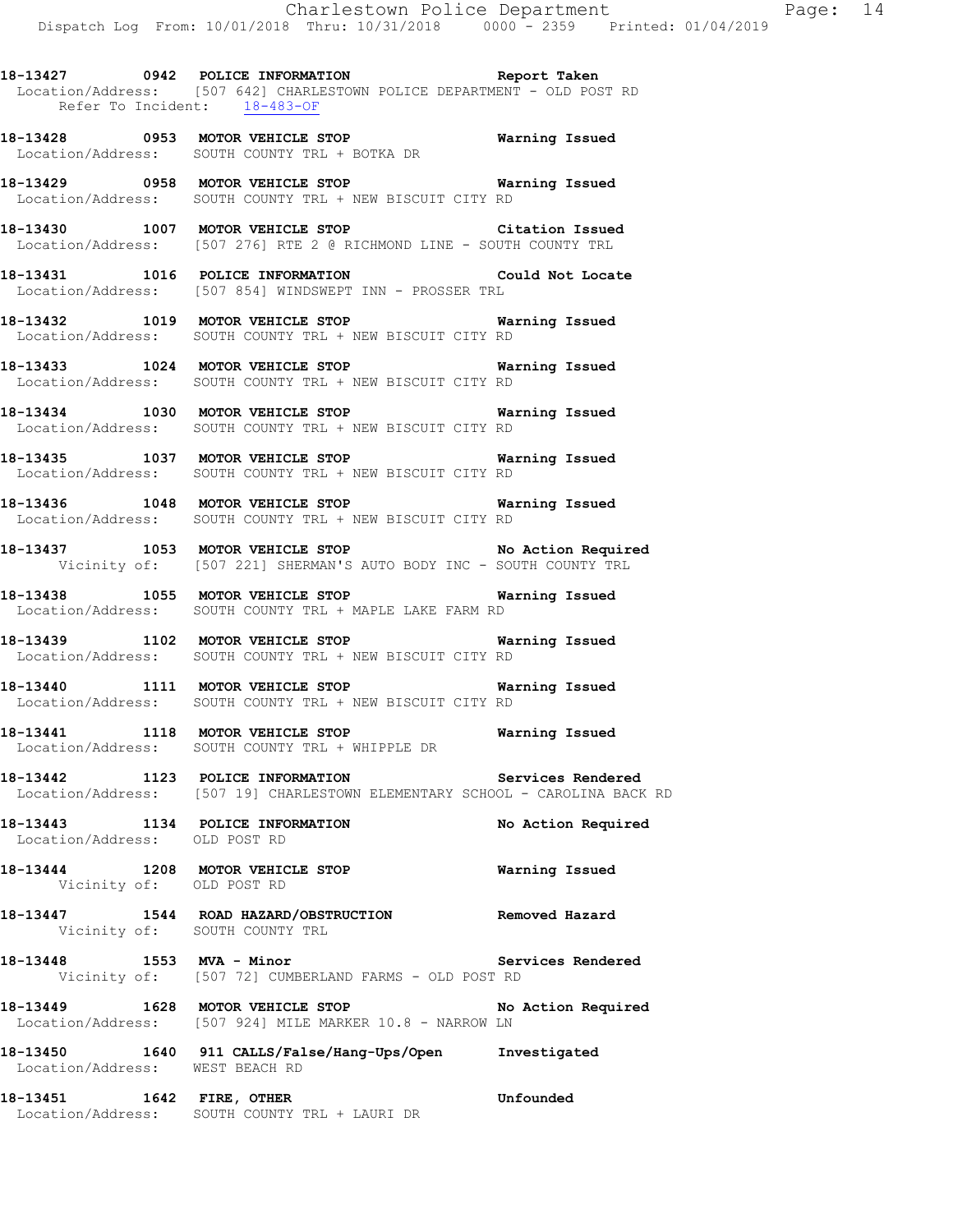**18-13452 1703 MOTOR VEHICLE STOP Citation Issued**  Location/Address: [507 266] RTE 1 @ WILLOWS - POST RD

- **18-13453 1710 MOTOR VEHICLE STOP Arrest(s) Made**  Location/Address: SOUTH COUNTY TRL + SAND PLAIN RD Refer To Arrest: 18-251-AR Arrest: HARDING, EVAN Address: 194 NARROW LN CHARLESTOWN, RI Age: 23 Charges: BENCH WARRANT ISSUED FROM 6TH DISTRICT COURT
- **18-13454 1737 WELL BEING CHECK Could Not Locate**  Location/Address: HAWKSBILL WAY
- **18-13456 2037 POLICE TRANSPORT Taken/Refered to Other A**  Location/Address: [507 642] CHARLESTOWN POLICE DEPARTMENT - OLD POST RD
- **18-13457 2039 POLICE INFORMATION Investigated**  Location/Address: [507 854] WINDSWEPT INN - PROSSER TRL

#### **For Date: 10/12/2018 - Friday**

Location/Address: KING'S FACTORY RD

- **18-13481 0645 MVA Minor Could Not Locate**  Location/Address: SK LINE - POST RD **18-13482 0655 TRAFFIC CONTROL Warning Issued**
- **18-13483 0706 MOTOR VEHICLE STOP No Action Required**  Location/Address: SHUMANKANUC HILL RD + BURDICKVILLE RD
- **18-13485 0745 SUSPICIOUS ACTIVITY/VEHICLE Investigated**  Location/Address: [507 590] BISCUIT CITY RD
- **18-13486 0817 MOTOR VEHICLE STOP Warning Issued**  Location/Address: SOUTH COUNTY TRL + NEW BISCUIT CITY RD
- **18-13487 0821 MOTOR VEHICLE STOP Warning Issued**  Location/Address: CAROLINA BACK RD + ALTON CAROLINA RD
- **18-13488 0825 TRAFFIC CONTROL Citation Issued**  Location/Address: [507 19] CHARLESTOWN ELEMENTARY SCHOOL - CAROLINA BACK RD
- **18-13489 0901 MOTOR VEHICLE STOP Warning Issued**  Location/Address: CAROLINA BACK RD + ROSE CT
- **18-13490 0906 MOTOR VEHICLE STOP Warning Issued**  Location/Address: CAROLINA BACK RD + ROSE CT
- **18-13493 1030 MOTOR VEHICLE STOP Warning Issued**  Location/Address: SOUTH COUNTY TRL + KENYON AVE
- **18-13494 1033 MOTOR VEHICLE STOP Citation Issued**  Location/Address: SOUTH COUNTY TRL + NEW BISCUIT CITY RD
- **18-13496 1052 MOTOR VEHICLE STOP Warning Issued**  Location/Address: MAPLE LAKE FARM RD
- **18-13497 1105 MOTOR VEHICLE STOP Warning Issued**  Location/Address: SOUTH COUNTY TRL + NEW BISCUIT CITY RD
- **18-13498 1126 MOTOR VEHICLE STOP Citation Issued**  Location/Address: SOUTH COUNTY TRL + NEW BISCUIT CITY RD
- **18-13499 1150 MOTOR VEHICLE STOP Citation Issued**  Location/Address: [507 221] SHERMAN'S AUTO BODY INC - SOUTH COUNTY TRL
- **18-13502 1318 MOTOR VEHICLE STOP Warning Issued**  Location/Address: SOUTH COUNTY TRL + NEW BISCUIT CITY RD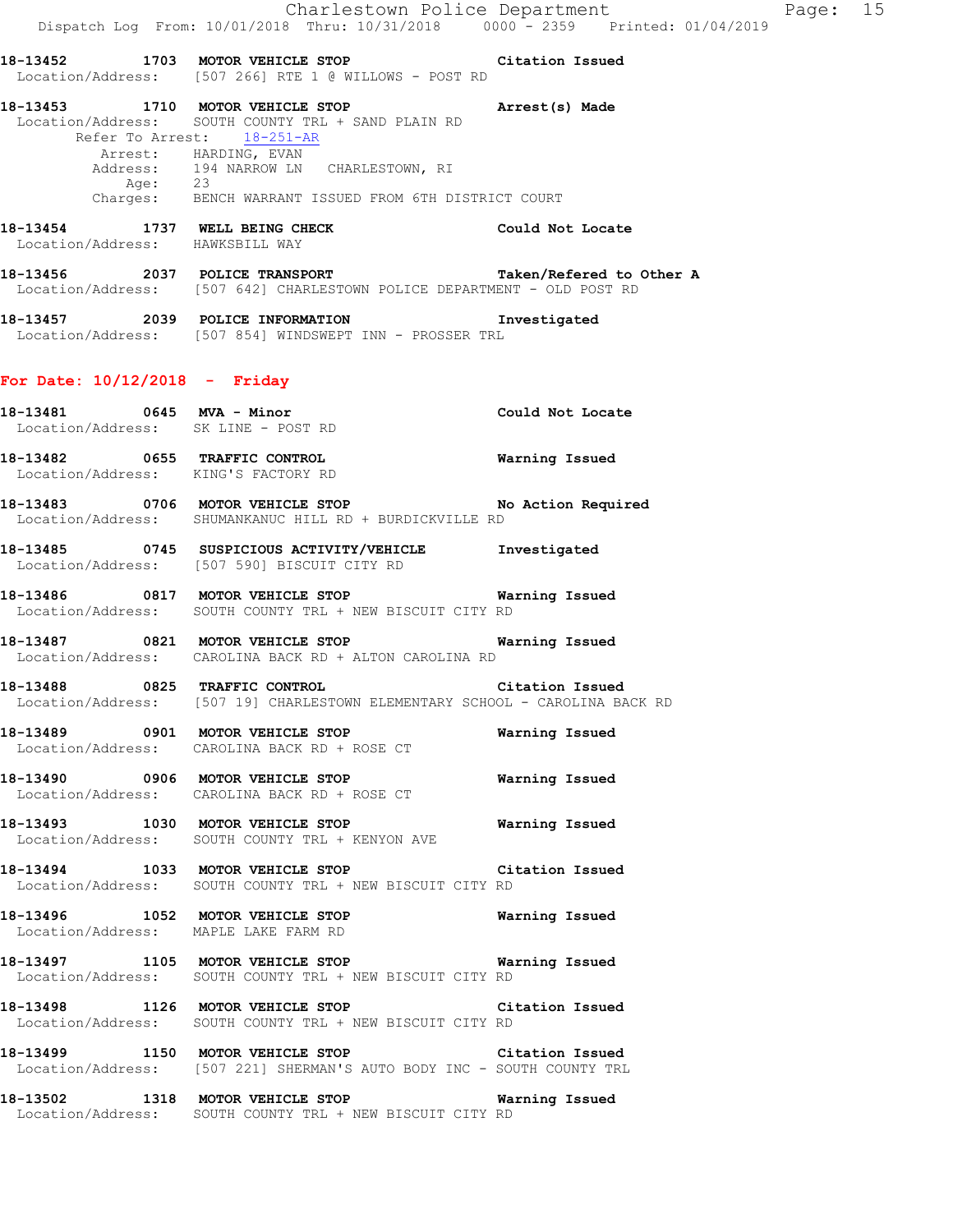|                                     | Charlestown Police Department The Page: 16<br>Dispatch Log From: 10/01/2018 Thru: 10/31/2018 0000 <sup>-</sup> 2359 Printed: 01/04/2019 |                       |  |
|-------------------------------------|-----------------------------------------------------------------------------------------------------------------------------------------|-----------------------|--|
|                                     | 18-13503 1321 MOTOR VEHICLE STOP 6 Warning Issued<br>Location/Address: [507 269] RTE 1 @ DRIVING RANGE - POST RD                        |                       |  |
|                                     | 18-13504 1325 MOTOR VEHICLE STOP Citation Issued<br>Location/Address: RICHMOND TOWN LINE - SOUTH COUNTY TRL                             |                       |  |
|                                     | 18-13506 1340 MOTOR VEHICLE STOP Warning Issued<br>Location/Address: SOUTH COUNTY TRL + NEW BISCUIT CITY RD                             |                       |  |
|                                     | 18-13507 1347 MOTOR VEHICLE STOP 6 Warning Issued<br>Location/Address: RICHMOND TOWN LINE - SOUTH COUNTY TRL                            |                       |  |
|                                     | 18-13508 1401 MOTOR VEHICLE STOP 6 Warning Issued<br>Location/Address: RICHMOND TOWN LINE - SOUTH COUNTY TRL                            |                       |  |
|                                     | 18-13509 1408 MOTOR VEHICLE STOP 6 Warning Issued<br>Location/Address: SOUTH COUNTY TRL + NEW BISCUIT CITY RD                           |                       |  |
|                                     | 18-13511 1554 FIRE, OTHER 18 False Alarm<br>Location/Address: [507 930] NARRAGANSETT INDIAN HEALTH CENTER - OLD MILL RD                 |                       |  |
| Location/Address: KING'S FACTORY RD | 18-13512 1621 ASSIST OTHER AGENCY Could Not Locate                                                                                      |                       |  |
|                                     | 18-13513 1634 MOTOR VEHICLE STOP <b>Warning Issued</b><br>Location/Address: [507 100] RTE 1 @ FIORES (MILE MARKER 8.0) - POST RD        |                       |  |
|                                     | 18-13514 1720 MOTOR VEHICLE STOP 6 Warning Issued<br>Location/Address: [507 283] RTE 2 @ GIFT BARN - SOUTH COUNTY TRL                   |                       |  |
|                                     | 18-13515 1728 MOTOR VEHICLE STOP<br>Location/Address: [507 607] RTE 1 @ PROSPER - POST RD                                               | Citation Issued       |  |
|                                     | 18-13516 1730 MOTOR VEHICLE STOP <b>WATER WATER</b><br>Location/Address: POST RD + SCHOOLHOUSE POND RD                                  |                       |  |
|                                     | 18-13517 1758 MOTOR VEHICLE STOP <b>Warning Issued</b><br>Location/Address: [507 279] RTE 2 @ CHARLESTOWN TOWN HALL - SOUTH COUNTY TRL  |                       |  |
| Location/Address: SHANNOCK RD       | 18-13518 1809 MOTOR VEHICLE STOP 6 Warning Issued                                                                                       |                       |  |
| Location/Address: LADY SLIPPER DR   | 18-13519 1813 ANIMAL COMPLAINT                                                                                                          | Services Rendered     |  |
|                                     | 18-13520 1817 MOTOR VEHICLE STOP<br>Location/Address: SOUTH COUNTY TRL + BOTKA DR                                                       | Warning Issued        |  |
|                                     | 18-13521 1828 MOTOR VEHICLE STOP<br>Location/Address: WHIPPLE DR + SOUTH COUNTY TRL                                                     | Warning Issued        |  |
|                                     | 18-13523 1944 MOTOR VEHICLE COMPLAINT Services Rendered<br>Location/Address: KING'S FACTORY RD + BUCKEYE BROOK RD                       |                       |  |
|                                     | 18-13525 2249 OFFICER WANTED<br>Location/Address: BUCKEYE BROOK RD                                                                      | Could Not Locate      |  |
|                                     | 18-13526 2338 ALARM, BURGLAR Building Checked/Secured<br>Location/Address: [507 88] EAST WEST MARKET - POST RD                          |                       |  |
| Location/Address: NARROW LN         | 18-13527 2356 MOTOR VEHICLE STOP 6 Warning Issued                                                                                       |                       |  |
| For Date: $10/13/2018$ - Saturday   |                                                                                                                                         |                       |  |
|                                     | 18-13528 0014 MOTOR VEHICLE STOP<br>Location/Address: POST RD + TAMANACO DR                                                             | <b>Warning Issued</b> |  |
|                                     | 18-13532 0104 MOTOR VEHICLE STOP Citation Issued                                                                                        |                       |  |

Location/Address: POST RD + NARROW LN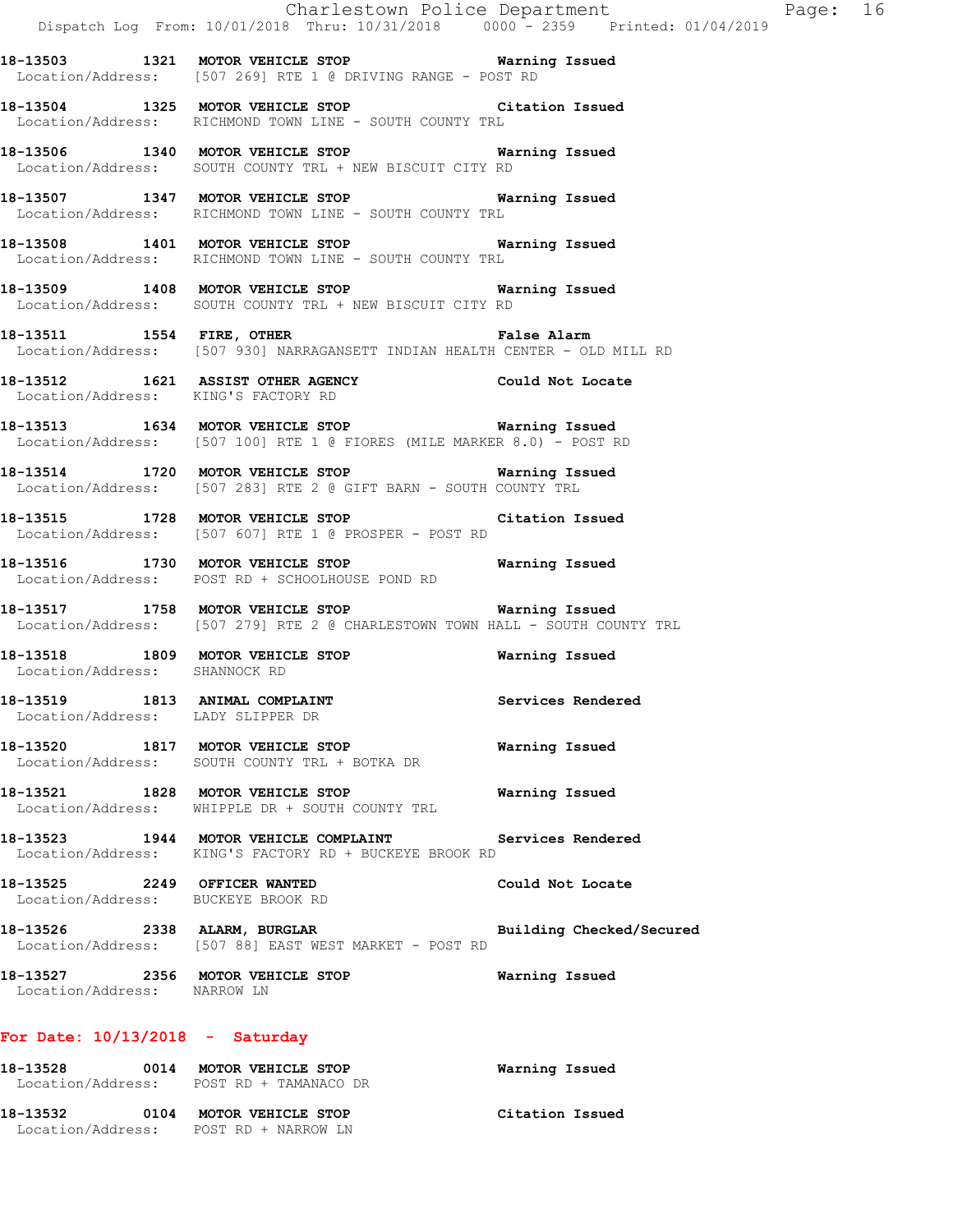|                            | 18-13535 0201 MOTOR VEHICLE STOP<br>Location/Address: SOUTH COUNTY TRL                                        | Warning Issued    |
|----------------------------|---------------------------------------------------------------------------------------------------------------|-------------------|
|                            | 18-13540 0827 ALARM, BURGLAR 18 Palse Alarm<br>Location/Address: [507 39] CHARLESTOWN SENIOR CENTER - PARK LN |                   |
|                            | 18-13542 1020 ALARM, BURGLAR<br>Location/Address: UPPER HIGHLAND RD                                           | False Alarm       |
|                            | 18-13545 1627 ROAD HAZARD/OBSTRUCTION Services Rendered<br>Vicinity of: NECO POLE 72 - BUCKEYE BROOK RD       |                   |
|                            | 18-13547 1701 MOTOR VEHICLE STOP<br>Location/Address: W BEACH RD + POST RD                                    | Warning Issued    |
|                            | 18-13548 1712 MOTOR VEHICLE STOP<br>Location/Address: FALCONE LN + POST RD                                    | Warning Issued    |
|                            | 18-13549 1720 SUSPICIOUS ACTIVITY/VEHICLE Could Not Locate<br>Location/Address: EDWARDS LN + CAROLINA BACK RD |                   |
|                            | 18-13550 1802 MOTOR VEHICLE STOP 6 Citation Issued<br>Location/Address: EAST BEACH RD + POST RD               |                   |
| Location/Address: BOTKA DR | 18-13551 1817 ANIMAL COMPLAINT                                                                                | Services Rendered |
|                            | 18-13552 2002 FIRE, STRUCTURE<br>Vicinity of: WEST CASTLE WAY<br>Refer To Incident: 18-486-OF                 | Extinquished      |
| 18-13554 2052 ALARM, FIRE  |                                                                                                               | False Alarm       |

# Location/Address: OLD MILL RD

# **For Date: 10/14/2018 - Sunday**

|                                 | 18-13557 0037 ANIMAL COMPLAINT 1990 1nvestigated<br>Location/Address: [507 228] PHIL & ANN'S SUNSET MOTEL - OLD POST RD     |                          |
|---------------------------------|-----------------------------------------------------------------------------------------------------------------------------|--------------------------|
|                                 | Location/Address: [507 372] SOUTH SHORE MENTAL HEALTH - OLD POST RD                                                         |                          |
|                                 | 18-13572 0856 ALARM, BURGLAR NERET MARIE STATES<br>Location/Address: OCEAN RIDGE DR                                         |                          |
|                                 | 18-13574 1115 ANIMAL COMPLAINT<br>Location/Address: ROSS HILL RD + POST RD                                                  | No Action Required       |
|                                 | 18-13575 1137 TRAFFIC CONTROL<br>Location/Address: POST RD + ROSS HILL RD                                                   | Services Rendered        |
|                                 | Location/Address: [507 416] MOHEGAN RD                                                                                      |                          |
| Location/Address: CEDAR RD      | 18-13577 1255 ANIMAL COMPLAINT                                                                                              | Taken to Family/Guardian |
|                                 | 18-13578 1417 SUSPICIOUS ACTIVITY/VEHICLE Investigated<br>Location/Address: CHARLESTOWN BEACH RD                            |                          |
|                                 | 18-13579 1536 MOTOR VEHICLE STOP <b>18-13579</b> Warning Issued<br>Location/Address: SOUTH COUNTY TRL + NEW BISCUIT CITY RD |                          |
| Location/Address: HAWKSBILL WAY | 18-13580 1545 MOTOR VEHICLE COMPLAINT <b>Warning Issued</b>                                                                 |                          |

**18-13581 1600 MOTOR VEHICLE STOP Warning Issued**  Location/Address: SOUTH COUNTY TRL + LAURI DR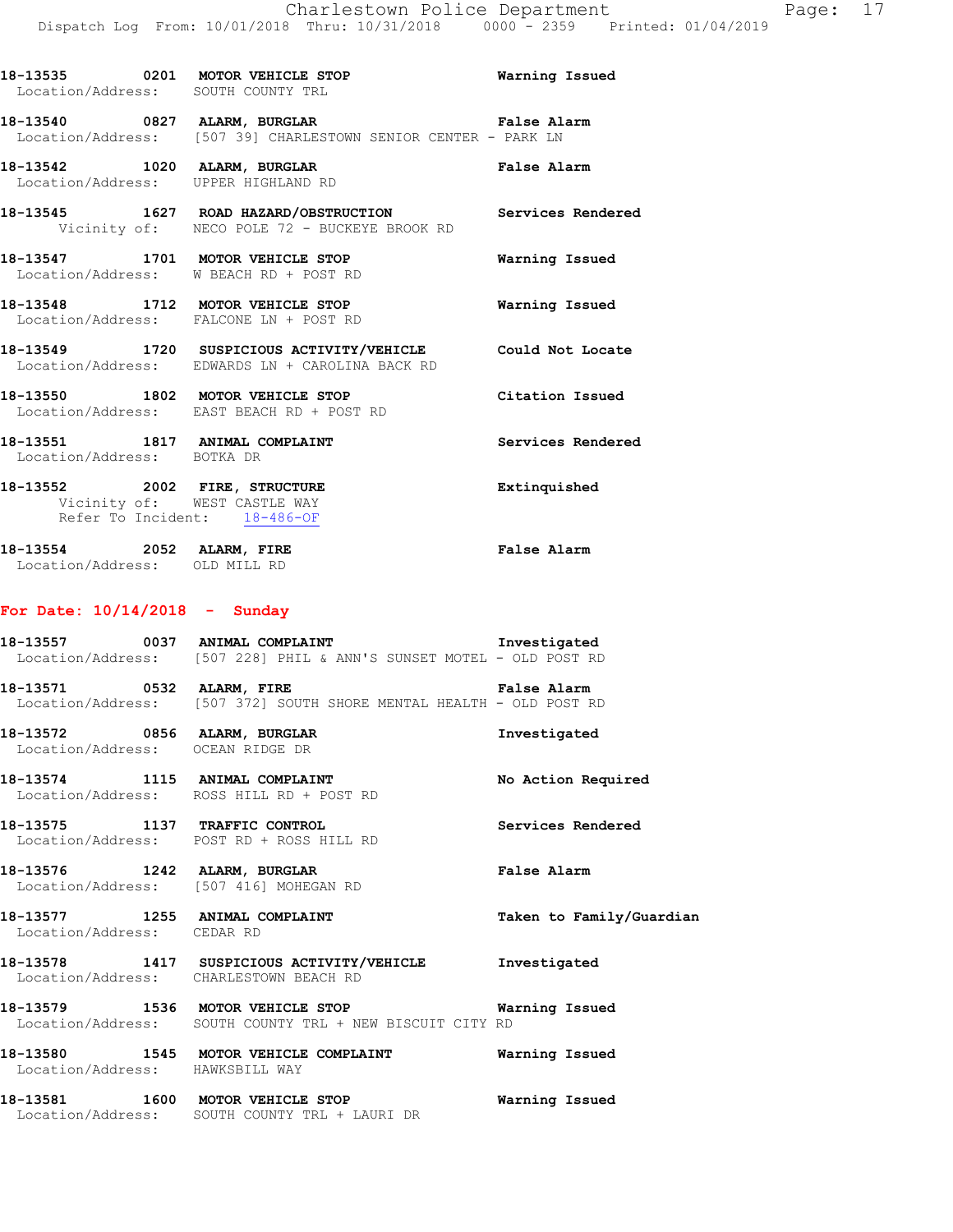**18-13585 1709 FOUND/LOST PROPERTY Investigated**  Location/Address: NARROW LN Refer To Incident: 18-487-OF

**18-13586 1722 MOTOR VEHICLE STOP Warning Issued**  Location/Address: EAST BEACH RD + POST RD

**18-13587 1729 MOTOR VEHICLE STOP Citation Issued**  Location/Address: POST RD + LAKESIDE DR

**18-13588 1732 MOTOR VEHICLE STOP Warning Issued**  Vicinity of: [507 238] LOBSTER POT RESTAURANT - POST RD

**18-13589 2039 MOTOR VEHICLE STOP Citation Issued**  Location/Address: POST RD + BEND RD

## **For Date: 10/15/2018 - Monday**

**18-13605 0202 HOUSE CHECK Building Checked/Secured**  Location/Address: NARROW LN **18-13611 0558 TRAFFIC CONTROL Services Rendered**  Location/Address: STATION TURN AROUND - POST RD **18-13612 0649 911 CALLS/False/Hang-Ups/Open Unfounded**  Location/Address: WEST BEACH RD **18-13613 0729 ASSIST OTHER AGENCY False Alarm**  Location/Address: [507 254] GALAPAGOS COLLECTION - OLD POST RD **18-13621 1312 WELL BEING CHECK Services Rendered**  Location/Address: CAROLINA BACK RD **18-13624 1602 POLICE INFORMATION No Action Required**  Location/Address: BURDICKVILLE RD **18-13625 1613 ALARM, BURGLAR False Alarm**  Location/Address: [507 783] LARLHAM LANDSCAPE CONSTRUCTION CO INC - OLD POST RD **18-13626 1619 POLICE INFORMATION Services Rendered**  Location/Address: COLUMBIA HEIGHTS OVAL **18-13627 1639 FIRE, OTHER Investigated**  Location/Address: LAURI DR + SOUTH COUNTY TRL **18-13628 1655 MOTOR VEHICLE STOP Warning Issued**  Vicinity of: POST RD **18-13629 1657 MOTOR VEHICLE STOP No Action Required**  Location/Address: SOUTH COUNTY TRL + BOTKA DR **18-13630 1725 ROAD HAZARD/OBSTRUCTION Investigated**  Location/Address: ALTON CAROLINA RD + HILLTOP DR **18-13636 2106 SUSPICIOUS ACTIVITY/VEHICLE Investigated**  Location/Address: [507 842] HAPPY ACRES - CHARLESTOWN BEACH RD **18-13640 2354 ROAD HAZARD/OBSTRUCTION Services Rendered**  Location/Address: [507 1] CHARLESTOWN TOWN HALL - SOUTH COUNTY TRL

## **For Date: 10/16/2018 - Tuesday**

**18-13650 0050 ROAD HAZARD/OBSTRUCTION Services Rendered**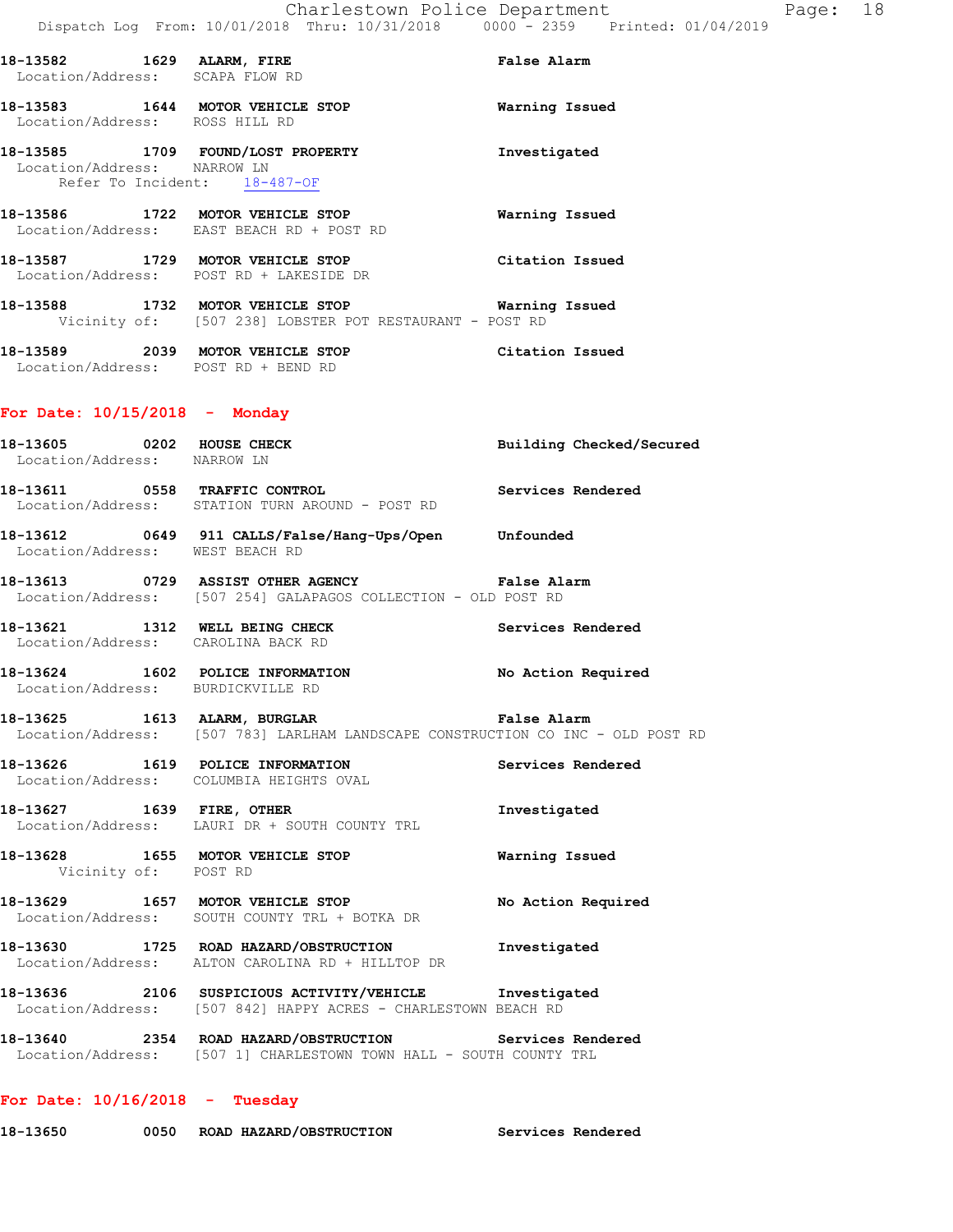|                                    | Dispatch Log From: 10/01/2018 Thru: 10/31/2018 0000 - 2359 Printed: 01/04/2019                                                  | Charlestown Police Department<br>Page: 19 |
|------------------------------------|---------------------------------------------------------------------------------------------------------------------------------|-------------------------------------------|
| Location/Address: BUCKEYE BROOK RD |                                                                                                                                 |                                           |
|                                    | 18-13654 0111 ROAD HAZARD/OBSTRUCTION Services Rendered<br>Location/Address: OLD MILL RD + CAROLINA BACK RD                     |                                           |
| Location/Address: OLD MILL RD      | 18-13659 0144 ROAD HAZARD/OBSTRUCTION                                                                                           | Investigated                              |
|                                    | 18-13661 0213 ROAD HAZARD/OBSTRUCTION Services Rendered<br>Location/Address: [507 377] KLONDIKE RD                              |                                           |
| Location/Address: EAST BEACH RD    | 18-13662 0221 ROAD HAZARD/OBSTRUCTION Services Rendered                                                                         |                                           |
| Location/Address: EAST BEACH RD    | 18-13666 0249 ROAD HAZARD/OBSTRUCTION Removed Hazard                                                                            |                                           |
| Location/Address: CAROLINA BACK RD | 18-13667 0312 ROAD HAZARD/OBSTRUCTION Could Not Locate                                                                          |                                           |
|                                    | 18-13668 0412 ALARM, BURGLAR BURGER Building Checked/Secured<br>Location/Address: [507 630] J. ALBERT QUATTROMANI - STARRETT DR |                                           |
| Location/Address: OLD COACH RD     | 18-13669 0506 ROAD HAZARD/OBSTRUCTION Services Rendered                                                                         |                                           |
| Location/Address: OLD POST RD      | 18-13671 0657 ASSIST OTHER POLICE DEPT Could Not Locate                                                                         |                                           |
| Location/Address: SHANNOCK RD      | 18-13672 0658 ROAD HAZARD/OBSTRUCTION Investigated                                                                              |                                           |
|                                    | 18-13673 0721 MOTOR VEHICLE STOP Citation Issued<br>Vicinity of: [507 900] RUST RABBIT ANTIQUES - OLD POST RD                   |                                           |
|                                    | 18-13674 0838 MOTOR VEHICLE STOP Citation Issued<br>Vicinity of: [507 375] PAWAGET PARK - SPORTSMAN RD                          |                                           |
|                                    | 18-13676 0853 ANIMAL COMPLAINT COMPRETER STRAIN Unfounded<br>Location/Address: [507 45] RIPPY'S LIQUOR MART - SOUTH COUNTY TRL  |                                           |
| 18-13677 0902 OFFICER WANTED       | Location/Address: [507 222] SEAVIEW MOTOR COURT - OLD POST RD                                                                   | Services Rendered                         |
|                                    | 18-13678 0937 MOTOR VEHICLE STOP 6 Warning Issued<br>Location/Address: [507 269] RTE 1 @ DRIVING RANGE - POST RD                |                                           |
|                                    | 18-13680 1055 ALARM, BURGLAR Building Checked/Secured Location/Address: COLUMBIA HEIGHTS OVAL                                   |                                           |
|                                    | 18-13681 1203 MOTOR VEHICLE STOP 6 Warning Issued<br>Location/Address: [507 276] RTE 2 @ RICHMOND LINE - SOUTH COUNTY TRL       |                                           |
|                                    | 18-13682 1220 MOTOR VEHICLE STOP 6 Warning Issued<br>Location/Address: SOUTH COUNTY TRL + NEW BISCUIT CITY RD                   |                                           |
|                                    | 18-13683 1245 MOTOR VEHICLE STOP 6 Warning Issued<br>Location/Address: SOUTH COUNTY TRL + NEW BISCUIT CITY RD                   |                                           |
|                                    | 18-13684 1254 MOTOR VEHICLE STOP 6 Warning Issued<br>Location/Address: SOUTH COUNTY TRL + NEW BISCUIT CITY RD                   |                                           |
|                                    | 18-13685 1306 MOTOR VEHICLE STOP 6 Warning Issued<br>Location/Address: SOUTH COUNTY TRL + NEW BISCUIT CITY RD                   |                                           |
|                                    | 18-13686 1319 MOTOR VEHICLE STOP 6 Warning Issued<br>Location/Address: SOUTH COUNTY TRL + NEW BISCUIT CITY RD                   |                                           |
|                                    | 18-13687 1332 MOTOR VEHICLE STOP 6 Warning Issued<br>Location/Address: [507 276] RTE 2 @ RICHMOND LINE - SOUTH COUNTY TRL       |                                           |
|                                    |                                                                                                                                 |                                           |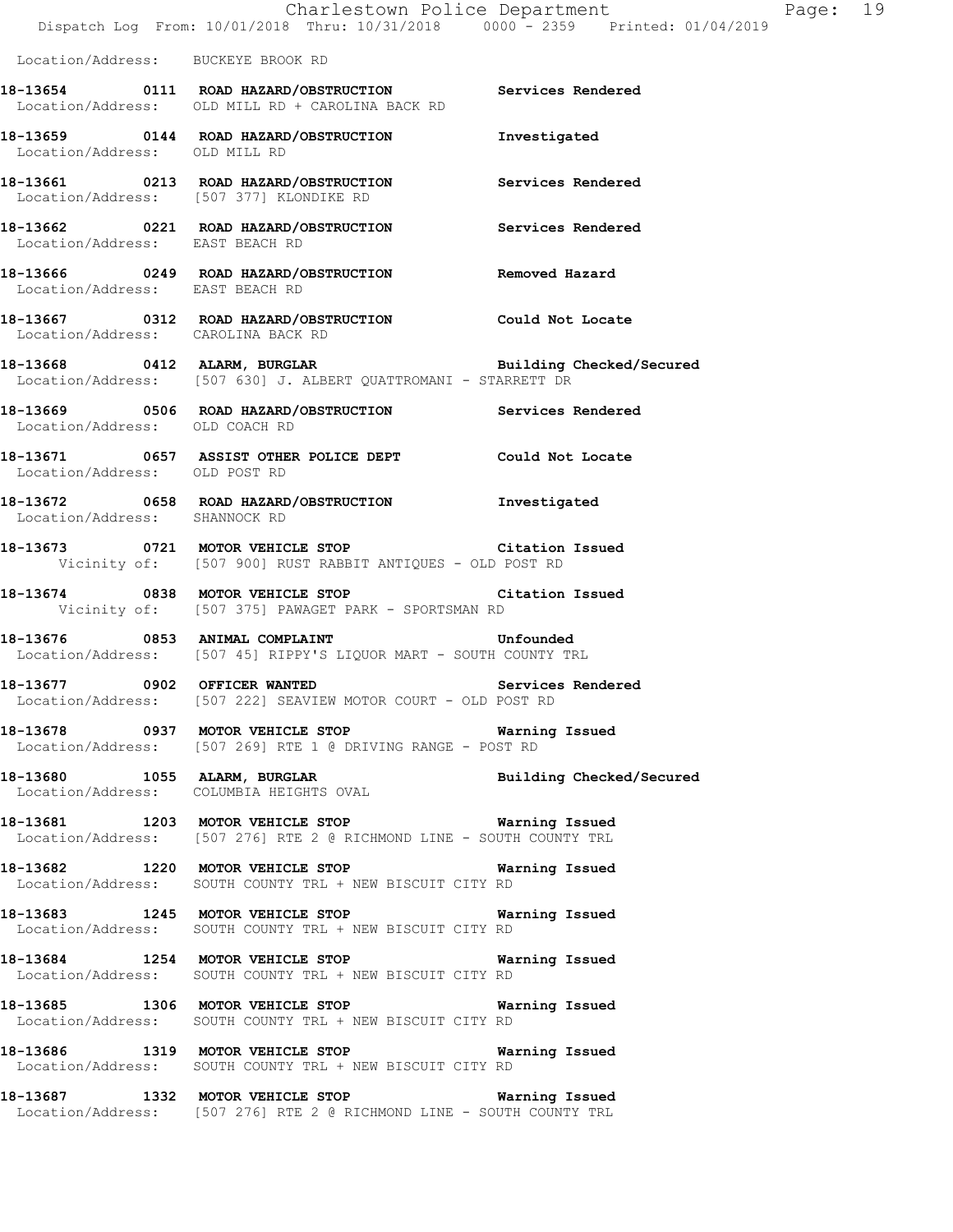**18-13688 1346 MOTOR VEHICLE STOP Citation Issued**  Location/Address: SOUTH COUNTY TRL + NEW BISCUIT CITY RD

**18-13689 1404 COMPLAINT Report Taken**  Location/Address: BURDICKVILLE RD Refer To Incident: 18-488-OF

**18-13694 1615 VANDALISM Report Taken**  Location/Address: HENLEY ST Refer To Incident: 18-489-OF

18-13696 1624 DISABLED MV **Services Rendered** Location/Address: [507 24] BURLINGAME - PICNIC AREA - SANCTUARY RD

**18-13698 1643 TRAFFIC CONTROL Services Rendered**  Location/Address: POST RD + KING'S FACTORY RD

**18-13699 1645 TRAFFIC CONTROL Services Rendered**  Location/Address: POST RD + GENERAL STANTON LN

**18-13700 1706 MOTOR VEHICLE STOP Warning Issued**  Location/Address: SCHOOLHOUSE POND RD

**18-13701 1715 MOTOR VEHICLE STOP Warning Issued**  Location/Address: [507 100] RTE 1 @ FIORES (MILE MARKER 8.0) - POST RD

**18-13702 1734 911 CALLS/False/Hang-Ups/Open False Alarm**  Location/Address: WEST BEACH RD

**18-13704 1858 MOTOR VEHICLE STOP Warning Issued**  Location/Address: BOTKA DR + SOUTH COUNTY TRL

**18-13705 1905 MOTOR VEHICLE STOP Warning Issued**  Location/Address: SOUTH COUNTY TRL + BOTKA DR

**18-13706 1910 MOTOR VEHICLE STOP Warning Issued**  Location/Address: SOUTH COUNTY TRL + BOTKA DR

**18-13707 1921 ASSIST CITIZEN Services Rendered**  Location/Address: KLONDIKE RD

**18-13708 1927 SUSPICIOUS ACTIVITY/VEHICLE Investigated**  Location/Address: [507 20] NINIGRET PARK TENNIS - PARK LN

#### **For Date: 10/17/2018 - Wednesday**

| 18-13715 0111 TRAFFIC CONTROL                                        | Location/Address: SHUMANKANUC HILL RD                                                                                                   | Services Rendered |
|----------------------------------------------------------------------|-----------------------------------------------------------------------------------------------------------------------------------------|-------------------|
| 18-13720 0129 TRAFFIC CONTROL<br>Location/Address: BUCKEYE BROOK RD  |                                                                                                                                         | Services Rendered |
| 18-13724 0145 TRAFFIC CONTROL<br>Location/Address: KING'S FACTORY RD |                                                                                                                                         | Services Rendered |
|                                                                      | 18-13729 0450 OFFICER WANTED<br>Location/Address: [507 642] CHARLESTOWN POLICE DEPARTMENT - OLD POST RD<br>Refer To Incident: 18-490-OF | Investigated      |
| Location/Address: LIISA DR                                           | 18-13730 0534 FOLLOW-UP INVESTIGATION                                                                                                   | Report Taken      |
|                                                                      | 18-13731 0753 MOTOR VEHICLE STOP<br>Location/Address: POST RD + PROSSER TRL                                                             | Citation Issued   |
| 18-13732 0810 MOTOR VEHICLE STOP                                     | Location/Address: SOUTH COUNTY TRL + JONATHAN DR                                                                                        | Citation Issued   |

**18-13733 0828 TRAFFIC CONTROL Services Rendered**  Location/Address: [507 19] CHARLESTOWN ELEMENTARY SCHOOL - CAROLINA BACK RD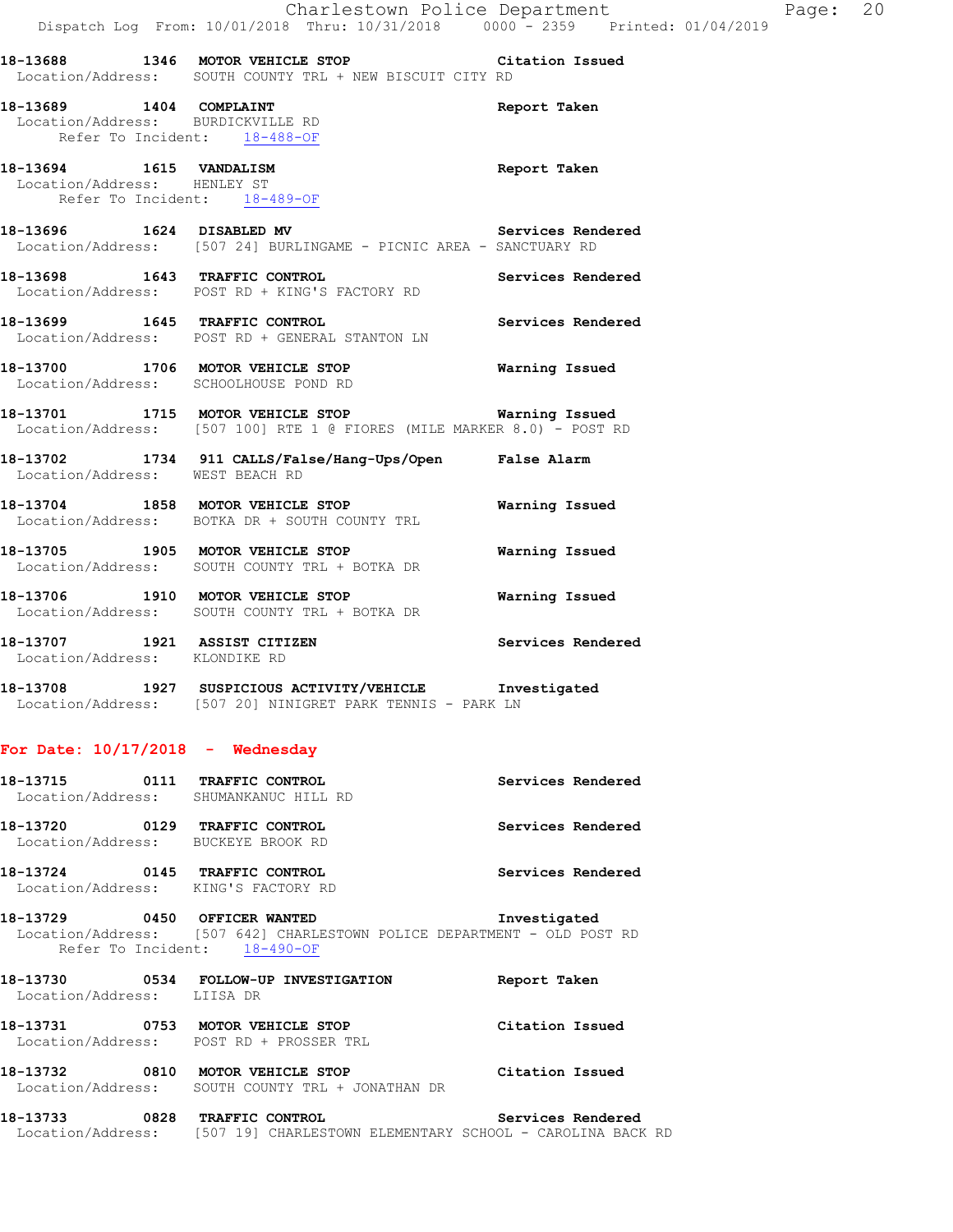**18-13734 0848 OFFICER WANTED Unfounded** 

Location/Address: CAROLINA BACK RD + SKAGERRAK RD

**18-13735 0913 FOLLOW-UP INVESTIGATION No Action Required**  Location/Address: [507 64] RATHSKELLER RESTAURANT - OLD COACH RD **18-13736 0914 MOTOR VEHICLE STOP Warning Issued**  Location/Address: [507 274] RTE 1 @ HENRY'S FRUIT STAND - POST RD **18-13737 0920 MOTOR VEHICLE STOP Warning Issued**  Location/Address: SOUTH COUNTY TRL + NEW BISCUIT CITY RD **18-13738 0938 MOTOR VEHICLE STOP Citation Issued**  Location/Address: [507 260] RTE 1 @ GENERAL STANTON - POST RD **18-13743 1115 MOTOR VEHICLE STOP Warning Issued**  Location/Address: [507 258] RTE 1 @ SOUTH KINGSTOWN LINE (MM 11.4) - POST RD **18-13744 1145 POLICE INFORMATION Could Not Locate**  Location/Address: OLD SHANNOCK RD **18-13746 1220 MOTOR VEHICLE STOP Warning Issued**  Location/Address: SOUTH COUNTY TRL + NEW BISCUIT CITY RD **18-13748 1222 LARCENY Report Taken**  Location/Address: [507 37] CHARLESTOWN WINE AND SPIRITS - OLD POST RD Refer To Incident: 18-491-OF **18-13747 1223 MOTOR VEHICLE STOP Warning Issued**  Vicinity of: [507 28] SIMPLE PEASURES - SOUTH COUNTY TRL **18-13750 1407 OFFICER WANTED Investigated**  Location/Address: BISCUIT CITY RD **18-13751 1432 FOLLOW-UP INVESTIGATION Could Not Locate**  Location/Address: OLD SHANNOCK RD **18-13752 1514 OFFICER WANTED Investigated**  Location/Address: POND MEADOW RD **18-13753 1517 ANIMAL COMPLAINT Services Rendered**  Location/Address: [507 914] MILE MARKER 6.8 - WILDFLOWER RD **18-13754 1534 MOTOR VEHICLE STOP Warning Issued**  Location/Address: [507 266] RTE 1 @ WILLOWS - POST RD **18-13755 1554 MOTOR VEHICLE STOP Warning Issued**  Location/Address: POST RD + ROSS HILL RD **18-13756 1555 DISABLED MV Investigated**  Location/Address: POST RD + KING'S FACTORY RD **18-13757 1557 LARCENY Report Taken**  Location/Address: OLD MILL RD Refer To Incident: 18-492-OF **18-13758 1606 MVA - Minor Report Taken**  Location/Address: [507 263] RTE 1 @ TOURIST INFO (MILE MARKER 7.6) - POST RD Refer To Accident: 18-148-AC **18-13759 1639 SUSPICIOUS ACTIVITY/VEHICLE Services Rendered**  Location/Address: [507 31] BLUE SHUTTERS BEACH - EAST BEACH RD **18-13761 1854 MOTOR VEHICLE STOP Warning Issued**  Location/Address: [507 261] RTE 1 @ STATE GARAGE (MILE MARKER 9.6) - POST RD

**18-13762 1907 MOTOR VEHICLE STOP Warning Issued**  Vicinity of: [507 866] TOP GUNS RI - CROSSLAND ST

**18-13763 1913 MOTOR VEHICLE STOP Warning Issued**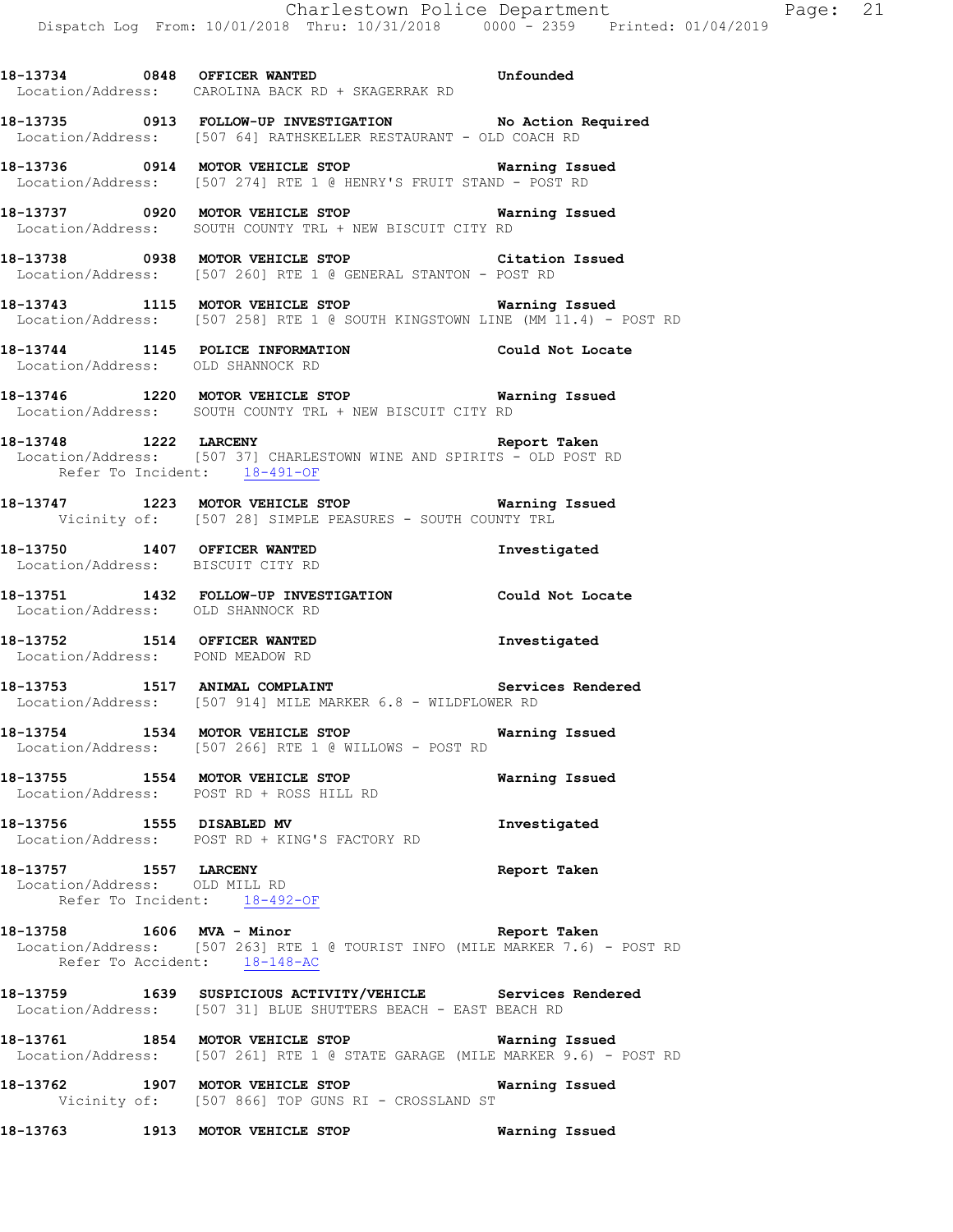|                                                                                            | Dispatch Log From: 10/01/2018 Thru: 10/31/2018 0000 - 2359 Printed: 01/04/2019                                                                               | Charlestown Police Department | Page: 22 |  |
|--------------------------------------------------------------------------------------------|--------------------------------------------------------------------------------------------------------------------------------------------------------------|-------------------------------|----------|--|
|                                                                                            | Location/Address: [507 100] RTE 1 @ FIORES (MILE MARKER 8.0) - POST RD                                                                                       |                               |          |  |
|                                                                                            | 18-13765 1923 MOTOR VEHICLE STOP <b>Arrest</b> (s) Made<br>Location/Address: [507 33] BROOKSIDE APARTMENTS - SOUTH COUNTY TRL<br>Refer To Arrest: 18-252-AR  |                               |          |  |
|                                                                                            | Arrest: BASCOM, SAMANTHA M<br>Address: 4380 SOUTH COUNTY TRL Apt. #10 CHARLESTOWN, RI                                                                        |                               |          |  |
|                                                                                            | Age: 26<br>Charges: DRIVING-DENIAL, SUS/REV-LICENSE-FOR CERTAIN VIOL                                                                                         |                               |          |  |
|                                                                                            | 18-13766 1938 OFFICER WANTED <b>Services</b> Rendered<br>Location/Address: [507 435] SOUTH SHORE MENTAL HEALTH CHARLESTOWN HOUS - OLD POST RD                |                               |          |  |
|                                                                                            | 18-13769 2135 ALARM, BURGLAR NET SALAS PARA BARA<br>Location/Address: CAROLINA BACK RD                                                                       |                               |          |  |
|                                                                                            | 18-13772 2338 ALARM, BURGLAR 2007 Building Checked/Secured<br>Location/Address: [507 88] EAST WEST MARKET - POST RD                                          |                               |          |  |
|                                                                                            | 18-13773 2341 MOTOR VEHICLE STOP 6 Warning Issued<br>Location/Address: POST RD + EAST BEACH RD                                                               |                               |          |  |
|                                                                                            | 18-13774 2342 MOTOR VEHICLE STOP<br>Location/Address: POST RD + EAST BEACH RD                                                                                | No Action Required            |          |  |
| For Date: $10/18/2018$ - Thursday                                                          |                                                                                                                                                              |                               |          |  |
| Location/Address: SHIRLEY DR                                                               | 18-13778 0007 HOUSE CHECK                                                                                                                                    | No Action Required            |          |  |
|                                                                                            | 18-13779 0121 SUSPICIOUS ACTIVITY/VEHICLE Investigated<br>Location/Address: [507 247] HUNGRY HAVEN RESTAURANT - SOUTH COUNTY TRL                             |                               |          |  |
| Location/Address: OLD POST RD                                                              | 18-13783 0128 HOUSE CHECK                                                                                                                                    | No Action Required            |          |  |
|                                                                                            | 18-13798 0319 POLICE INFORMATION<br>Location/Address: [507 842] HAPPY ACRES - CHARLESTOWN BEACH RD                                                           | Services Rendered             |          |  |
|                                                                                            | 18-13803 0734 ALARM, BURGLAR BERGER Building Checked/Secured<br>Location/Address: [507 530] NARRAGANSETT INDIAN FOUR WINDS COMMUNITY CENT - SOUTH COUNTY TRL |                               |          |  |
|                                                                                            | 18-13804 0813 MOTOR VEHICLE STOP Citation Issued<br>Location/Address: [507 261] RTE 1 @ STATE GARAGE (MILE MARKER 9.6) - POST RD                             |                               |          |  |
|                                                                                            | 18-13805 0813 TRAFFIC CONTROL<br>Location/Address: [507 19] CHARLESTOWN ELEMENTARY SCHOOL - CAROLINA BACK RD                                                 | Services Rendered             |          |  |
| Location/Address: CAROLINA BACK RD                                                         | 18-13807 0850 ALARM, BURGLAR                                                                                                                                 | Building Checked/Secured      |          |  |
| 18-13808 0851 COMPLAINT<br>Location/Address: SCAPA FLOW RD<br>Refer To Incident: 18-493-OF |                                                                                                                                                              | Investigated                  |          |  |
| Refer To Incident: 18-494-OF                                                               | 18-13809 0949 REGISTERED SEX OFFENDER Report Taken                                                                                                           |                               |          |  |
|                                                                                            | 18-13810 0953 DISABLED MV<br>Location/Address: NARROW LN + SOUTH COUNTY TRL                                                                                  | No Action Required            |          |  |
| 18-13811 0955 MISSING PERSON<br>Refer To Incident: 18-495-OF                               | Location/Address: [507 435] SOUTH SHORE MENTAL HEALTH CHARLESTOWN HOUS - OLD POST RD                                                                         | Taken/Refered to Other A      |          |  |
| Location/Address: BISCUIT CITY RD                                                          | 18-13812 1054 MOTOR VEHICLE STOP 5 6 Warning Issued                                                                                                          |                               |          |  |
| Location/Address: [507 627] KEITH DR                                                       | 18-13813 1143 SUSPICIOUS ACTIVITY/VEHICLE Building Checked/Secured                                                                                           |                               |          |  |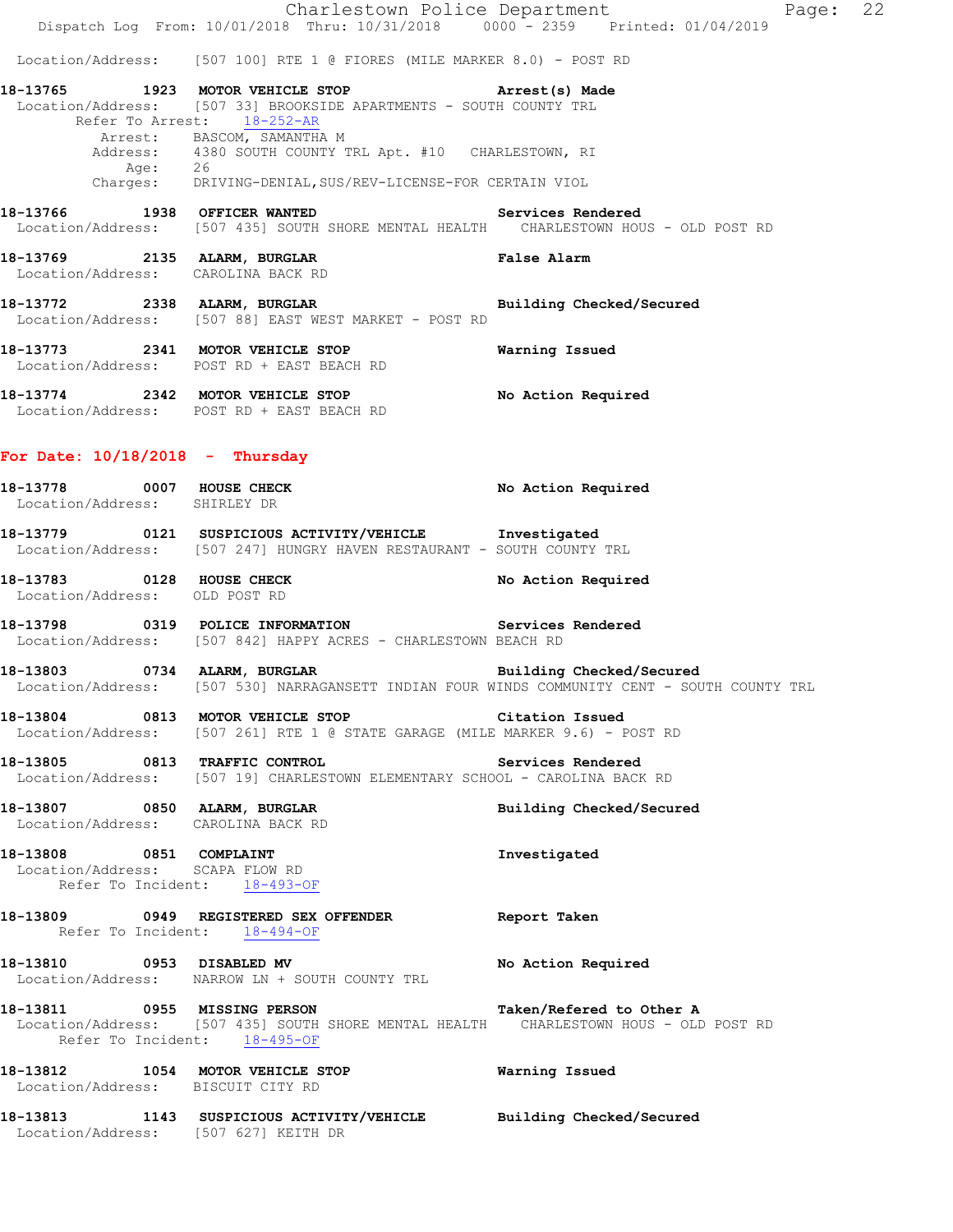|                               | 18-13814 1212 DISABLED MV<br>Location/Address: POST RD + NARROW LN                                                                                    | No Action Required      |
|-------------------------------|-------------------------------------------------------------------------------------------------------------------------------------------------------|-------------------------|
|                               | 18-13815 1225 ALARM, BURGLAR <b>BURGLAR</b> Building Checked/Secured<br>Location/Address: TOCKWOTTEN COVE RD                                          |                         |
|                               | 18-13818 1241 FOUND/LOST PROPERTY Seport Taken<br>Location/Address: [507 46] WASHINGTON TRUST COMPANY - OLD POST RD<br>Refer To Incident: $18-496-OF$ |                         |
|                               | 18-13817 1242 MOTOR VEHICLE STOP <b>Warning Issued</b><br>Location/Address: [507 221] SHERMAN'S AUTO BODY INC - SOUTH COUNTY TRL                      |                         |
|                               | 18-13819 1309 MOTOR VEHICLE STOP 6 Warning Issued<br>Location/Address: SOUTH COUNTY TRL + NEW BISCUIT CITY RD                                         |                         |
|                               | 18-13820 1314 MOTOR VEHICLE STOP 6 Warning Issued<br>Vicinity of: [507 247] HUNGRY HAVEN RESTAURANT - SOUTH COUNTY TRL                                |                         |
|                               | 18-13821 1350 ASSIST OTHER POLICE DEPT Services Rendered<br>Location/Address: [507 276] RTE 2 @ RICHMOND LINE - SOUTH COUNTY TRL                      |                         |
|                               | 18-13822 1407 ASSIST CITIZEN<br>Location/Address: [507 494] OLD MILL RD                                                                               | Services Rendered       |
| Location/Address: OLD POST RD | 18-13823 1418 EMBEZZELMENT/FRAUD/FORGERY Report Taken<br>Refer To Incident: 18-497-OF                                                                 |                         |
|                               | 18-13825 1542 MOTOR VEHICLE STOP<br>Location/Address: POST RD + TAMANACO DR                                                                           | Citation Issued         |
|                               | 18-13826 1614 ANIMAL COMPLAINT<br>Location/Address: POST RD + WILDFLOWER RD                                                                           | Investigated            |
|                               | 18-13828 1724 MOTOR VEHICLE STOP<br>Location/Address: POST RD + TAMANACO DR                                                                           | Warning Issued          |
|                               | 18-13830 1812 MOTOR VEHICLE STOP<br>Location/Address: BUCKEYE BROOK RD                                                                                | No Action Required      |
|                               | 18-13831 1840 MOTOR VEHICLE STOP<br>Location/Address: NARROW LN + POST RD                                                                             | <b>Warning Issued</b>   |
|                               | 18-13833 2201 MOTOR VEHICLE STOP<br>Location/Address: DUNLIN DONUTS - POST RD                                                                         | <b>Warning Issued</b>   |
|                               | 18-13835 2337 PSYCHOLOGICAL EMERGENCY                                                                                                                 | Transported to Hospital |

Location/Address: [507 435] SOUTH SHORE MENTAL HEALTH CHARLESTOWN HOUS - OLD POST RD

## **For Date: 10/19/2018 - Friday**

**18-13838 0035 MOTOR VEHICLE STOP Warning Issued**  Location/Address: POST RD + KING'S FACTORY RD **18-13848 0104 TRAFFIC CONTROL No Action Required** 

Location/Address: BUCKEYE BROOK RD + STILL WATER RD

**18-13857 0323 SUSPICIOUS ACTIVITY/VEHICLE Investigated**  Location/Address: [507 45] RIPPY'S LIQUOR MART - SOUTH COUNTY TRL Refer To Incident: 18-498-OF

**18-13858 0406 MOTOR VEHICLE STOP Warning Issued**  Location/Address: ALTON CAROLINA RD **18-13861 0505 MOTOR VEHICLE STOP Citation Issued**  Location/Address: ALTON CAROLINA RD **18-13862 0514 TRAFFIC CONTROL Warning Issued**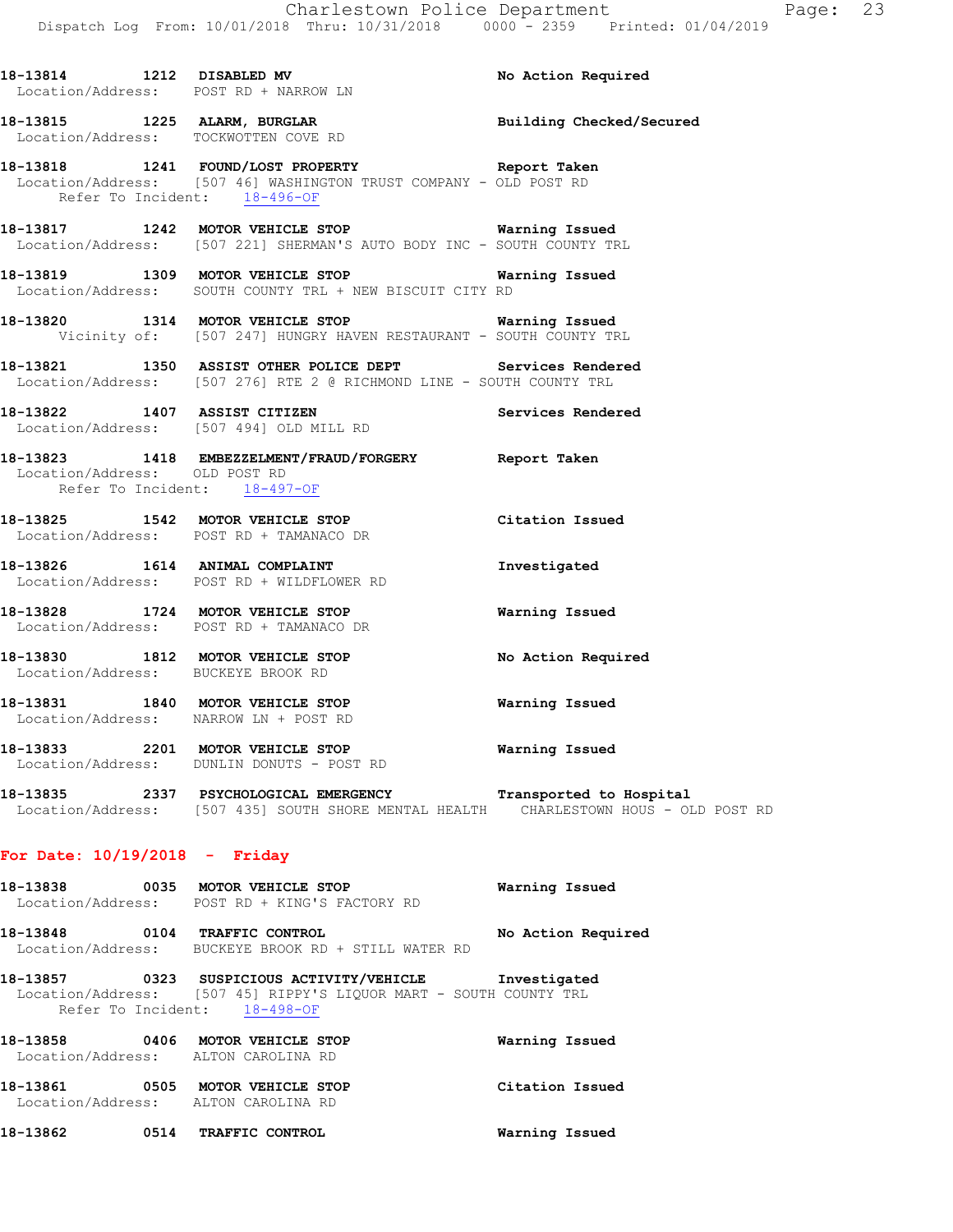|                                                                      | Dispatch Log From: 10/01/2018 Thru: 10/31/2018 0000 - 2359 Printed: 01/04/2019                                                          | Charlestown Police Department | Page: 24 |  |
|----------------------------------------------------------------------|-----------------------------------------------------------------------------------------------------------------------------------------|-------------------------------|----------|--|
| Location/Address: SHUMANKANUC HILL RD                                |                                                                                                                                         |                               |          |  |
|                                                                      | 18-13863 0558 ALARM, BURGLAR<br>Location/Address: CAYUGA RD                                                                             | Building Checked/Secured      |          |  |
| Location/Address: KING'S FACTORY RD                                  | 18-13864 0653 TRAFFIC CONTROL                                                                                                           | Citation Issued               |          |  |
|                                                                      | 18-13865 0659 TRAFFIC CONTROL<br>Location/Address: KING'S FACTORY RD + NOKA LN                                                          | Warning Issued                |          |  |
|                                                                      | 18-13866 0807 TRAFFIC CONTROL CONTROL Citation Issued<br>Location/Address: [507 19] CHARLESTOWN ELEMENTARY SCHOOL - CAROLINA BACK RD    |                               |          |  |
|                                                                      | 18-13867 0859 MOTOR VEHICLE STOP Citation Issued<br>Vicinity of: [507 374] SAINT MARYS CHURCH - CAROLINA BACK RD                        |                               |          |  |
|                                                                      | 18-13868 1053 TRAFFIC CONTROL<br>Location/Address: BUCKEYE BROOK RD + STILL WATER RD                                                    | No Action Required            |          |  |
|                                                                      | 18-13869 1053 TRAFFIC CONTROL 18-13869 Warning Issued<br>Location/Address: SOUTH COUNTY TRL + MAPLE LAKE FARM RD                        |                               |          |  |
|                                                                      | 18-13870 1202 SUSPICIOUS ACTIVITY/VEHICLE Services Rendered<br>Location/Address: [507 574] OVERLOOK DR                                  |                               |          |  |
| Location/Address: BISCUIT CITY RD<br>Refer To Incident: 18-499-OF    | 18-13872 1307 DEATH; Sudden/Unexpected Investigated                                                                                     |                               |          |  |
| Location/Address: GENERAL STANTON LN                                 | 18-13874 1652 FOLLOW-UP INVESTIGATION Investigated                                                                                      |                               |          |  |
| Location/Address: ARNOLDA ROUND RD                                   | 18-13875 1709 SUSPICIOUS ACTIVITY/VEHICLE Services Rendered                                                                             |                               |          |  |
|                                                                      | 18-13876 1736 MOTOR VEHICLE STOP 6 Warning Issued<br>Location/Address: OLD POST RD + MATUNUCK SCHOOLHOUSE RD                            |                               |          |  |
|                                                                      | 18-13877 1742 MOTOR VEHICLE STOP No Action Required<br>Location/Address: KING'S FACTORY RD + POST RD                                    |                               |          |  |
| 18-13878 1808 TRAFFIC CONTROL<br>Location/Address: KING'S FACTORY RD |                                                                                                                                         | No Action Required            |          |  |
| 18-13879 1844 COMPLAINT<br>Location/Address: SOUTH COUNTY TRL        |                                                                                                                                         | Unfounded                     |          |  |
|                                                                      | 18-13880 1900 ASSIST OTHER AGENCY Services Rendered<br>Location/Address: [507 19] CHARLESTOWN ELEMENTARY SCHOOL - CAROLINA BACK RD      |                               |          |  |
|                                                                      | 18-13881 2001 MOTOR VEHICLE STOP No Action Required<br>Location/Address: [507 850] CROSS MILLS FIRE STATION - OLD POST RD               |                               |          |  |
| For Date: $10/20/2018$ - Saturday                                    |                                                                                                                                         |                               |          |  |
|                                                                      | 18-13884 0030 POLICE TRANSPORT<br>Location/Address: [507 617] SHANNOCK RD                                                               | Services Rendered             |          |  |
|                                                                      | 18-13885 0034 MOTOR VEHICLE STOP<br>Location/Address: POST RD + WILDFLOWER RD                                                           | Warning Issued                |          |  |
|                                                                      | 18-13886 60044 MOTOR VEHICLE STOP 60 Warning Issued<br>Location/Address: [507 303] RTE 1 @ SOUTH SHORE MENTAL HEALTH (MM 9.0) - POST RD |                               |          |  |
|                                                                      | 18-13893 0201 TRAFFIC CONTROL<br>Location/Address: BUCKEYE BROOK RD + STILL WATER RD                                                    | Warning Issued                |          |  |
| 18-13895 0213 ALARM, BURGLAR                                         |                                                                                                                                         | Investigated                  |          |  |

Location/Address: WEST BEACH RD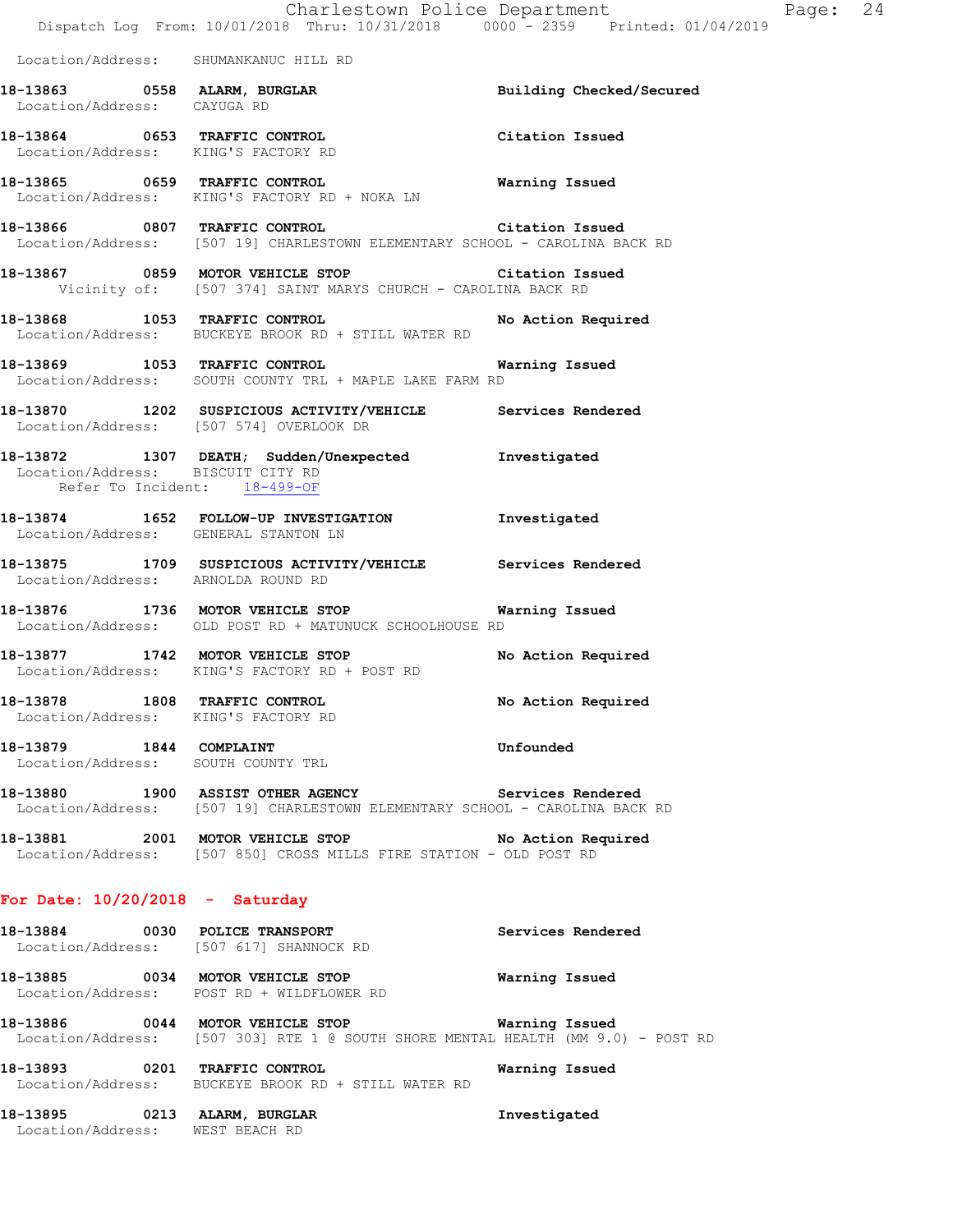| 18-13897 0223 HOUSE CHECK<br>Location/Address: OLD POST RD        |                                                                                                                                        | No Action Required    |
|-------------------------------------------------------------------|----------------------------------------------------------------------------------------------------------------------------------------|-----------------------|
|                                                                   | 18-13901 1412 OFFICER WANTED<br>Vicinity of: [507 376] SAINT JAMES CHURCH - MATUNUCK SCHOOLHOUSE RD                                    | Services Rendered     |
|                                                                   | 18-13902 1524 DIS CONDUCT / FIGHT Could Not Locate<br>Location/Address: OLD COACH RD + SAND HILL RD                                    |                       |
|                                                                   | 18-13903 1550 MOTOR VEHICLE STOP<br>Location/Address: [507 208] HITCHING POST - POST RD                                                | Citation Issued       |
| Location/Address: BUCKEYE BROOK RD                                | 18-13904 1552 TRAFFIC CONTROL No Action Required                                                                                       |                       |
|                                                                   | 18-13905 1608 MOTOR VEHICLE STOP<br>Location/Address: POST RD + EAST BEACH RD                                                          | <b>Warning Issued</b> |
|                                                                   | 18-13906 1620 MOTOR VEHICLE STOP<br>Location/Address: EAST BEACH RD                                                                    | <b>Warning Issued</b> |
|                                                                   | 18-13907 1622 MOTOR VEHICLE STOP<br>Location/Address: SOUTH COUNTY TRL + BOTKA DR                                                      | <b>Warning Issued</b> |
|                                                                   | 18-13908   1629   MOTOR VEHICLE STOP   Warning Issued   Location/Address:   RICHMOND LINE - SOUTH COUNTY TRL                           |                       |
|                                                                   | 18-13910 1737 MOTOR VEHICLE STOP <b>Warning Issued</b><br>Location/Address: [507 261] RTE 1 @ STATE GARAGE (MILE MARKER 9.6) - POST RD |                       |
|                                                                   | 18-13911 1737 TRAFFIC CONTROL<br>Location/Address: POST RD + WILDFLOWER RD                                                             | No Action Required    |
|                                                                   | 18-13913 1838 ROAD HAZARD/OBSTRUCTION Investigated<br>Location/Address: [507 45] RIPPY'S LIQUOR MART - SOUTH COUNTY TRL                |                       |
|                                                                   | 18-13914 1841 MOTOR VEHICLE COMPLAINT Could Not Locate<br>Vicinity of: [507 64] RATHSKELLER RESTAURANT - OLD COACH RD                  |                       |
| Location/Address: POST RD                                         | 18-13916 1924 ALARM, BURGLAR 1999 1999 Palse Alarm                                                                                     |                       |
| 18-13917 1943 FIRE, OTHER<br>Location/Address: CATALPA CT         |                                                                                                                                        | Services Rendered     |
| 18-13918 1949 ALARM, BURGLAR<br>Location/Address: ARBUTUS TRL     |                                                                                                                                        | False Alarm           |
|                                                                   | 18-13919 2328 MOTOR VEHICLE STOP Citation Issued<br>Location/Address: [507 258] RTE 1 @ SOUTH KINGSTOWN LINE (MM 11.4) - POST RD       |                       |
|                                                                   | 18-13920 2357 MOTOR VEHICLE STOP Citation Issued<br>Location/Address: SOUTH COUNTY TRL + JONATHAN DR                                   |                       |
| For Date: $10/21/2018$ - Sunday                                   |                                                                                                                                        |                       |
| 18-13922 0004 TRAFFIC CONTROL                                     | Location/Address: BUCKEYE BROOK RD + STILL WATER RD                                                                                    | Services Rendered     |
|                                                                   | 18-13924 0012 MOTOR VEHICLE STOP<br>Location/Address: [507 221] SHERMAN'S AUTO BODY INC - SOUTH COUNTY TRL                             | Citation Issued       |
| 18-13925 0044 MOTOR VEHICLE STOP<br>Location/Address: SHANNOCK RD |                                                                                                                                        | Warning Issued        |
|                                                                   | 18-13926 0050 MOTOR VEHICLE STOP<br>Location/Address: POST RD + PROSSER TRL                                                            | Citation Issued       |

**18-13927 0057 MOTOR VEHICLE STOP No Action Required**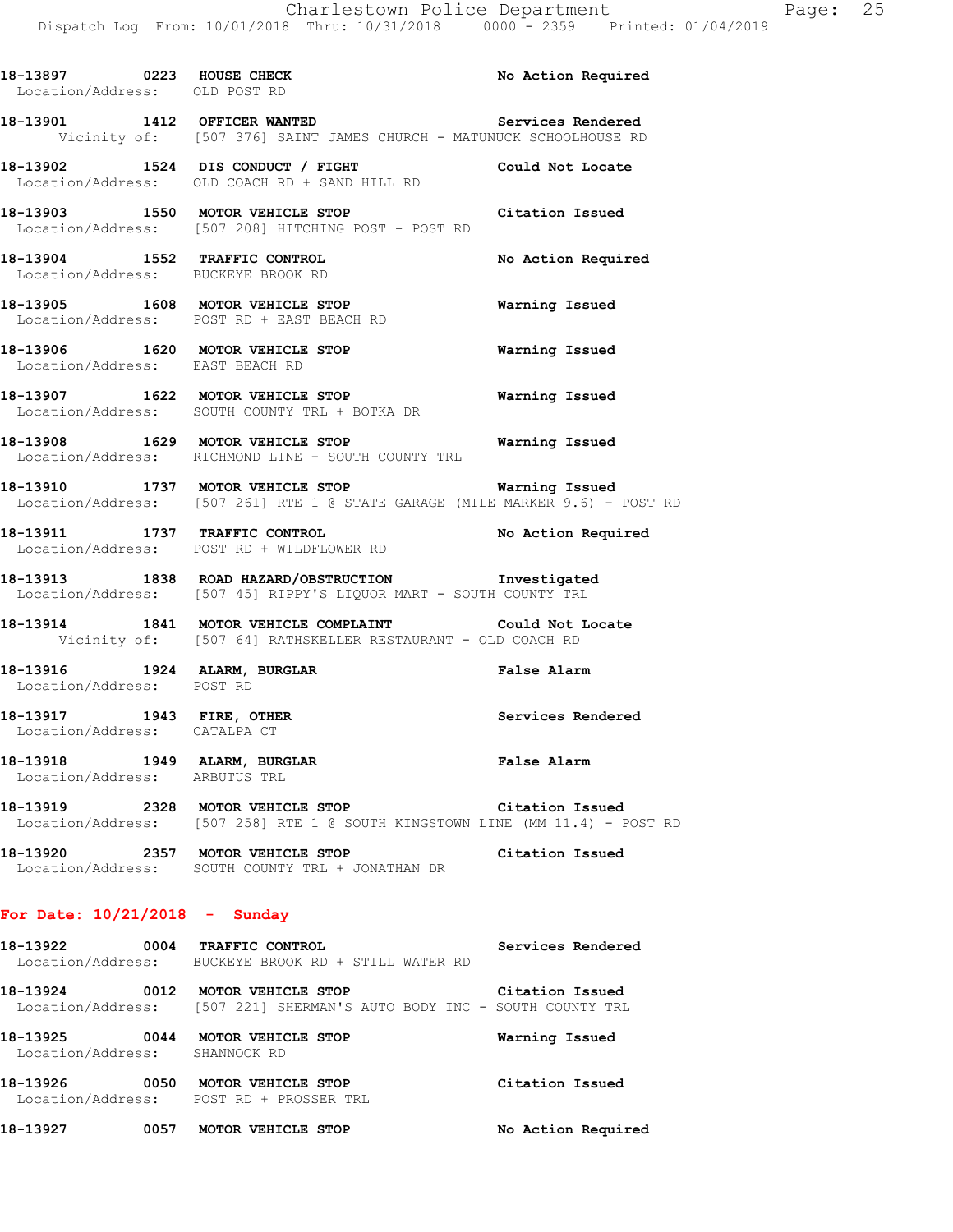|                               |                                                                                                                                                          | Charlestown Police Department Page: 26<br>Dispatch Log From: 10/01/2018 Thru: 10/31/2018 0000 <sup>-</sup> 2359 Printed: 01/04/2019 |  |
|-------------------------------|----------------------------------------------------------------------------------------------------------------------------------------------------------|-------------------------------------------------------------------------------------------------------------------------------------|--|
|                               | Location/Address: SHANNOCK RD + WORDEN'S POND RD                                                                                                         |                                                                                                                                     |  |
|                               | 18-13928   0100   MOTOR VEHICLE STOP   Warning Issued Vicinity of: SHANNOCK RD                                                                           |                                                                                                                                     |  |
| Location/Address: SHANNOCK RD | 18-13929 0109 MOTOR VEHICLE STOP 6 Warning Issued                                                                                                        |                                                                                                                                     |  |
|                               | 18-13930 0120 MOTOR VEHICLE STOP Warning Issued<br>Vicinity of: WORDEN'S POND RD                                                                         |                                                                                                                                     |  |
| Location/Address: POND ST     | 18-13934 0143 SUSPICIOUS ACTIVITY/VEHICLE Investigated                                                                                                   |                                                                                                                                     |  |
|                               | 18-13944 0407 MOTOR VEHICLE STOP 6 Warning Issued<br>Location/Address: SOUTH COUNTY TRL + NEW BISCUIT CITY RD                                            |                                                                                                                                     |  |
|                               | Location/Address: RAM ISLAND RD + MATUNUCK SCHOOLHOUSE RD<br>Refer To Accident: 18-149-AC                                                                |                                                                                                                                     |  |
|                               | 18-13947 0846 MOTOR VEHICLE STOP Citation Issued<br>Location/Address: [507 260] RTE 1 @ GENERAL STANTON - POST RD                                        |                                                                                                                                     |  |
|                               | 18-13949 0858 MOTOR VEHICLE STOP Warning Issued<br>Location/Address: KETTLE POND EXIT - POST RD                                                          |                                                                                                                                     |  |
|                               | 18-13948 0859 MOTOR VEHICLE STOP <b>WATER WATER</b><br>Location/Address: POST RD + SCHOOLHOUSE POND RD                                                   |                                                                                                                                     |  |
|                               | 18-13950 0910 MOTOR VEHICLE STOP Warning Issued<br>Location/Address: [507 46] WASHINGTON TRUST COMPANY - OLD POST RD                                     |                                                                                                                                     |  |
|                               | 18-13952 0934 MOTOR VEHICLE STOP<br>Location/Address: SOUTH COUNTY TRL + BOTKA DR                                                                        | Warning Issued                                                                                                                      |  |
|                               | 18-13953 0944 MOTOR VEHICLE STOP 6 Warning Issued<br>Location/Address: [507 266] RTE 1 @ WILLOWS - POST RD                                               |                                                                                                                                     |  |
|                               | 18-13954 0949 MOTOR VEHICLE STOP 6 Warning Issued<br>Location/Address: [507 276] RTE 2 @ RICHMOND LINE - SOUTH COUNTY TRL                                |                                                                                                                                     |  |
|                               | 18-13955 0955 MOTOR VEHICLE STOP <b>Warning Issued</b><br>Location/Address: [507 266] RTE 1 @ WILLOWS - POST RD                                          |                                                                                                                                     |  |
|                               | 18-13956 0959 MOTOR VEHICLE STOP 6 Warning Issued<br>Location/Address: SOUTH COUNTY TRL + NEW BISCUIT CITY RD                                            |                                                                                                                                     |  |
|                               | 18-13957 1008 MOTOR VEHICLE STOP Citation Issued<br>Location/Address: [507 276] RTE 2 @ RICHMOND LINE - SOUTH COUNTY TRL                                 |                                                                                                                                     |  |
|                               | 18-13958 1016 MOTOR VEHICLE STOP 6 Warning Issued<br>Location/Address: KETTLE POND EXIT - POST RD                                                        |                                                                                                                                     |  |
|                               | 18-13959 1018 MOTOR VEHICLE STOP 6 Warning Issued<br>Location/Address: SOUTH COUNTY TRL + NEW BISCUIT CITY RD                                            |                                                                                                                                     |  |
|                               | 18-13960 1022 MOTOR VEHICLE STOP 6 Warning Issued<br>Location/Address: SOUTH COUNTY TRL + MAPLE LAKE FARM RD                                             |                                                                                                                                     |  |
|                               | 18-13961 1031 MOTOR VEHICLE STOP 6 Warning Issued<br>Location/Address: NARROW LN + AUBURN DR                                                             |                                                                                                                                     |  |
|                               | 18-13962 1134 MOTOR VEHICLE STOP <b>Arrest(s)</b> Made<br>Location/Address: HORSE FARM - SHANNOCK RD + MAPLE LAKE FARM RD<br>Refer To Summons: 18-253-AR |                                                                                                                                     |  |
| Age: 38                       | Summons: ROSE, COREY M<br>Address: 1290 BROAD ROCK RD WAKEFIELD, RI                                                                                      |                                                                                                                                     |  |
|                               | Charges: Driving with Expired License - 1st Offense                                                                                                      |                                                                                                                                     |  |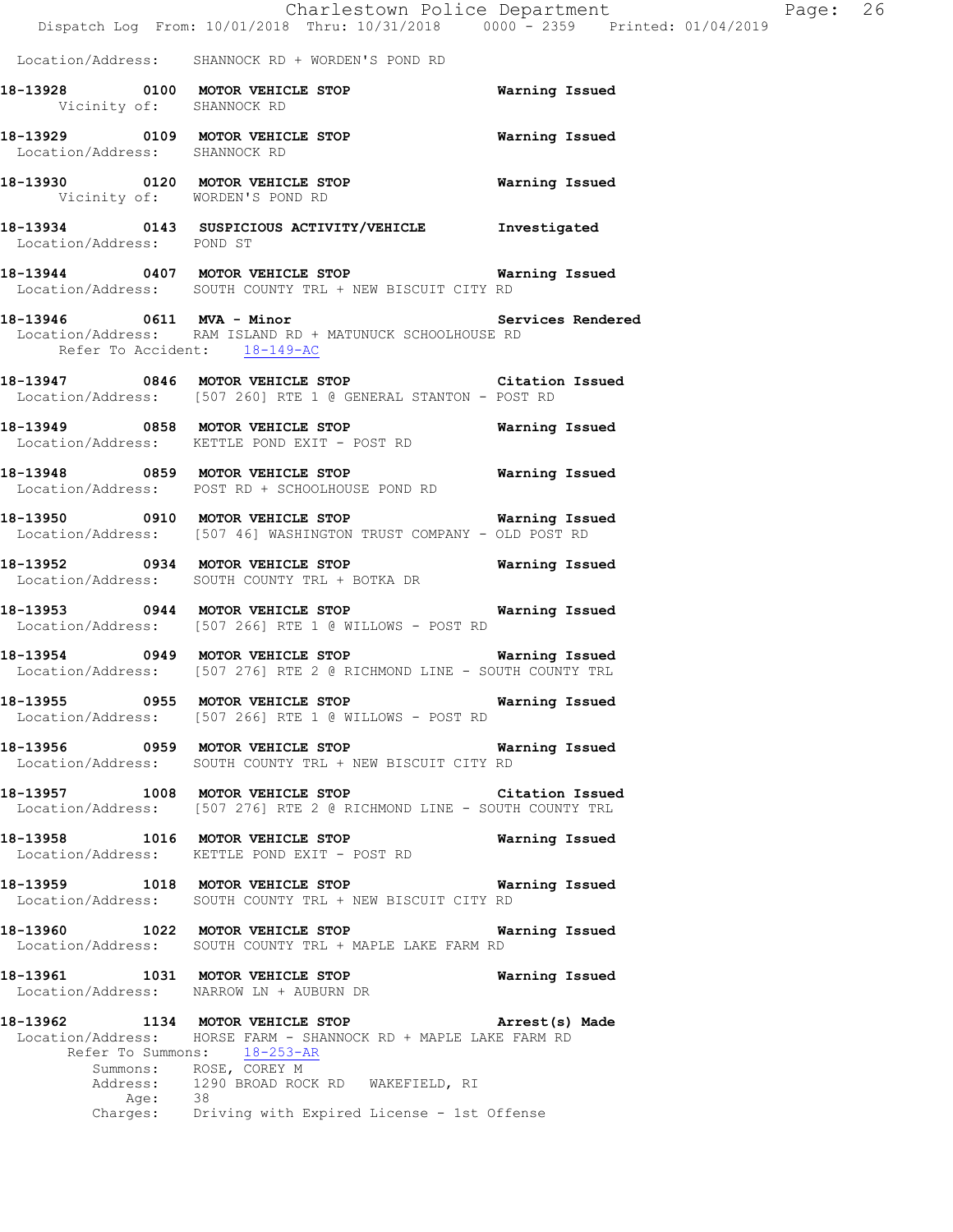**18-13964 1303 MOTOR VEHICLE STOP Warning Issued**  Location/Address: [507 918] MILE MARKER 8.4 - POST RD

**18-13965 1326 MOTOR VEHICLE STOP Warning Issued**  Location/Address: KETTLE POND EXIT - POST RD

**18-13966 1404 MOTOR VEHICLE STOP Warning Issued**  Location/Address: [507 266] RTE 1 @ WILLOWS - POST RD

18-13967 **1452 ANIMAL COMPLAINT 18-13967** Services Rendered Location/Address: [507 356] MCGREWS BOATS INC - OLD POST RD

**18-13968 1525 SUSPICIOUS ACTIVITY/VEHICLE Investigated**  Location/Address: [507 364] CROTTY AND SONS AUTO BODY - SOUTH COUNTY TRL

**18-13969 1536 MOTOR VEHICLE STOP Warning Issued**  Location/Address: ALTON CAROLINA RD + HILLTOP DR

**18-13970 1655 MVA - Minor Services Rendered**  Location: BRATENAHL LANDING

**18-13971 1704 OFFICER WANTED Investigated**  Location/Address: HILLSIDE DR

**18-13973 1752 POLICE INFORMATION Services Rendered**  Location/Address: CEDAR RD

**18-13976 1849 MOTOR VEHICLE STOP Warning Issued**  Location/Address: SOUTH COUNTY TRL + BOTKA DR

**18-13977 1904 SUSPICIOUS ACTIVITY/VEHICLE Investigated**  Location/Address: [507 83] MEADOW BROOK INN - CAROLINA BACK RD

**18-13979 2005 MOTOR VEHICLE COMPLAINT Could Not Locate**  Location/Address: [507 909] MILE MARKER 5.2 - WEST BEACH RD

**18-13980 2013 MOTOR VEHICLE COMPLAINT Could Not Locate**  Location/Address: [507 924] MILE MARKER 10.6 - NARROW LN

**18-13981 2034 SUSPICIOUS ACTIVITY/VEHICLE Investigated**  Location/Address: LAURI DR

## **For Date: 10/22/2018 - Monday**

**18-14001 0722 MOTOR VEHICLE STOP Warning Issued**  Location/Address: POST RD + SCHOOLHOUSE POND RD

**18-14002 0731 MOTOR VEHICLE STOP Arrest(s) Made**  Location/Address: [507 260] RTE 1 @ GENERAL STANTON - POST RD Refer To Summons:  $18-254-AR$ Summons: CULLION, TORI R<br>Address: 8 BROOKFIELD CT 8 BROOKFIELD CT EAST GREENWICH, RI<br>24 Age: Charges: Driving after denial, suspension or revocation of license - 1st Offense

**18-14003 0831 TRAFFIC CONTROL Services Rendered**  Location/Address: [507 19] CHARLESTOWN ELEMENTARY SCHOOL - CAROLINA BACK RD

**18-14004 0849 MOTOR VEHICLE STOP Warning Issued**  Location/Address: [507 266] RTE 1 @ WILLOWS - POST RD

**18-14005 1001 MOTOR VEHICLE STOP Warning Issued**  Location/Address: [507 266] RTE 1 @ WILLOWS - POST RD

**18-14006 1017 MOTOR VEHICLE STOP Warning Issued**  Location/Address: [507 266] RTE 1 @ WILLOWS - POST RD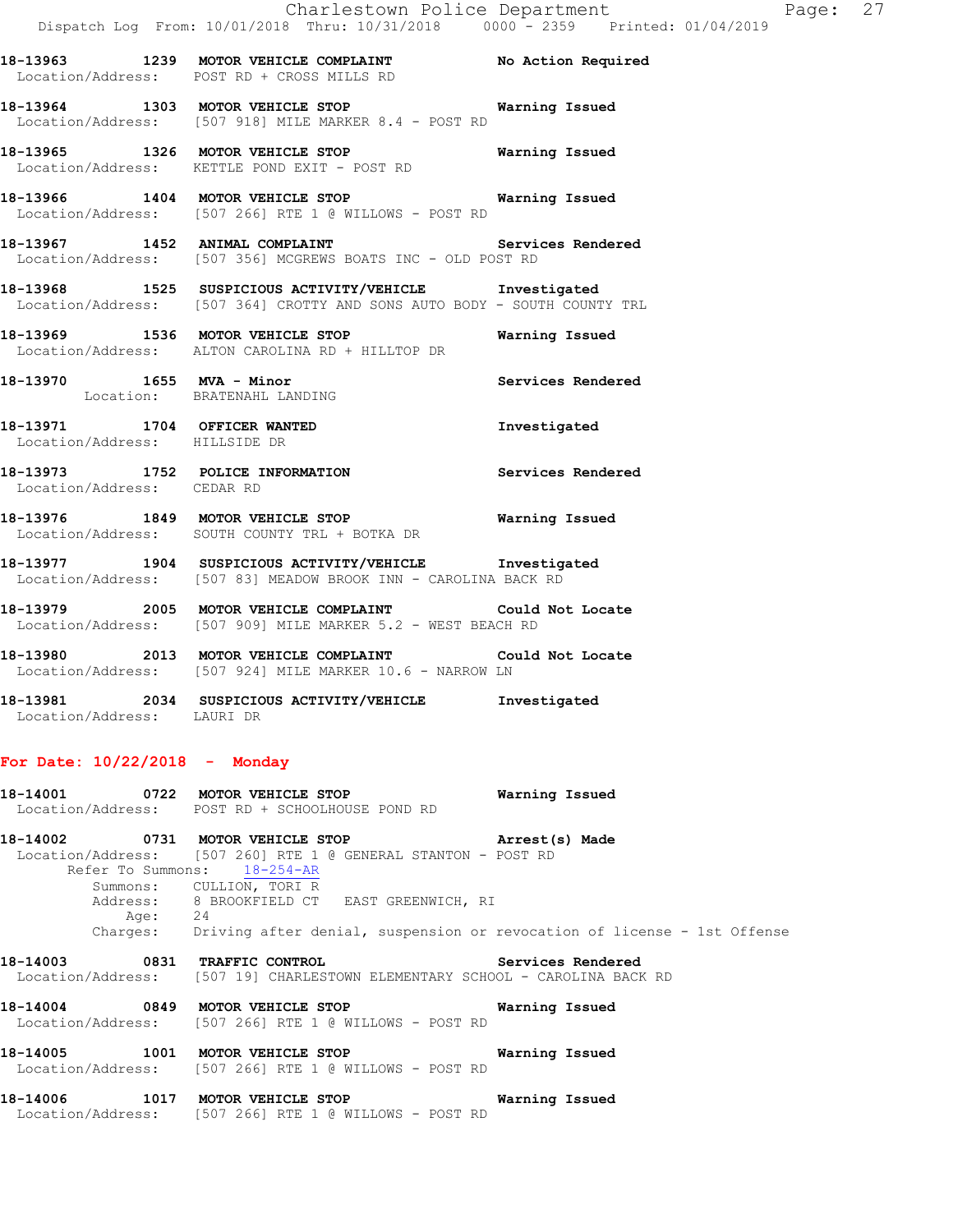|                                                                                |  |  | Charlestown Police Department |  |  | Page: 28 |  |
|--------------------------------------------------------------------------------|--|--|-------------------------------|--|--|----------|--|
| Dispatch Log From: 10/01/2018 Thru: 10/31/2018 0000 - 2359 Printed: 01/04/2019 |  |  |                               |  |  |          |  |

**18-14007 1117 MOTOR VEHICLE COMPLAINT Services Rendered**  Location/Address: [507 72] CUMBERLAND FARMS - OLD POST RD

**18-14009 1205 MOTOR VEHICLE STOP Warning Issued**  Location/Address: ROSS HILL RD + KLONDIKE RD

**18-14010 1211 MOTOR VEHICLE STOP Citation Issued**  Location/Address: POST RD + NARROW LN

**18-14011 1250 MOTOR VEHICLE STOP Warning Issued**  Location/Address: [507 269] RTE 1 @ DRIVING RANGE - POST RD

**18-14012 1259 ALARM, BURGLAR False Alarm**  Location/Address: SUNSET DR

**18-14014 1316 MOTOR VEHICLE STOP Citation Issued**  Location/Address: POST RD + KING'S FACTORY RD

**18-14015 1325 MOTOR VEHICLE STOP Warning Issued**  Location/Address: POST RD + PROSSER TRL

**18-14016 1344 TRAFFIC CONTROL Services Rendered**  Location/Address: ALTON CAROLINA RD

**18-14017 1420 ANIMAL COMPLAINT Unfounded**  Location/Address: BLACK POND RD + ARBUTUS TRL

**18-14018 1423 MOTOR VEHICLE STOP Warning Issued**  Location/Address: NARRAGANSETT TRL + KING'S FACTORY RD

**18-14020 1607 MVA - Minor Report Taken**  Location/Address: [507 201] KENYON INDUSTRIES - SHERMAN AVE Refer To Accident: 18-150-AC

**18-14024 1924 MOTOR VEHICLE STOP Warning Issued**  Location/Address: SOUTH COUNTY TRL + BOTKA DR

**18-14025 2003 MOTOR VEHICLE STOP Warning Issued**  Location/Address: SCHOOLHOUSE POND RD + POST RD

**18-14031 2200 DISABLED MV Services Rendered**  Location/Address: POST RD + BEND RD

## **For Date: 10/23/2018 - Tuesday**

18-14038 **0114 HOUSE CHECK 18-14038 18-14038**  Location/Address: NARROW LN **18-14045 0142 HOUSE CHECK No Action Required**  Location/Address: [507 791] 18 WHITE TAIL CIRCLE - WHITE TAIL CIR **18-14046 0148 TRAFFIC CONTROL No Action Required**  Location/Address: BUCKEYE BROOK RD

**18-14047 0203 TRAFFIC CONTROL No Action Required**  Location/Address: SHUMANKANUC HILL RD

**18-14057 0609 MOTOR VEHICLE STOP Warning Issued**  Location/Address: SK LINE - POST RD

**18-14058 0613 MOTOR VEHICLE STOP Warning Issued**  Location/Address: SOUTH COUNTY TRL + NEW BISCUIT CITY RD

**18-14059 0817 TRAFFIC CONTROL Warning Issued**  Location/Address: [507 19] CHARLESTOWN ELEMENTARY SCHOOL - CAROLINA BACK RD

**18-14060 0824 OFFICER WANTED Investigated**  Location/Address: CHARLES AVE

**18-14061 0908 MOTOR VEHICLE STOP Warning Issued**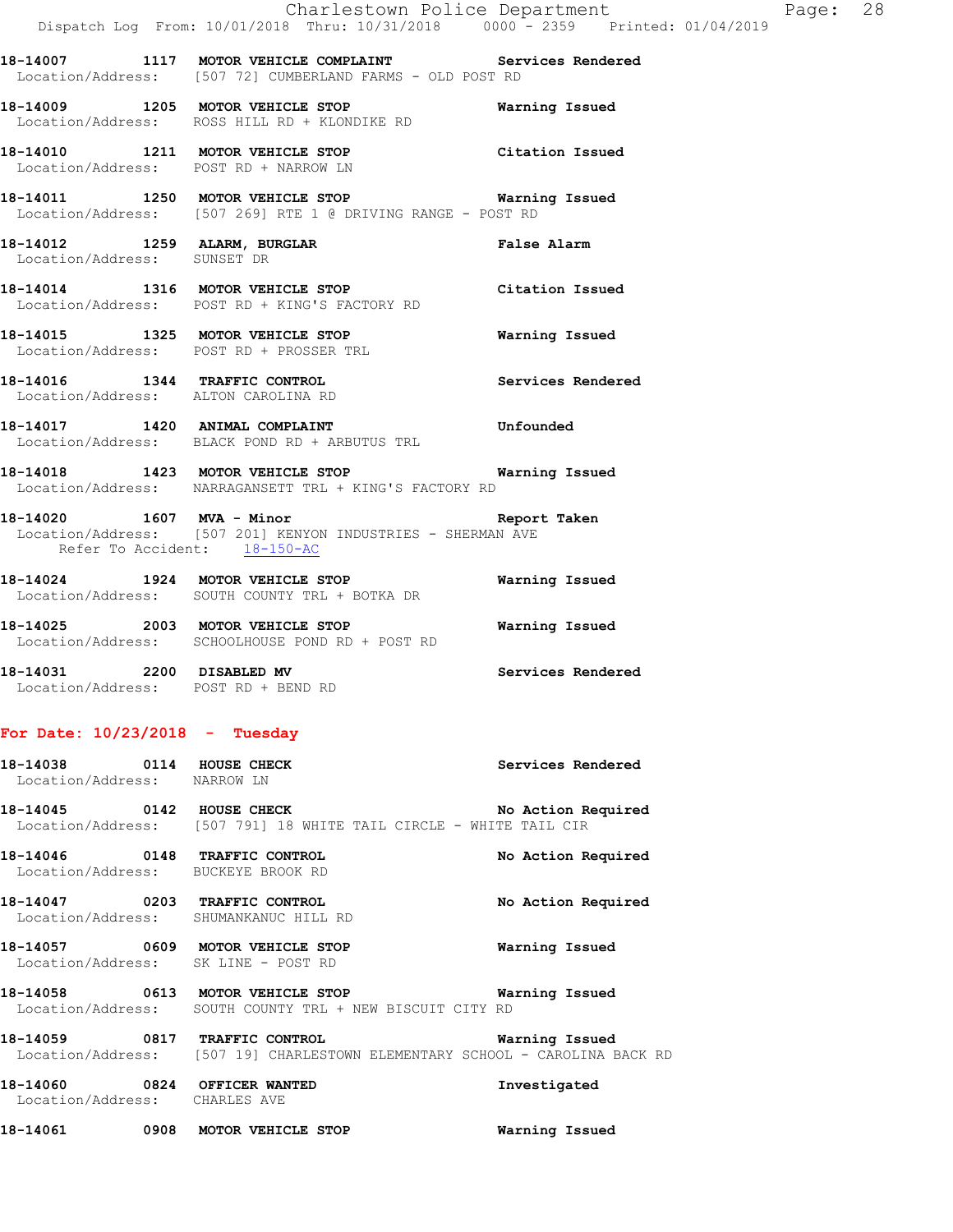|                                                           |         | Dispatch Log From: 10/01/2018 Thru: 10/31/2018 0000 - 2359 Printed: 01/04/2019                                                                                                                                       | Charlestown Police Department Fage: 29                                             |
|-----------------------------------------------------------|---------|----------------------------------------------------------------------------------------------------------------------------------------------------------------------------------------------------------------------|------------------------------------------------------------------------------------|
|                                                           |         | Location/Address: SOUTH COUNTY TRL + NEW BISCUIT CITY RD                                                                                                                                                             |                                                                                    |
|                                                           |         | 18-14062 0910 MOTOR VEHICLE STOP 6 Warning Issued<br>Location/Address: [507 260] RTE 1 @ GENERAL STANTON - POST RD                                                                                                   |                                                                                    |
|                                                           |         | 18-14063 0920 MOTOR VEHICLE STOP 6 Warning Issued<br>Location/Address: [507 261] RTE 1 @ STATE GARAGE (MILE MARKER 9.6) - POST RD                                                                                    |                                                                                    |
|                                                           |         | 18-14064 0927 LOST/STOLEN LICENSE PLATES Report Taken<br>Location/Address: [507 642] CHARLESTOWN POLICE DEPARTMENT - OLD POST RD<br>Refer To Incident: 18-500-OF                                                     |                                                                                    |
| Location/Address: PARTRIDGE RUN                           |         | 18-14065 1010 POLICE INFORMATION Services Rendered<br>Refer To Incident: 18-501-OF                                                                                                                                   |                                                                                    |
|                                                           |         | 18-14066 1012 MOTOR VEHICLE STOP Warning Issued<br>Location/Address: [507 100] RTE 1 @ FIORES (MILE MARKER 8.0) - POST RD                                                                                            |                                                                                    |
|                                                           |         | 18-14067 1018 MOTOR VEHICLE STOP Warning Issued<br>Location/Address: [507 266] RTE 1 @ WILLOWS - POST RD                                                                                                             |                                                                                    |
|                                                           |         | 18-14068 1031 MOTOR VEHICLE STOP Warning Issued<br>Location/Address: [507 261] RTE 1 @ STATE GARAGE (MILE MARKER 9.6) - POST RD                                                                                      |                                                                                    |
|                                                           |         | 18-14069 1037 MOTOR VEHICLE STOP 6 Warning Issued<br>Location/Address: POST RD + LAKESIDE DR                                                                                                                         |                                                                                    |
|                                                           |         | 18-14070 1109 MOTOR VEHICLE STOP 6 Warning Issued<br>Location/Address: [507 276] RTE 2 @ RICHMOND LINE - SOUTH COUNTY TRL                                                                                            |                                                                                    |
|                                                           |         | 18-14071 1112 MOTOR VEHICLE STOP 6 Warning Issued<br>Location/Address: POST RD + SCHOOLHOUSE POND RD                                                                                                                 |                                                                                    |
|                                                           |         | 18-14072 1123 MOTOR VEHICLE STOP <b>Warning Issued</b><br>Location/Address: POST RD + KING'S FACTORY RD                                                                                                              |                                                                                    |
|                                                           |         | 18-14073 1131 MOTOR VEHICLE STOP 6 Warning Issued<br>Location/Address: SOUTH COUNTY TRL + NEW BISCUIT CITY RD                                                                                                        |                                                                                    |
|                                                           |         | 18-14075 1227 MOTOR VEHICLE STOP 6 Warning Issued<br>Vicinity of: [507 374] SAINT MARYS CHURCH - CAROLINA BACK RD                                                                                                    |                                                                                    |
|                                                           |         | 18-14076 1245 MOTOR VEHICLE STOP 6 Warning Issued<br>Vicinity of: [507 381] CVS PHARMACY - OLD POST RD                                                                                                               |                                                                                    |
|                                                           |         | 18-14077 1251 MOTOR VEHICLE STOP 6 Warning Issued<br>Location/Address: [507 222] SEAVIEW MOTOR COURT - OLD POST RD                                                                                                   |                                                                                    |
|                                                           |         | 18-14078 1253 MOTOR VEHICLE STOP<br>Location/Address: [507 276] RTE 2 @ RICHMOND LINE - SOUTH COUNTY TRL<br>Refer To Arrest: 18-255-AR<br>Arrest: LABOEUF, SEAN M<br>Address: 4460` SOUTH COUNTY TRL CHARLESTOWN, RI | Arrest(s) Made                                                                     |
|                                                           | Age: 27 |                                                                                                                                                                                                                      | Charges: Driving after denial, suspension or revocation of license - 3rd + Offense |
| 18-14080   1501 MVA - Minor<br>Location/Address: CEDAR RD |         | Refer To Accident: 18-151-AC                                                                                                                                                                                         | Report Taken                                                                       |
| Location/Address: LAURI DR                                |         | 18-14081 1633 MOTOR VEHICLE STOP Services Rendered<br>Refer To Incident: 18-502-OF                                                                                                                                   |                                                                                    |
|                                                           |         | 18-14083 1942 MVA - Minor<br>Vicinity of: [507 323] NORTH CAMP - BUCKEYE BROOK RD                                                                                                                                    | Removed Hazard                                                                     |
|                                                           |         | 18-14084 2104 ANIMAL COMPLAINT<br>Location/Address: [507 469] OLD MILL DINER - SOUTH COUNTY TRL                                                                                                                      | No Action Required                                                                 |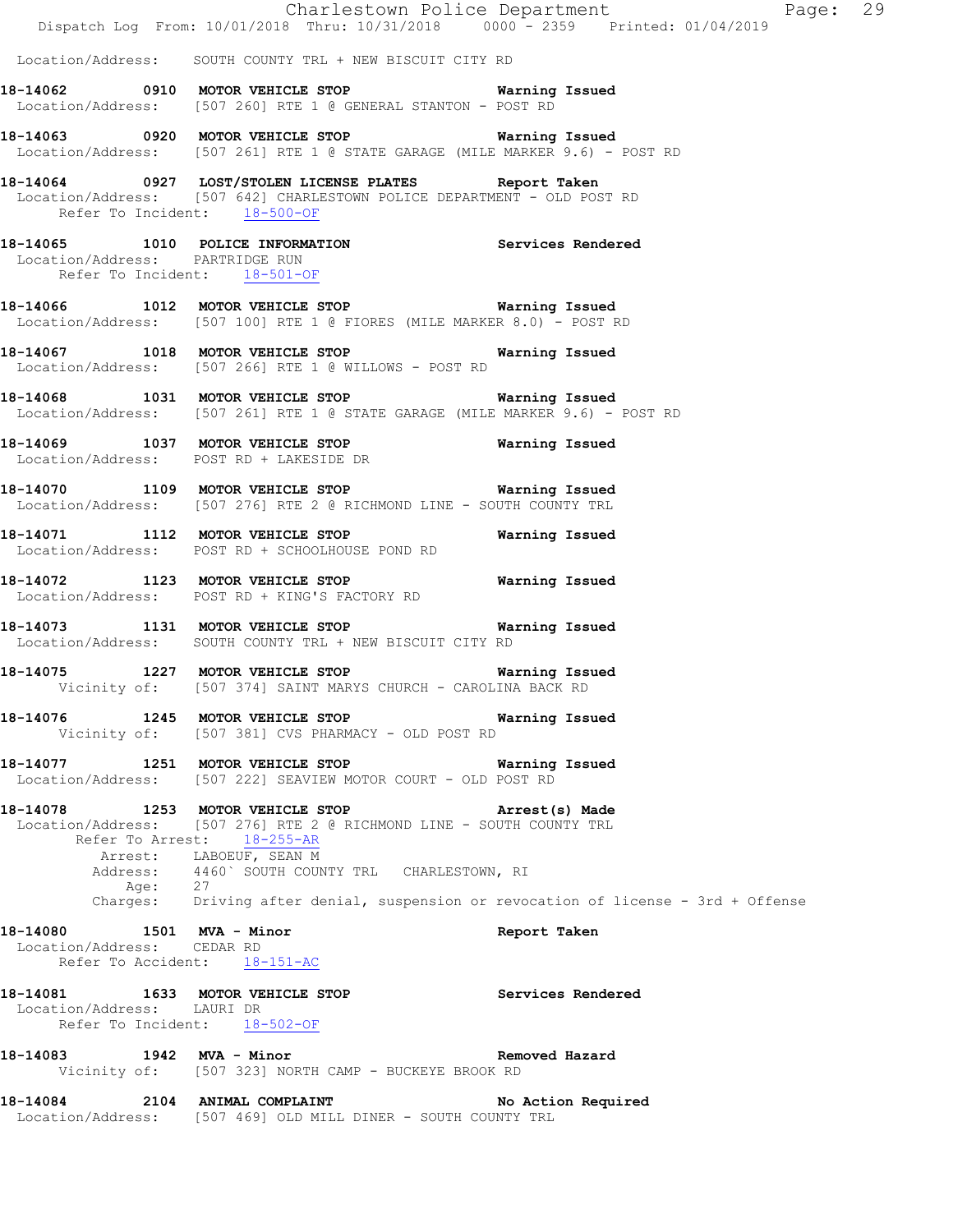| 18-14085<br>Location/Address:             | 2225 | <b>ASSIST OTHER AGENCY</b><br>OVERLOOK DR | No Action Required |
|-------------------------------------------|------|-------------------------------------------|--------------------|
| 18-14086<br>Location/Address: OLD POST RD | 2345 | <b>ASSAULT</b>                            | Investigated       |

## **For Date: 10/24/2018 - Wednesday**

Refer To Incident: 18-503-OF

|                           | 18-14091 0238 TRAFFIC CONTROL No Action Required<br>Location/Address: BUCKEYE BROOK RD + STILL WATER RD                                                       |                       |
|---------------------------|---------------------------------------------------------------------------------------------------------------------------------------------------------------|-----------------------|
| 18-14094 0244 HOUSE CHECK | Location/Address: OLD POST RD                                                                                                                                 | No Action Required    |
|                           | 18-14111 0537 TRAFFIC CONTROL<br>Location/Address: BUCKEYE BROOK RD                                                                                           | No Action Required    |
|                           | 18-14112 0551 MOTOR VEHICLE STOP<br>Location/Address: SHUMANKANUC HILL RD                                                                                     | <b>Warning Issued</b> |
|                           | 18-14113 0602 TRAFFIC CONTROL<br>Location/Address: SHUMANKANUC HILL RD                                                                                        | No Action Required    |
|                           | 18-14114 0620 TRAFFIC CONTROL<br>Location/Address: KING'S FACTORY RD                                                                                          | No Action Required    |
|                           | 18-14115 0659 TRAFFIC CONTROL<br>Location/Address: KING'S FACTORY RD                                                                                          | Warning Issued        |
|                           | 18-14116 0754 MOTOR VEHICLE STOP <b>WATER WATER</b><br>Location/Address: KING'S FACTORY RD                                                                    |                       |
|                           | 18-14118 		 0826 TRAFFIC CONTROL 			 Services Rendered<br>Location/Address: [507 19] CHARLESTOWN ELEMENTARY SCHOOL - CAROLINA BACK RD                         |                       |
|                           | 18-14119 0906 MVA - Minor<br>Vicinity of: ESSEX DR + TOCKWOTTEN COVE RD<br>Refer To Accident: 18-152-AC                                                       | Investigated          |
|                           | Services Rendered<br>18-14120 0911 TRAFFIC CONTROL<br>Location/Address: SHANNOCK RD + WORDEN'S POND RD                                                        |                       |
|                           | 18-14121 0917 COMPLAINT 18-14121 Investigated<br>Location/Address: [507 72] CUMBERLAND FARMS - OLD POST RD<br>Refer To Incident: 18-504-OF                    |                       |
|                           | 18-14124 1003 POLICE INFORMATION Services Rendered<br>Location/Address: [507 642] CHARLESTOWN POLICE DEPARTMENT - OLD POST RD<br>Refer To Incident: 18-505-OF |                       |
|                           | 18-14125 1043 POLICE INFORMATION Services Rendered<br>Location/Address: [507 19] CHARLESTOWN ELEMENTARY SCHOOL - CAROLINA BACK RD                             |                       |
|                           | 18-14127 1156 MOTOR VEHICLE STOP<br>Location/Address: CAROLINA BACK RD + ROSE CT                                                                              | Citation Issued       |
|                           | 18-14128 1218 MOTOR VEHICLE STOP<br>Location/Address: SOUTH COUNTY TRL                                                                                        | Warning Issued        |
|                           | 18-14129 1225 TRAFFIC CONTROL<br>Location/Address: SOUTH COUNTY TRL + SHERMAN AVE                                                                             | Services Rendered     |
|                           | 18-14130 1308 MOTOR VEHICLE STOP<br>Location/Address: RTE - POST RD + FALCONE LN                                                                              | Warning Issued        |
|                           |                                                                                                                                                               |                       |

**18-14131 1310 WELL BEING CHECK Investigated**  Location/Address: INDIAN TRL **18-14132 1318 MOTOR VEHICLE STOP Warning Issued**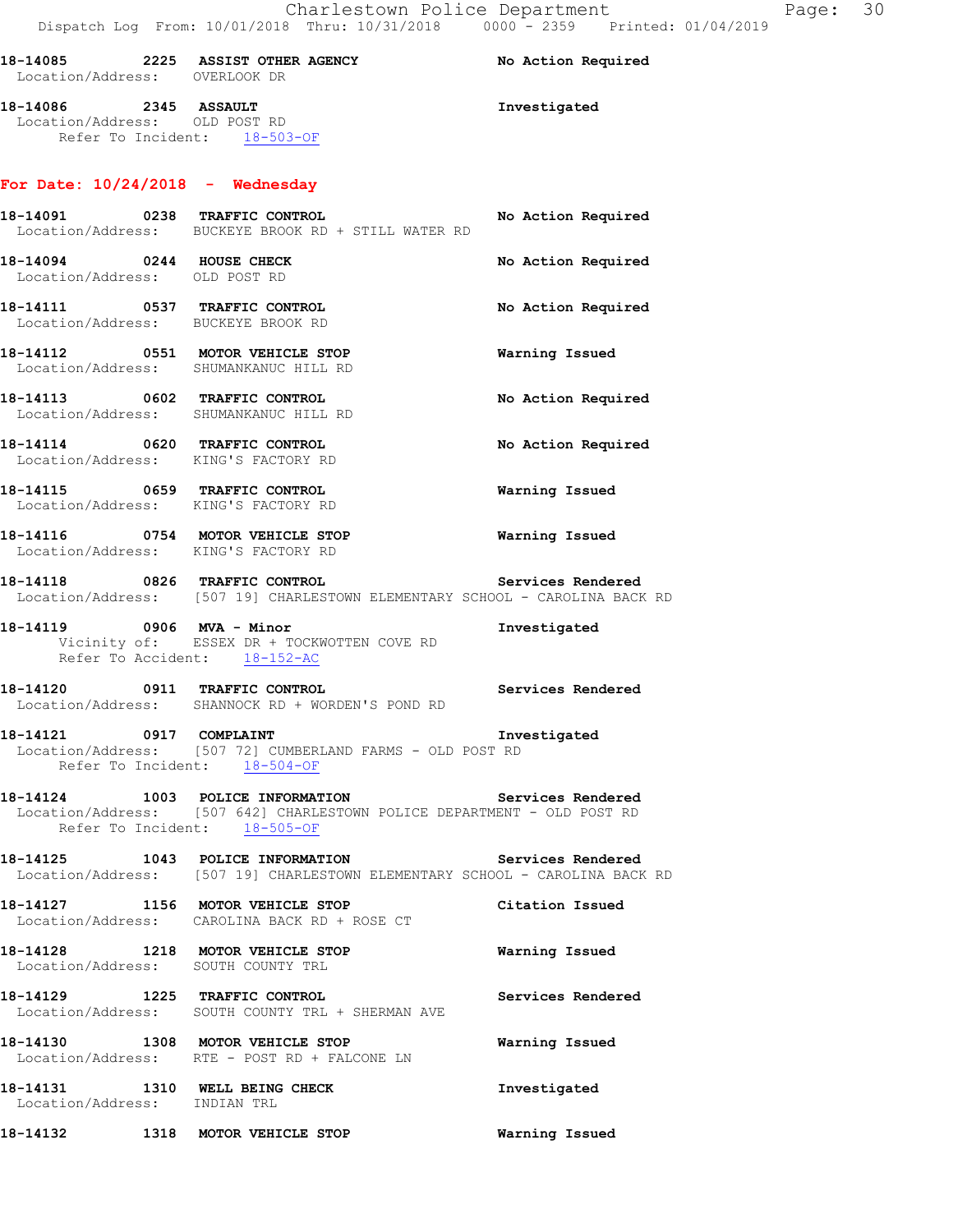|                                                                        | Dispatch Log From: 10/01/2018 Thru: 10/31/2018 0000 - 2359 Printed: 01/04/2019                                                                                                                                                                                                                                                                                                                   | Charlestown Police Department | Page: | 31 |
|------------------------------------------------------------------------|--------------------------------------------------------------------------------------------------------------------------------------------------------------------------------------------------------------------------------------------------------------------------------------------------------------------------------------------------------------------------------------------------|-------------------------------|-------|----|
|                                                                        | Location/Address: POST RD + SCHOOLHOUSE POND RD                                                                                                                                                                                                                                                                                                                                                  |                               |       |    |
| Location/Address: AUBURN DR                                            | 18-14133 1349 MOTOR VEHICLE STOP 6 Warning Issued                                                                                                                                                                                                                                                                                                                                                |                               |       |    |
|                                                                        | 18-14134 1450 ASSIST CITIZEN Services Rendered<br>Location/Address: [507 642] CHARLESTOWN POLICE DEPARTMENT - OLD POST RD                                                                                                                                                                                                                                                                        |                               |       |    |
| 18-14135 1511 TRAFFIC CONTROL                                          | Location/Address: [507 19] CHARLESTOWN ELEMENTARY SCHOOL - CAROLINA BACK RD                                                                                                                                                                                                                                                                                                                      | Services Rendered             |       |    |
| Location/Address: SAND PLAIN RD                                        | 18-14136 1613 MOTOR VEHICLE STOP                                                                                                                                                                                                                                                                                                                                                                 | Warning Issued                |       |    |
|                                                                        | 18-14137 1625 MOTOR VEHICLE STOP<br>Location/Address: SOUTH COUNTY TRL + SAND PLAIN RD                                                                                                                                                                                                                                                                                                           | Warning Issued                |       |    |
| Location/Address: SHANNOCK RD<br>Age: 60                               | 18-14139 1841 MOTOR VEHICLE STOP 18 Arrest (s) Made<br>Refer To Arrest: 18-256-AR<br>Arrest: JONES, STEPHEN J<br>Address: 180 WALDEN WAY SOUTH KINGSTOWN, RI<br>Charges: DUI/DRUGS/ALCOHOL/2ND OFFENSE - B.A.C. UNKNOWN<br>Refusal to Submit to Chemical Test - 2nd Violation Within 5 Years<br>DRIVING-DENIAL, SUS/REV-LICENSE-FOR CERTAIN VIOL<br>BENCH WARRANT ISSUED FROM 4TH DISTRICT COURT |                               |       |    |
| Location/Address: SKAGERRAK RD<br>Refer To Incident: 18-506-OF         | 18-14141 1919 MOTOR VEHICLE COMPLAINT<br>Refer To Accident: 18-170-AC                                                                                                                                                                                                                                                                                                                            | Investigated                  |       |    |
| 18-14143 2204 OFFICER WANTED<br>Location/Address: POND ST              |                                                                                                                                                                                                                                                                                                                                                                                                  | Investigated                  |       |    |
| Location/Address: SOUTH NIANTIC DR                                     | 18-14144 2245 HOUSE CHECK                                                                                                                                                                                                                                                                                                                                                                        | Building Checked/Secured      |       |    |
|                                                                        | 18-14145 2322 ROAD HAZARD/OBSTRUCTION Removed Hazard<br>Location/Address: [507 45] RIPPY'S LIQUOR MART - SOUTH COUNTY TRL                                                                                                                                                                                                                                                                        |                               |       |    |
| For Date: $10/25/2018$ - Thursday                                      |                                                                                                                                                                                                                                                                                                                                                                                                  |                               |       |    |
|                                                                        | 18-14147 0118 TRAFFIC CONTROL No Action Required<br>Location/Address: BUCKEYE BROOK RD + STILL WATER RD                                                                                                                                                                                                                                                                                          |                               |       |    |
|                                                                        | 18-14152   0147   POLICE INFORMATION   Services Rendered Location/Address: [507 38] CHARLESTOWN POST OFFICE - OLD POST RD                                                                                                                                                                                                                                                                        |                               |       |    |
|                                                                        | 18-14156  0222  POLICE INFORMATION  Services Rendered<br>Location/Address: [507 320] QUONOCHONTAUG BREACHWAY - WEST BEACH RD                                                                                                                                                                                                                                                                     |                               |       |    |
|                                                                        | 18-14162 0325 MOTOR VEHICLE STOP<br>Location/Address: POST RD + KING'S FACTORY RD                                                                                                                                                                                                                                                                                                                | Warning Issued                |       |    |
| 18-14164 0543 TRAFFIC CONTROL<br>Location/Address: SHUMANKANUC HILL RD |                                                                                                                                                                                                                                                                                                                                                                                                  | No Action Required            |       |    |
| Location/Address: NARROW LN                                            | 18-14165 0632 FOUND/LOST PROPERTY<br>Refer To Incident: 18-507-OF                                                                                                                                                                                                                                                                                                                                | Investigated                  |       |    |
| Location/Address: AUBURN DR                                            | 18-14167   0735 MOTOR VEHICLE STOP   Warning Issued                                                                                                                                                                                                                                                                                                                                              |                               |       |    |
|                                                                        | 18-14168 0829 MOTOR VEHICLE STOP Citation Issued<br>Location/Address: [507 263] RTE 1 @ TOURIST INFO (MILE MARKER 7.6) - POST RD                                                                                                                                                                                                                                                                 |                               |       |    |
|                                                                        | 18-14169 0844 ASSIST OTHER AGENCY                                                                                                                                                                                                                                                                                                                                                                | No Action Required            |       |    |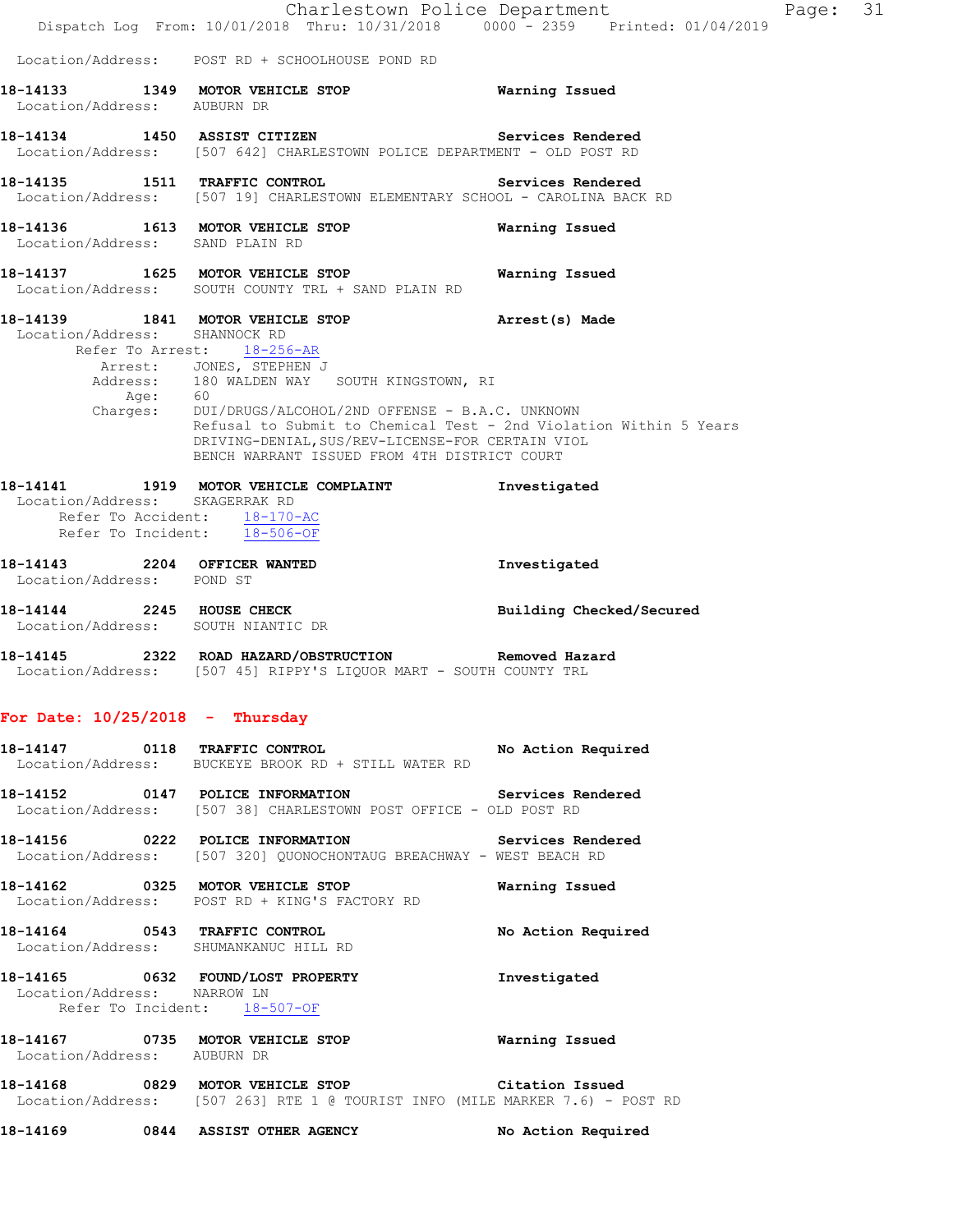Location/Address: [507 275] RTE 1 @ WESTERLY LINE - POST RD

- **18-14171 0959 OFFICER WANTED Services Rendered**  Location/Address: GENERAL STANTON LN
- **18-14172 1045 ALARM, BURGLAR False Alarm**  Location/Address: LOU AVE
- **18-14173 1050 ESCORT Services Rendered**  Location/Address: GENERAL STANTON LN Refer To Incident: 18-508-OF
- **18-14174 1133 Boating Assistance Services Rendered**  Location: NINIGRET POND EAST, WEST SIDE HEATHER ISLAND Refer To Incident: 18-510-OF
- **18-14176 1631 FIRE, BRUSH Services Rendered**  Location/Address: EAST BEACH RD
- **18-14177 1848 MVA Minor Investigated**  Vicinity of: SOUTH COUNTY TRL Refer To Accident: 18-153-AC
- **18-14178 1941 MOTOR VEHICLE COMPLAINT Investigated**  Location/Address: MEADOW LN
- **18-14179 1945 ANIMAL COMPLAINT Taken/Refered to Other A**  Location/Address: CHARLESTOWN BEACH RD + MATUNUCK SCHOOLHOUSE RD

#### **For Date: 10/26/2018 - Friday**

| Location/Address: SHIRLEY DR      | 18-14183 0105 ALARM, BURGLAR                                                                                                       | Investigated       |
|-----------------------------------|------------------------------------------------------------------------------------------------------------------------------------|--------------------|
|                                   | 18-14188 0144 TRAFFIC CONTROL<br>Location/Address: BUCKEYE BROOK RD                                                                | No Action Required |
| Location/Address: EAST CHARLES ST | 18-14194 0845 DOMESTIC/Assault/Diso/Other Peace Restored                                                                           |                    |
| Refer To Incident: 18-509-OF      | 18-14196 1137 POLICE INFORMATION<br>Location/Address: COLUMBIA HEIGHTS OVAL                                                        | Investigated       |
| Location/Address: OLD MILL RD     | 18-14197    1142    FIRE, OTHER                                                                                                    | <b>False Alarm</b> |
| Location/Address: HILLTOP DR      | 18-14200 1459 ASSIST OTHER AGENCY                                                                                                  | Services Rendered  |
| Refer To Incident: 18-511-OF      | 18-14201 1507 ASSIST OTHER AGENCY<br>Location/Address: [507 819] ROSS HILL RD                                                      | Services Rendered  |
|                                   | 18-14202 1532 COMPLAINT<br>Location/Address: CHARLESTOWN BEACH RD                                                                  | Could Not Locate   |
| Location/Address: DOWD DR         | 18-14204 1639 ALARM, BURGLAR                                                                                                       | Services Rendered  |
|                                   | 18-14205 1737 MVA - Minor<br>Location/Address: POST RD + EAST BEACH RD<br>Refer To Accident: 18-154-AC                             | Report Taken       |
|                                   | 18-14206 1902 ASSIST OTHER AGENCY Services Rendered<br>Location/Address: [507 19] CHARLESTOWN ELEMENTARY SCHOOL - CAROLINA BACK RD |                    |

**18-14207 1917 ROAD HAZARD/OBSTRUCTION Services Rendered**  Vicinity of: POST RD + SOUTH COUNTY TRL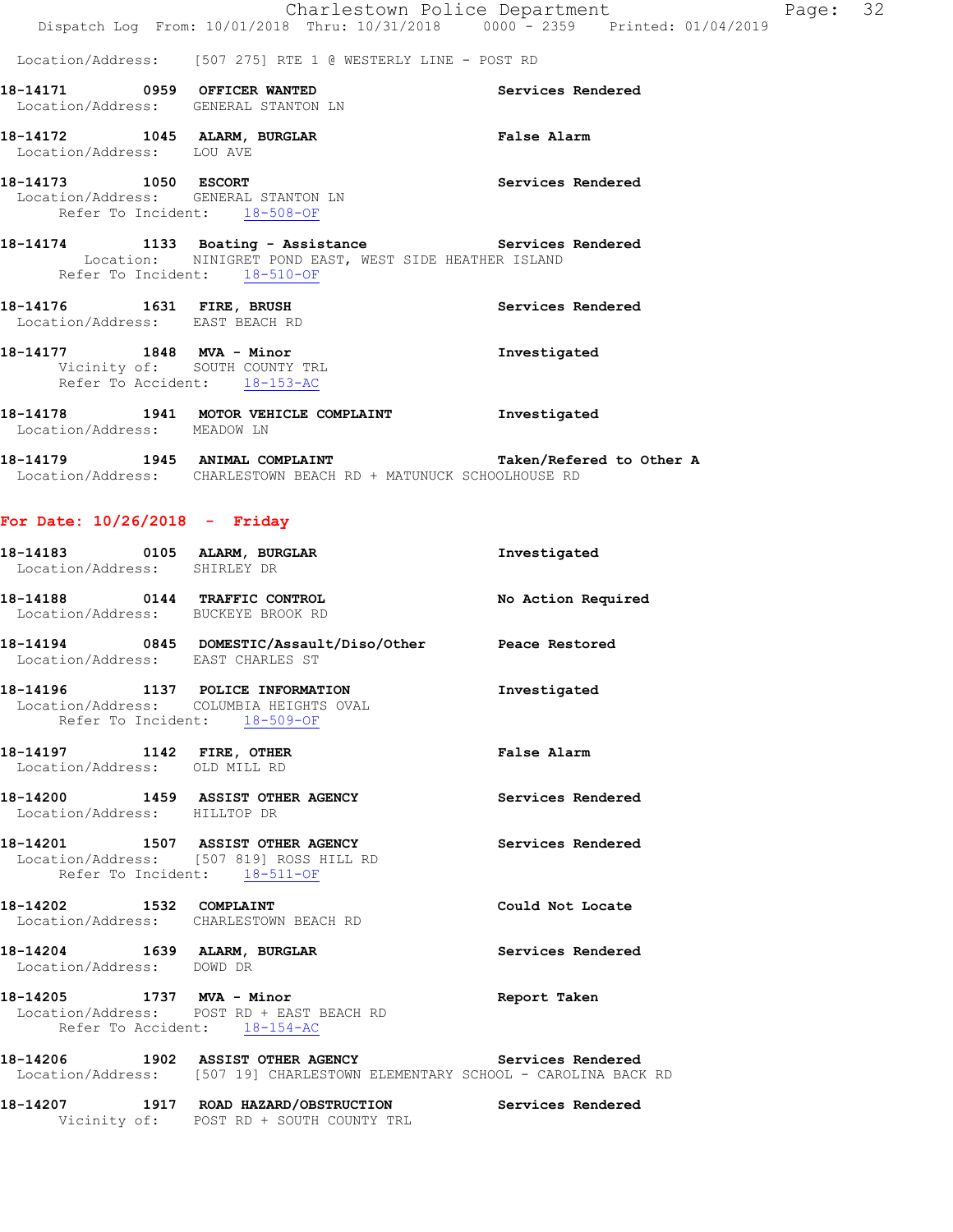**18-14208 2308 OFFICER WANTED Transported to Hospital**  Location/Address: TAUTOG LN Refer To Incident: 18-512-OF

#### **For Date: 10/27/2018 - Saturday**

# **18-14209 0005 MVA - W/Injury/Fluid/Hazard Report Taken**  Vicinity of: OLD COACH RD Refer To Accident: 18-155-AC **18-14211 0115 SUSPICIOUS ACTIVITY/VEHICLE Investigated**  Vicinity of: GENERAL STANTON LN **18-14212 0125 DISABLED MV Investigated**  Location/Address: [507 303] RTE 1 @ SOUTH SHORE MENTAL HEALTH (MM 9.0) - POST RD **18-14223 0837 MOTOR VEHICLE STOP Warning Issued**  Location/Address: OLD POST RD + RIDGEWOOD RD **18-14224 0846 MOTOR VEHICLE STOP Warning Issued**  Location/Address: [507 269] RTE 1 @ DRIVING RANGE - POST RD **18-14225 0857 MOTOR VEHICLE STOP Warning Issued**  Location/Address: [507 918] MILE MARKER 8.0 - POST RD **18-14226 0857 MOTOR VEHICLE STOP Warning Issued**  Location/Address: SOUTH COUNTY TRL + SHERMAN AVE **18-14227 0904 MOTOR VEHICLE STOP Warning Issued**  Location/Address: SOUTH COUNTY TRL + SHANNOCK RD **18-14228 0915 MOTOR VEHICLE STOP Warning Issued**  Location/Address: SOUTH COUNTY TRL + MAPLE LAKE FARM RD **18-14229 0915 MOTOR VEHICLE STOP Warning Issued**  Location/Address: [507 918] MILE MARKER 8.6 - POST RD **18-14230 0920 MOTOR VEHICLE STOP Warning Issued**  Location/Address: SOUTH COUNTY TRL + NEW BISCUIT CITY RD **18-14231 0923 MOTOR VEHICLE STOP Warning Issued**  Location/Address: [507 269] RTE 1 @ DRIVING RANGE - POST RD **18-14232 0934 MOTOR VEHICLE STOP Warning Issued**  Location/Address: KETTLE POND EXIT - POST RD **18-14233 0938 MOTOR VEHICLE STOP Warning Issued**  Location/Address: [507 29] ARROWHEAD DENTAL - SOUTH COUNTY TRL **18-14234 0944 MOTOR VEHICLE STOP Warning Issued**  Location/Address: KETTLE POND EXIT - POST RD **18-14235 0946 MOTOR VEHICLE STOP Warning Issued**  Location/Address: MATUNUCK SCHOOLHOUSE RD + BROWNING DR **18-14236 0952 MOTOR VEHICLE STOP Warning Issued**  Location/Address: KETTLE POND EXIT - POST RD **18-14237 0953 MOTOR VEHICLE STOP Citation Issued**  Location/Address: NARROW LN + MOHAWK TRL **18-14238 1008 MOTOR VEHICLE STOP Citation Issued**  Location/Address: [507 260] RTE 1 @ GENERAL STANTON - POST RD **18-14239 1027 POLICE INFORMATION No Action Required**  Location/Address: POND ST **18-14240 1029 MOTOR VEHICLE STOP Warning Issued**  Location/Address: [507 258] RTE 1 @ SOUTH KINGSTOWN LINE (MM 11.4) - POST RD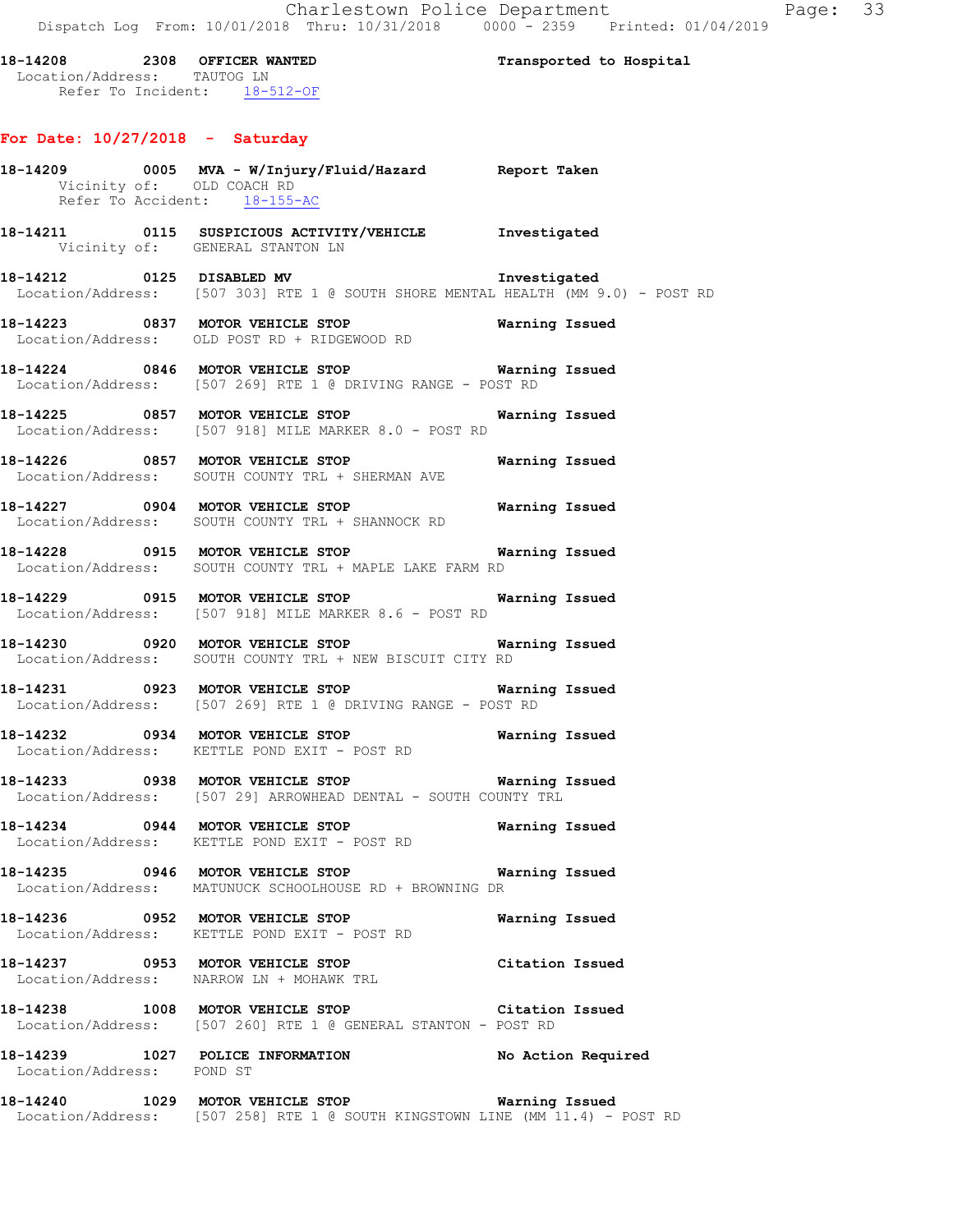|                                   | CHALLESCOWN POITCE DEPALLMENT<br>Dispatch Log From: 10/01/2018 Thru: 10/31/2018 0000 - 2359 Printed:                             |                       |
|-----------------------------------|----------------------------------------------------------------------------------------------------------------------------------|-----------------------|
|                                   | 18-14241 1039 MOTOR VEHICLE STOP<br>Location/Address: POST RD + TAMANACO DR                                                      | <b>Warning Issued</b> |
|                                   | 18-14242 1045 MOTOR VEHICLE STOP <b>Warning Issued</b><br>Location/Address: POST RD + CROSS MILLS RD                             |                       |
|                                   | 18-14243 1053 MOTOR VEHICLE STOP <b>Warning Issued</b><br>Vicinity of: [507 247] HUNGRY HAVEN RESTAURANT - SOUTH COUNTY TRL      |                       |
|                                   | 18-14244 1100 MOTOR VEHICLE STOP<br>Location/Address: SOUTH COUNTY TRL + EAST CHARLES ST                                         | Warning Issued        |
|                                   | 18-14245 1106 MOTOR VEHICLE STOP <b>Warning Issued</b><br>Location/Address: POST RD + SCHOOLHOUSE POND RD                        |                       |
|                                   | 18-14246 1123 MOTOR VEHICLE STOP<br>Location/Address: SHANNOCK RD + WORDEN'S POND RD                                             | Warning Issued        |
| Location/Address: SHANNOCK RD     | 18-14247 1130 ROAD HAZARD/OBSTRUCTION Removed Hazard                                                                             |                       |
|                                   | 18-14248 1146 MOTOR VEHICLE STOP<br>Location/Address: CAROLINA BACK RD + ROSE CT                                                 | Citation Issued       |
|                                   | 18-14249 1204 DISABLED MV Services Rendered<br>Location/Address: [507 1] CHARLESTOWN TOWN HALL - SOUTH COUNTY TRL                |                       |
|                                   | 18-14250 1206 MOTOR VEHICLE STOP 6 Warning Issued<br>Location/Address: [507 266] RTE 1 @ WILLOWS - POST RD                       |                       |
| Location/Address: POST RD         | 18-14251 1212 MOTOR VEHICLE STOP 6 Warning Issued                                                                                |                       |
|                                   | 18-14252 1227 MOTOR VEHICLE STOP <b>Warning Issued</b><br>Location/Address: [507 284] RTE 91 @ RICHMOND LINE - ALTON CAROLINA RD |                       |
|                                   | 18-14253 1233 MOTOR VEHICLE STOP 18 Warning Issued<br>Location/Address: KETTLE POND EXIT - POST RD                               |                       |
|                                   | 18-14254 1238 MOTOR VEHICLE STOP<br>Location/Address: SOUTH COUNTY TRL + SAND PLAIN RD                                           | <b>Warning Issued</b> |
|                                   | 18-14255 1247 MOTOR VEHICLE STOP<br>Location/Address: SHANNOCK RD + WORDEN'S POND RD                                             | Warning Issued        |
|                                   | 18-14256 1256 MOTOR VEHICLE STOP Citation Issued<br>Location/Address: SHANNOCK RD + MAPLE LAKE FARM RD                           |                       |
| Location/Address: MOHAWK TRL      | 18-14257 1258 ROAD HAZARD/OBSTRUCTION Services Rendered                                                                          |                       |
| Location/Address: BISCUIT CITY RD | 18-14258 1304 ROAD HAZARD/OBSTRUCTION Services Rendered                                                                          |                       |
| Refer To Incident: 18-513-OF      | 18-14259 1333 POLICE INFORMATION No Action Required<br>Location/Address: [507 642] CHARLESTOWN POLICE DEPARTMENT - OLD POST RD   |                       |
|                                   | 18-14260 1532 ROAD HAZARD/OBSTRUCTION Removed Hazard<br>Location/Address: ALTON CAROLINA RD + HILLTOP DR                         |                       |
|                                   | 18-14261 1600 MOTOR VEHICLE COMPLAINT Warning Issued<br>Location/Address: [507 914] MILE MARKER 6.8 - WILDFLOWER RD              |                       |
|                                   | 18-14263 1951 MOTOR VEHICLE STOP Warning Issued<br>Location/Address: [507 261] RTE 1 @ STATE GARAGE (MILE MARKER 9.6) - POST RD  |                       |
|                                   | 18-14264 2027 MVA - Minor<br>Location/Address: [507 924] MILE MARKER 10.6 - NARROW LN<br>Refer To Accident: $18-157-AC$          | Report Taken          |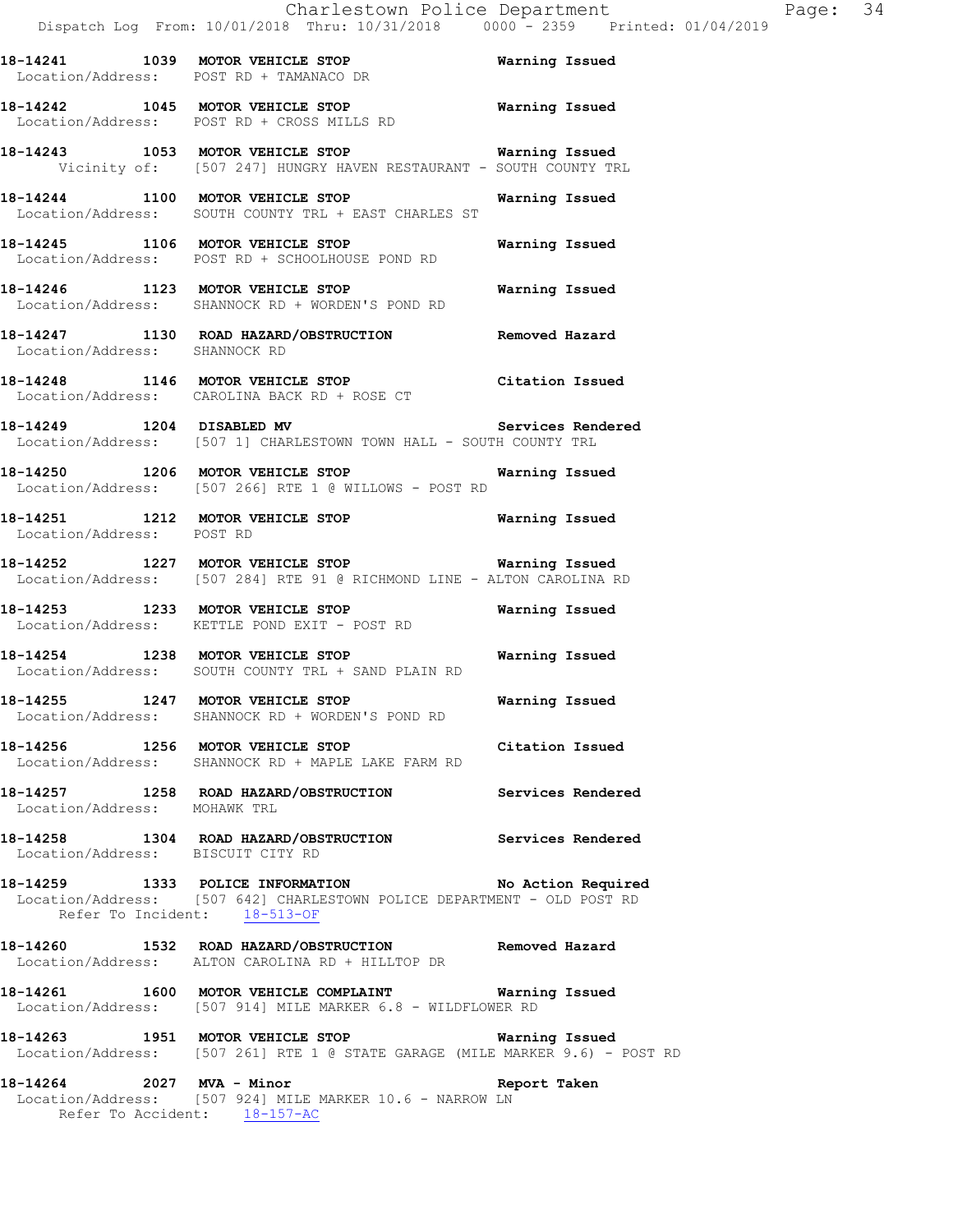**18-14265 2158 ASSIST OTHER POLICE DEPT Services Rendered**  Location/Address: [507 319] EAST BEACH BACK TRACK - EAST BEACH RD

## **For Date: 10/28/2018 - Sunday**

|  | 18-14266 0031 DISTURBANCE/Music/Noise 1nvestigated<br>Location/Address: CROSSPATCH RD                                                |                       |
|--|--------------------------------------------------------------------------------------------------------------------------------------|-----------------------|
|  | 18-14277 0224 MVA - W/Injury/Fluid/Hazard Report Taken<br>Location/Address: POST RD + CASTLE ROCK DR<br>Refer To Accident: 18-158-AC |                       |
|  | 18-14282 0508 ANIMAL COMPLAINT COMERCITY Unfounded<br>Location/Address: OLD COACH RD + WOODLAND DR                                   |                       |
|  | 18-14283 0708 MOTOR VEHICLE STOP<br>Location/Address: POST RD + PROSSER TRL                                                          | No Action Required    |
|  | 18-14284 0712 MOTOR VEHICLE STOP Citation Issued<br>Location/Address: POST RD + TAMANACO DR                                          |                       |
|  | 18-14285 0822 MOTOR VEHICLE STOP 6 Warning Issued<br>Location/Address: [507 260] RTE 1 @ GENERAL STANTON - POST RD                   |                       |
|  | 18-14286 0835 MOTOR VEHICLE STOP 6 Warning Issued<br>Location/Address: SOUTH COUNTY TRL + NEW BISCUIT CITY RD                        |                       |
|  | 18-14287 0849 MOTOR VEHICLE STOP Warning Issued<br>Location/Address: [507 284] RTE 91 @ RICHMOND LINE - ALTON CAROLINA RD            |                       |
|  | 18-14288 0907 TRAFFIC CONTROL CONTROL Citation Issued<br>Location/Address: SHANNOCK RD + WORDEN'S POND RD                            |                       |
|  | Location/Address: [507 269] RTE 1 @ DRIVING RANGE - POST RD                                                                          |                       |
|  | 18-14290 0933 OFFICER WANTED No Action Required<br>Location/Address: [507 20] NINIGRET PARK - PARK LN                                |                       |
|  | 18-14291 1009 MOTOR VEHICLE STOP<br>Location/Address: [507 266] RTE 1 @ WILLOWS - POST RD                                            | Warning Issued        |
|  | 18-14292 1017 MOTOR VEHICLE STOP Warning Issued<br>Location/Address: KETTLE POND EXIT - POST RD                                      |                       |
|  | Location/Address: SOUTH COUNTY TRL + SHANNOCK RD                                                                                     |                       |
|  | 18-14294 1056 MOTOR VEHICLE STOP Warning Issued<br>Location/Address: [507 266] RTE 1 @ WILLOWS - POST RD                             |                       |
|  | 18-14295 1106 MOTOR VEHICLE STOP 6 Warning Issued<br>Location/Address: [507 269] RTE 1 @ DRIVING RANGE - POST RD                     |                       |
|  | 18-14296 1134 MOTOR VEHICLE STOP Citation Issued<br>Location/Address: POST RD + SCHOOLHOUSE POND RD                                  |                       |
|  | 18-14297 1136 MOTOR VEHICLE STOP<br>Vicinity of: [507 863] MARKET BY THE SEA - POST RD                                               | Warning Issued        |
|  | 18-14298 1153 MOTOR VEHICLE STOP Warning Issued<br>Location/Address: [507 260] RTE 1 @ GENERAL STANTON - POST RD                     |                       |
|  | 18-14299 1203 MOTOR VEHICLE STOP<br>Location/Address: MATUNUCK SCHOOLHOUSE RD + KEITH DR                                             | <b>Warning Issued</b> |
|  | 18-14300 1213 MOTOR VEHICLE STOP Warning Issued<br>Location/Address: [507 317] RTE 1A @ SOUTH KINGSTOWN LINE - OLD POST RD           |                       |
|  | 18-14301 1234 MOTOR VEHICLE STOP                                                                                                     | Citation Issued       |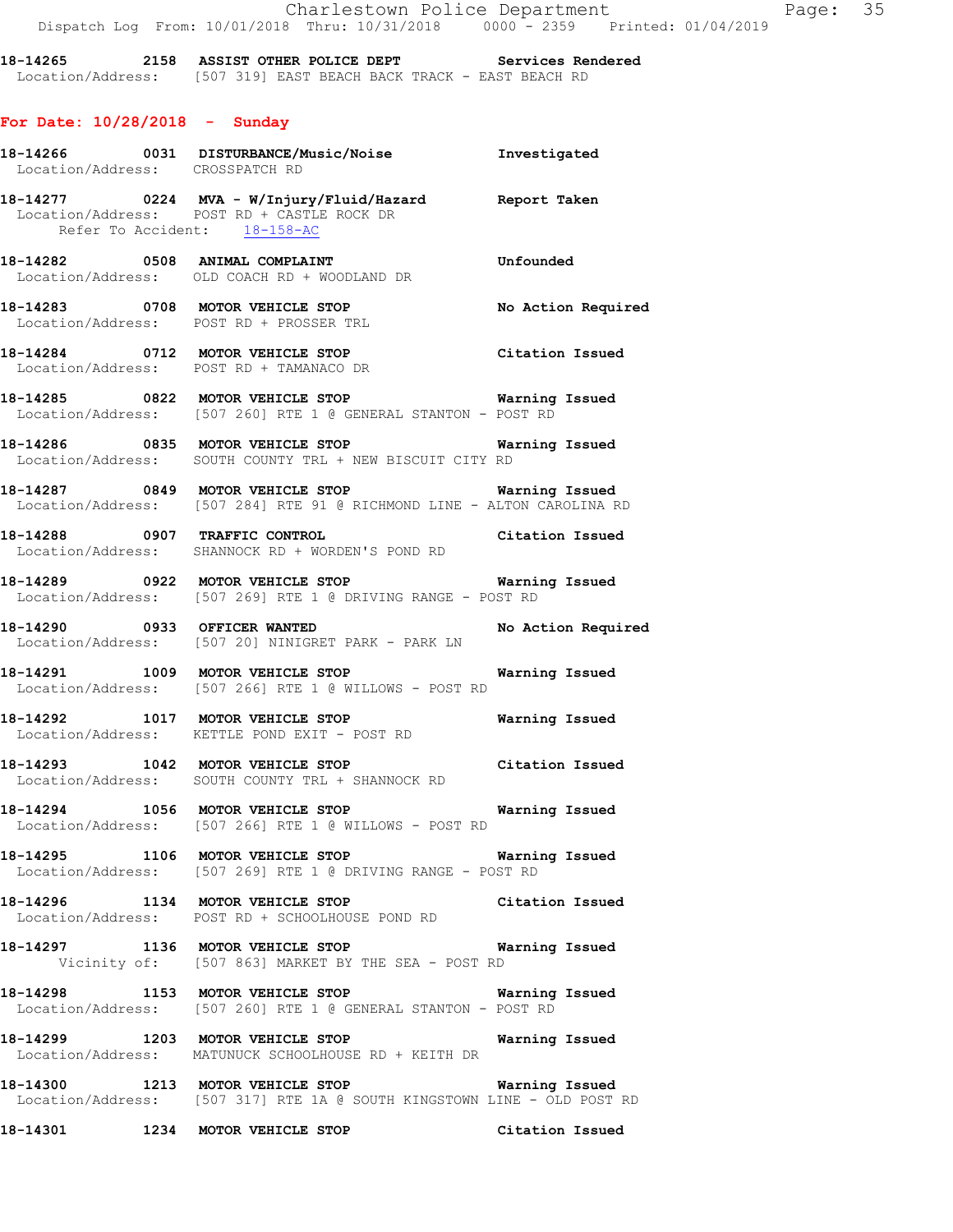|                                    | Charlestown Police Department<br>Dispatch Log From: 10/01/2018 Thru: 10/31/2018 0000 - 2359 Printed: 01/04/2019                       |                |
|------------------------------------|---------------------------------------------------------------------------------------------------------------------------------------|----------------|
|                                    | Location/Address: [507 925] MILE MARKER 11.0 - POST RD                                                                                |                |
|                                    | 18-14302 1415 DISABLED MV Services Rendered<br>Location/Address: [507 319] EAST BEACH BACK TRACK - EAST BEACH RD                      |                |
| Location/Address: CAROLINA BACK RD | 18-14303 1605 POLICE INFORMATION Services Rendered                                                                                    |                |
|                                    | 18-14305 1657 ASSIST OTHER POLICE DEPT Services Rendered<br>Location/Address: WESTERLY LINE - POST RD                                 |                |
|                                    | 18-14306 1702 MOTOR VEHICLE COMPLAINT Warning Issued<br>Location/Address: [507 31] BLUE SHUTTERS BEACH - EAST BEACH RD                |                |
|                                    | 18-14309 1850 MOTOR VEHICLE STOP 6 Warning Issued<br>Location/Address: SOUTH COUNTY TRL + WIITALA DR                                  |                |
|                                    | 18-14312 1907 MOTOR VEHICLE STOP 6 Warning Issued<br>Location/Address: [507 261] RTE 1 @ STATE GARAGE (MILE MARKER 9.6) - POST RD     |                |
|                                    | 18-14314 1913 MOTOR VEHICLE STOP Warning Issued<br>Location/Address: [507 303] RTE 1 @ SOUTH SHORE MENTAL HEALTH (MM 9.0) - POST RD   |                |
|                                    | 18-14315 1919 MOTOR VEHICLE STOP Warning Issued<br>Location/Address: [507 261] RTE 1 @ STATE GARAGE (MILE MARKER 9.6) - POST RD       |                |
|                                    | 18-14316 1928 MOTOR VEHICLE STOP 6 Warning Issued<br>Location/Address: [507 303] RTE 1 @ SOUTH SHORE MENTAL HEALTH (MM 9.0) - POST RD |                |
|                                    | 18-14317 1939 MOTOR VEHICLE STOP<br>Location/Address: [507 266] RTE 1 @ WILLOWS - POST RD                                             | Warning Issued |
| Location/Address: KEITH DR         | 18-14322 2155 OFFICER WANTED Building Checked/Secured                                                                                 |                |
|                                    | 18-14324 2246 OFFICER WANTED<br>Location/Address: SOUTH COUNTY TRL + EAST CHARLES ST                                                  | Investigated   |

#### **For Date: 10/29/2018 - Monday**

**18-14329 0015 MOTOR VEHICLE STOP Arrest(s) Made**  Location/Address: POST RD + PROSSER TRL Refer To Summons: 18-257-AR Summons: LIDESTRI, ANTHONY M Address: 31 HAWKSBILL WAY CHARLESTOWN, RI<br>Age: 59 Age: 59 Charges: Driving with Expired License - 2nd Offense

**18-14330 0050 SUSPICIOUS ACTIVITY/VEHICLE Services Rendered**  Location/Address: [507 72] CUMBERLAND FARMS - OLD POST RD

**18-14342 0743 TRAFFIC CONTROL Services Rendered**  Location/Address: HILLTOP DR + RIVERVIEW DR

**18-14343 0800 MOTOR VEHICLE STOP Warning Issued**  Vicinity of: ALTON CAROLINA RD

**18-14344 0812 TRAFFIC CONTROL Services Rendered**  Location/Address: [507 19] CHARLESTOWN ELEMENTARY SCHOOL - CAROLINA BACK RD

**18-14345 0908 TRAFFIC CONTROL Warning Issued**  Location/Address: SHANNOCK RD + WORDEN'S POND RD

**18-14346 0946 MOTOR VEHICLE STOP Warning Issued**  Location/Address: [507 923] MILE MARKER 10.2 - FALCONE LN

**18-14347 0957 MOTOR VEHICLE STOP Warning Issued**  Vicinity of: [507 37] CHARLESTOWN WINE AND SPIRITS - OLD POST RD

**18-14349 1012 MOTOR VEHICLE STOP No Action Required**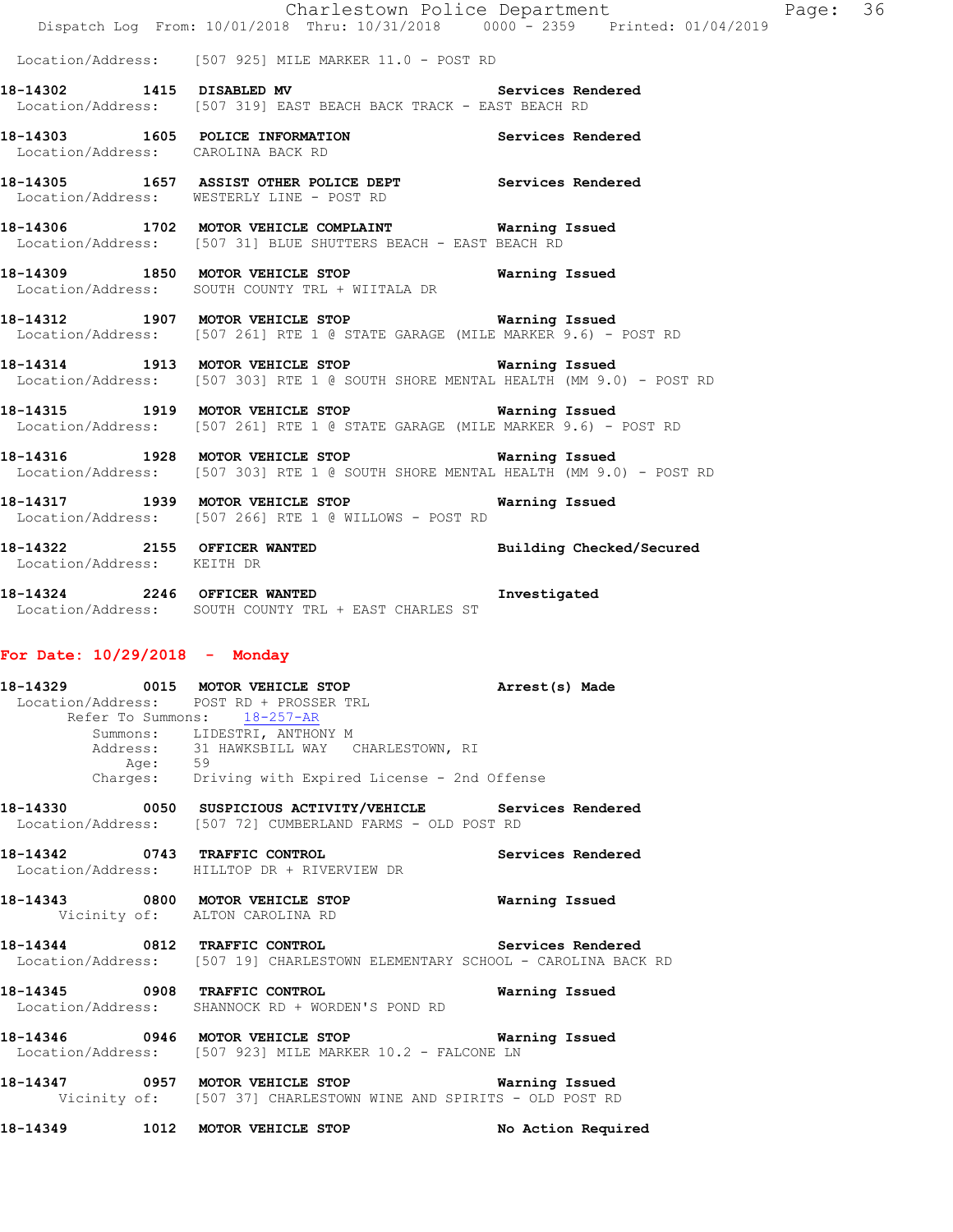|                                                                  | Charlestown Police Department<br>Dispatch Log From: 10/01/2018 Thru: 10/31/2018 0000 - 2359 Printed: 01/04/2019       |                         |
|------------------------------------------------------------------|-----------------------------------------------------------------------------------------------------------------------|-------------------------|
|                                                                  | Location/Address: SOUTH COUNTY TRL + CAROLINA BACK RD                                                                 |                         |
|                                                                  | 18-14350 1035 MOTOR VEHICLE STOP 6 Warning Issued<br>Location/Address: SOUTH COUNTY TRL + CAROLINA BACK RD            |                         |
|                                                                  | 18-14352 1103 MOTOR VEHICLE STOP <b>Warning Issued</b><br>Location/Address: SOUTH COUNTY TRL + CAROLINA BACK RD       |                         |
|                                                                  | 18-14353 1109 MOTOR VEHICLE STOP 6 Warning Issued<br>Location/Address: SOUTH COUNTY TRL + CAROLINA BACK RD            |                         |
|                                                                  | 18-14354 1117 MOTOR VEHICLE STOP <b>Warning Issued</b><br>Location/Address: SOUTH COUNTY TRL + NEW BISCUIT CITY RD    |                         |
|                                                                  | 18-14355 1124 MOTOR VEHICLE STOP Warning Issued<br>Location/Address: SOUTH COUNTY TRL + SHANNOCK RD                   |                         |
|                                                                  | 18-14356 1306 ROAD HAZARD/OBSTRUCTION Could Not Locate<br>Vicinity of: BUCKEYE BROOK RD + BLUE RIDGE DR               |                         |
| Refer To Incident: 18-514-OF                                     | 18-14357 1328 EMBEZZELMENT/FRAUD/FORGERY Report Taken<br>Location/Address: FOXTROT DR                                 |                         |
| Vicinity of: OLD COACH RD<br>Refer To Accident: 18-159-AC        | 18-14358 1337 MVA - W/Injury/Fluid/Hazard Report Taken                                                                |                         |
| Location/Address: HOWARD DR                                      | 18-14359 1430 FOLLOW-UP INVESTIGATION 1nvestigated                                                                    |                         |
|                                                                  | 18-14361 1518 FOLLOW-UP INVESTIGATION Investigated<br>Location/Address: SOUTH COUNTY TRL                              |                         |
| Location/Address: ROSS HILL RD                                   | 18-14362 1522 TRAFFIC CONTROL 18-14362 Services Rendered                                                              |                         |
|                                                                  | 18-14365 1555 MOTOR VEHICLE STOP Warning Issued<br>Location/Address: [507 266] RTE 1 @ WILLOWS - POST RD              |                         |
|                                                                  | 18-14366 1607 MOTOR VEHICLE STOP 6 Warning Issued<br>Location/Address: [507 269] RTE 1 @ DRIVING RANGE - POST RD      |                         |
| 18-14369 1644 OFFICER WANTED<br>Location/Address: STILL WATER RD |                                                                                                                       | Peace Restored          |
| Location/Address: STILL WATER RD                                 | 18-14370 1647 PSYCHOLOGICAL EMERGENCY                                                                                 | Transported to Hospital |
|                                                                  | 18-14372 2004 DISABLED MV<br>Location/Address: POST RD + SCHOOLHOUSE POND RD                                          | Services Rendered       |
| For Date: $10/30/2018$ - Tuesday                                 |                                                                                                                       |                         |
|                                                                  | 18-14379 0644 MOTOR VEHICLE STOP Warning Issued<br>Location/Address: [507 72] CUMBERLAND FARMS - OLD POST RD          |                         |
| 18-14380 0657 MVA - Minor                                        | Location/Address: SOUTH COUNTY TRL + BOTKA DR<br>Refer To Accident: 18-160-AC                                         | Report Taken            |
|                                                                  | Location/Address: SOUTH COUNTY TRL + NEW BISCUIT CITY RD                                                              |                         |
|                                                                  | 18-14382 0734 FOLLOW-UP INVESTIGATION<br>Location/Address: [507 772] PECKHAM HOLLOW RD<br>Refer To Summons: 18-259-AR | Investigated            |
|                                                                  | Summons: WAHL, LORI A<br>Address: 159 PECKHAM HOLLOW RD CHARLESTOWN, RI                                               |                         |

Address: 159<br>Age: 50

Page: 37<br>
019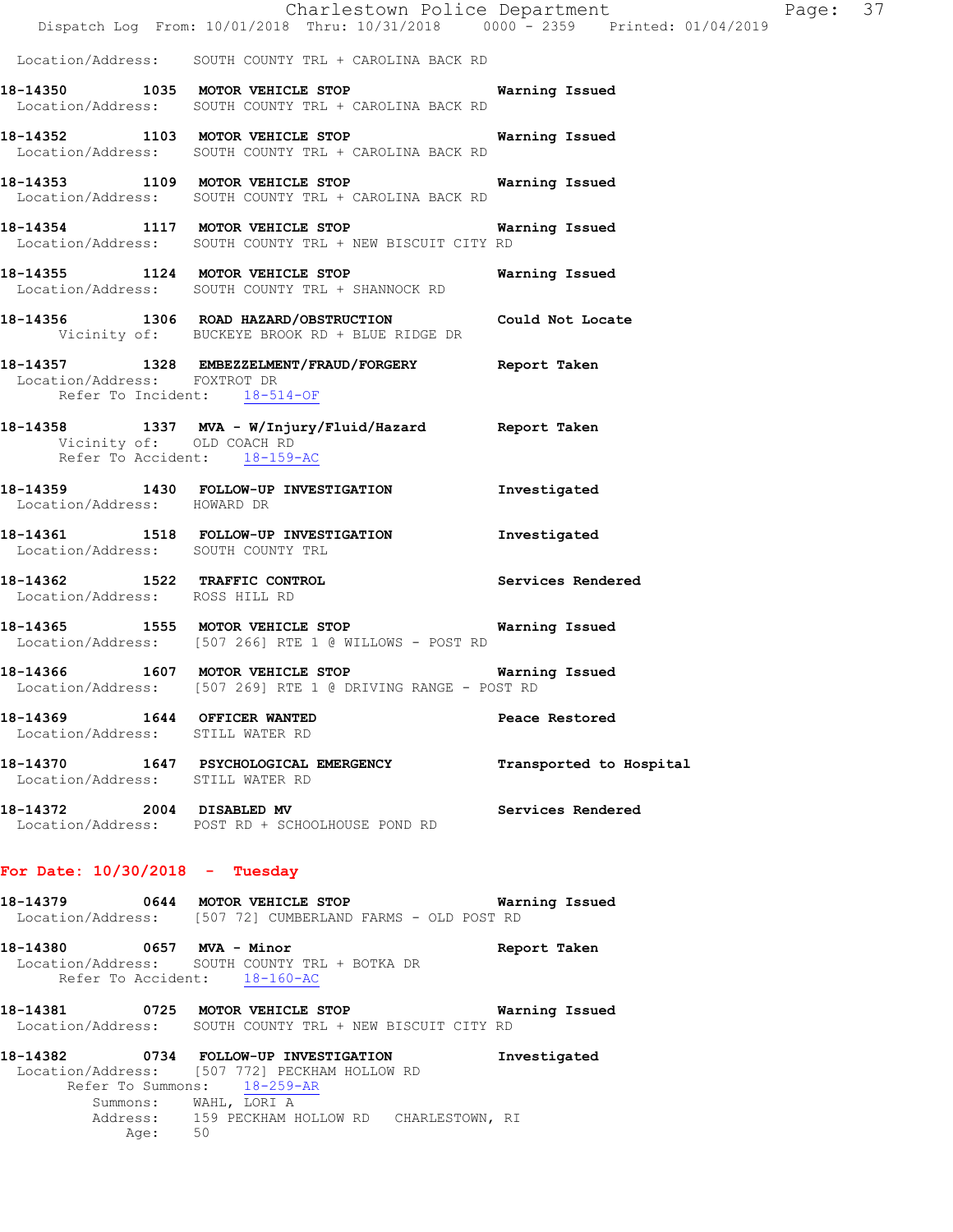Charlestown Police Department Page: 38 Dispatch Log From: 10/01/2018 Thru: 10/31/2018 0000 - 2359 Printed: 01/04/2019 Charges: PUBLISHING INFO FOR FRAUD PURPOSES-1ST OFF Refer To Incident: 18-515-OF **18-14383 0738 TRAFFIC CONTROL Services Rendered**  Location/Address: HILLTOP DR + RIVERVIEW DR **18-14384 0800 MOTOR VEHICLE STOP Warning Issued**  Location/Address: [507 284] RTE 91 @ RICHMOND LINE - ALTON CAROLINA RD **18-14385 0807 TRAFFIC CONTROL Warning Issued**  Location/Address: [507 19] CHARLESTOWN ELEMENTARY SCHOOL - CAROLINA BACK RD **18-14386 0901 ROAD HAZARD/OBSTRUCTION Removed Hazard**  Location/Address: POST RD + SOUTH COUNTY TRL **18-14388 1122 ALARM, BURGLAR Building Checked/Secured**  Location/Address: POST RD **18-14389 1301 OFFICER WANTED Arrest(s) Made**  Location/Address: [507 900] RUST RABBIT ANTIQUES - OLD POST RD Refer To Arrest: 18-258-AR Arrest: CRANDALL, JOHN C Address: 5315 OLD POST RD CHARLESTOWN, RI Age: 56<br>Charges: VAN VANDALISM/MALICIOUS INJURY TO PROPERTY DISORDERLY CONDUCT **18-14390 1410 POLICE TRANSPORT 18-14390 Taken/Refered to Other A** Location/Address: OLD POST RD Location/Address: **18-14391 1421 ALARM, BURGLAR Building Checked/Secured**  Location/Address: [507 725] SHANNOCK RD **18-14392 1454 FIRE, OTHER 18-14392 1454 FIRE, OTHER FALSE RISP RAISE RIGHT**<br>
Location/Address: WEST WAY Location/Address: **18-14393 1623 TRAFFIC CONTROL Services Rendered**  Location/Address: KING'S FACTORY RD + SHUMANKANUC HILL RD **18-14394 1642 ANIMAL COMPLAINT Taken to Family/Guardian**  Location/Address: SOUTH COUNTY TRL **18-14395 1727 MOTOR VEHICLE STOP Arrest(s) Made**  Location/Address: WESTERLY SANITATION - SHANNOCK RD Refer To Summons: 18-260-AR Summons: MIKKELSEN, TERRY 276 KINGSTOWN RD WEST KINGSTON, RI Age: 51 Charges: Driving after denial, suspension or revocation of license - 1st Offense **18-14396 1750 MOTOR VEHICLE STOP Warning Issued**  Location/Address: [507 270] RTE 1 @ BURLINGAME (MILE MARKER 6.0) - POST RD **18-14397 1855 MOTOR VEHICLE STOP Warning Issued**  Location/Address: [507 269] RTE 1 @ DRIVING RANGE - POST RD **18-14398 1917 MOTOR VEHICLE STOP No Action Required**  Location/Address: [507 283] RTE 2 @ GIFT BARN - SOUTH COUNTY TRL **18-14399 2010 MOTOR VEHICLE STOP Warning Issued**  Location/Address: [507 83] MEADOW BROOK INN - CAROLINA BACK RD **18-14400 2043 MOTOR VEHICLE STOP Warning Issued**  Location/Address: POST RD + KING'S FACTORY RD **18-14401 2143 MOTOR VEHICLE STOP Warning Issued**  Location/Address: [507 266] RTE 1 @ WILLOWS - POST RD **18-14403 2209 OFFICER WANTED Investigated**  Location/Address: OLD COACH RD